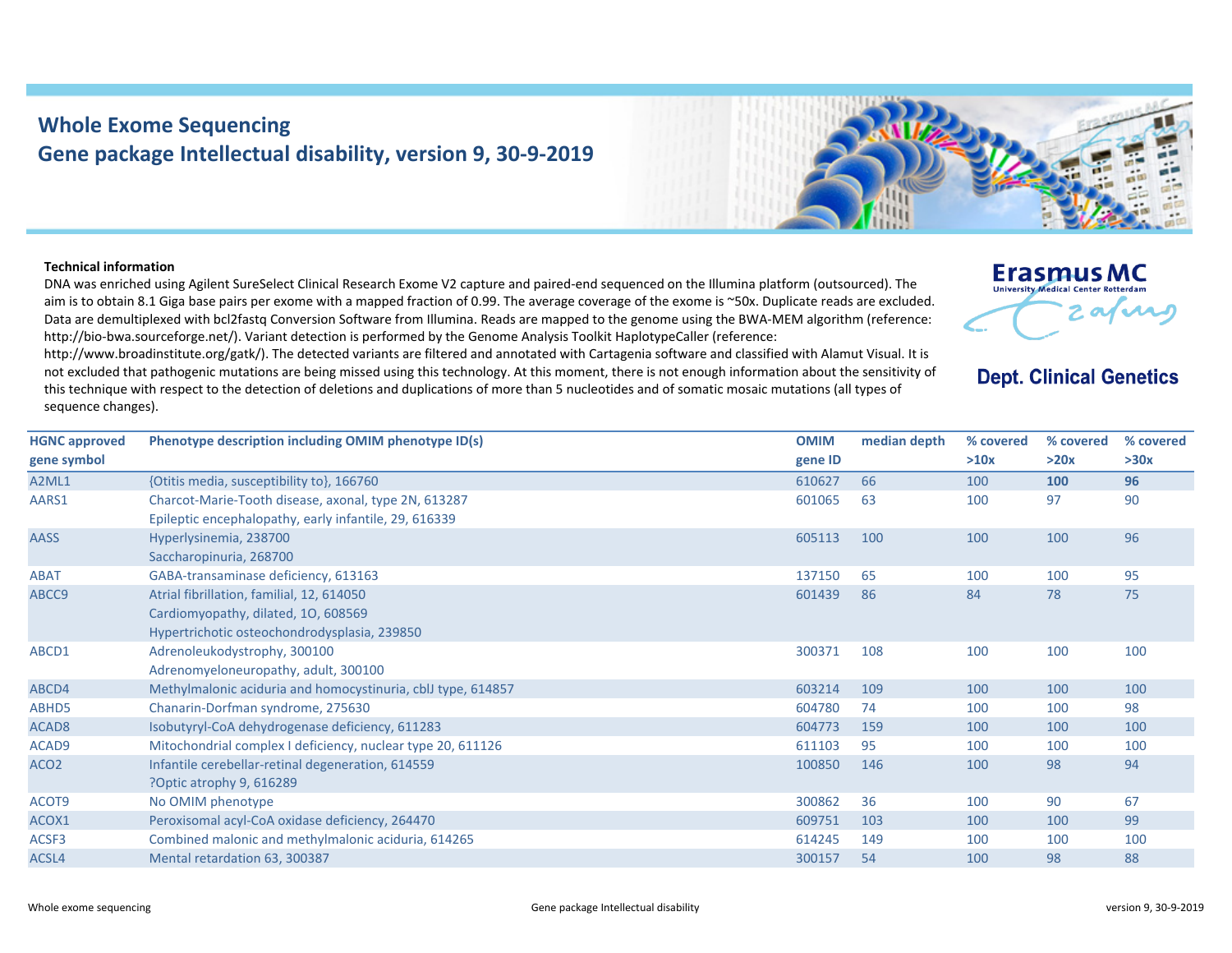| <b>HGNC approved</b> | Phenotype description including OMIM phenotype ID(s)                                     | <b>OMIM</b> | median depth | % covered | % covered | % covered |
|----------------------|------------------------------------------------------------------------------------------|-------------|--------------|-----------|-----------|-----------|
| gene symbol          |                                                                                          | gene ID     |              | >10x      | >20x      | >30x      |
| <b>ACTB</b>          | Baraitser-Winter syndrome 1, 243310                                                      | 102630      | 192          | 100       | 100       | 100       |
|                      | ?Dystonia, juvenile-onset, 607371                                                        |             |              |           |           |           |
| ACTG1                | Baraitser-Winter syndrome 2, 614583                                                      | 102560      | 188          | 100       | 100       | 100       |
|                      | Deafness 20/26, 604717                                                                   |             |              |           |           |           |
| ACVR1                | Fibrodysplasia ossificans progressiva, 135100                                            | 102576      | 73           | 100       | 100       | 99        |
| ACY1                 | Aminoacylase 1 deficiency, 609924                                                        | 104620      | 109          | 100       | 100       | 100       |
| ADA2                 | ?Sneddon syndrome, 182410                                                                | 607575      | 96           | 100       | 100       | 99        |
|                      | Vasculitis, autoinflammation, immunodeficiency, and hematologic defects syndrome, 615688 |             |              |           |           |           |
| ADAM22               | ?Epileptic encephalopathy, early infantile, 61, 617933                                   | 603709      | 66           | 100       | 99        | 94        |
| <b>ADAR</b>          | Aicardi-Goutieres syndrome 6, 615010                                                     | 146920      | 90           | 100       | 100       | 100       |
|                      | Dyschromatosis symmetrica hereditaria, 127400                                            |             |              |           |           |           |
| ADAT3                | Mental retardation 36, 615286                                                            | 615302      | 152          | 100       | 100       | 100       |
| ADGRG1               | Polymicrogyria, bilateral frontoparietal, 606854                                         | 604110      | 120          | 100       | 100       | 100       |
|                      | Polymicrogyria, bilateral perisylvian, 615752                                            |             |              |           |           |           |
| <b>ADK</b>           | Hypermethioninemia due to adenosine kinase deficiency, 614300                            | 102750      | 53           | 100       | 93        | 80        |
| <b>ADNP</b>          | Helsmoortel-van der Aa syndrome, 615873                                                  | 611386      | 75           | 100       | 100       | 100       |
| <b>ADSL</b>          | Adenylosuccinase deficiency, 103050                                                      | 608222      | 89           | 100       | 100       | 96        |
| AFF <sub>2</sub>     | Mental retardation, FRAXE type, 309548                                                   | 300806      | 57           | 100       | 99        | 92        |
| AFF4                 | CHOPS syndrome, 616368                                                                   | 604417      | 72           | 100       | 99        | 93        |
| AFG3L2               | Spastic ataxia 5, 614487                                                                 | 604581      | 77           | 99        | 95        | 90        |
|                      | Spinocerebellar ataxia 28, 610246                                                        |             |              |           |           |           |
| <b>AGA</b>           | Aspartylglucosaminuria, 208400                                                           | 613228      | 73           | 100       | 100       | 96        |
| AGAP2                | No OMIM phenotype                                                                        | 605476      | 119          | 100       | 99        | 96        |
| AGO1                 | No OMIM phenotype                                                                        | 606228      | 84           | 100       | 100       | 99        |
| AGO <sub>2</sub>     | No OMIM phenotype                                                                        | 606229      | 85           | 99        | 96        | 90        |
| AGPAT2               | Lipodystrophy, congenital generalized, type 1, 608594                                    | 603100      | 142          | 100       | 100       | 96        |
| AGTPBP1              | Neurodegeneration, childhood-onset, with cerebellar atrophy, 618276                      | 606830      | 64           | 100       | 95        | 87        |
| AGTR2                | No OMIM phenotype                                                                        | 300034      | 55           | 100       | 100       | 100       |
| <b>AHCY</b>          | Hypermethioninemia with deficiency of S-adenosylhomocysteine hydrolase, 613752           | 180960      | 151          | 96        | 96        | 96        |
| AHDC1                | Xia-Gibbs syndrome, 615829                                                               | 615790      | 129          | 100       | 99        | 98        |
| AHI1                 | Joubert syndrome 3, 608629                                                               | 608894      | 67           | 100       | 98        | 90        |
| AIFM1                | Combined oxidative phosphorylation deficiency 6, 300816                                  | 300169      | 55           | 100       | 96        | 82        |
|                      | Cowchock syndrome, 310490                                                                |             |              |           |           |           |
|                      | Deafness 5, 300614                                                                       |             |              |           |           |           |
| AIMP1                | Leukodystrophy, hypomyelinating, 3, 260600                                               | 603605      | 78           | 100       | 100       | 96        |
| AK1                  | Hemolytic anemia due to adenylate kinase deficiency, 612631                              | 103000      | 124          | 100       | 100       | 100       |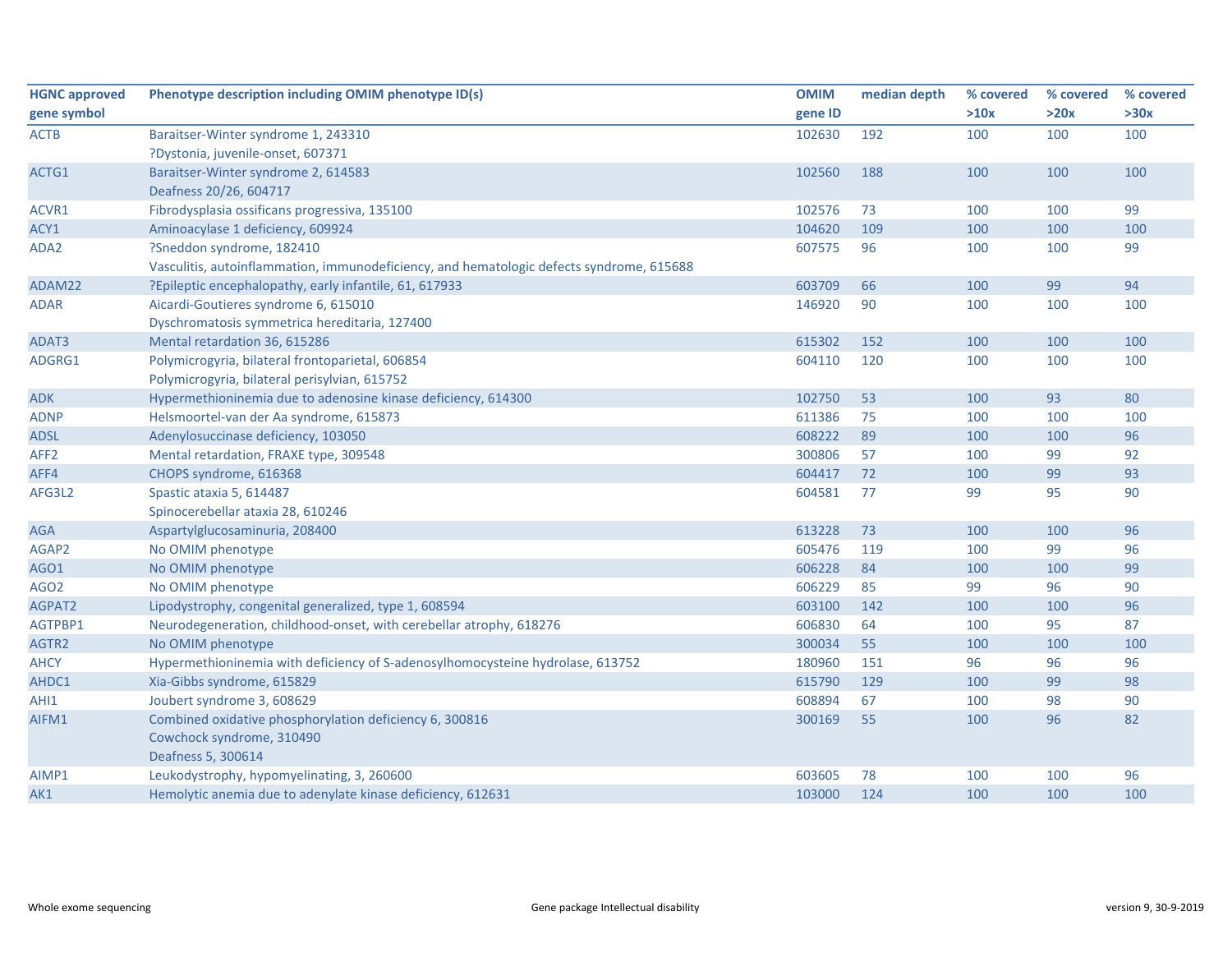| <b>HGNC approved</b> | Phenotype description including OMIM phenotype ID(s)                                 | <b>OMIM</b> | median depth | % covered | % covered | % covered |
|----------------------|--------------------------------------------------------------------------------------|-------------|--------------|-----------|-----------|-----------|
| gene symbol          |                                                                                      | gene ID     |              | >10x      | >20x      | >30x      |
| AKT1                 | Breast cancer, somatic, 114480                                                       | 164730      | 147          | 100       | 100       | 100       |
|                      | Colorectal cancer, somatic, 114500                                                   |             |              |           |           |           |
|                      | Cowden syndrome 6, 615109                                                            |             |              |           |           |           |
|                      | Ovarian cancer, somatic, 167000                                                      |             |              |           |           |           |
|                      | Proteus syndrome, somatic, 176920                                                    |             |              |           |           |           |
|                      | {Schizophrenia, susceptibility to}, 181500                                           |             |              |           |           |           |
| AKT3                 | Megalencephaly-polymicrogyria-polydactyly-hydrocephalus syndrome 2, 615937           | 611223      | 70           | 100       | 99        | 90        |
| ALDH18A1             | Cutis laxa 3, 616603                                                                 | 138250      | 80           | 100       | 100       | 98        |
|                      | Cutis laxa, type IIIA, 219150                                                        |             |              |           |           |           |
|                      | Spastic paraplegia 9A, 601162                                                        |             |              |           |           |           |
|                      | Spastic paraplegia 9B, 616586                                                        |             |              |           |           |           |
| ALDH3A2              | Sjogren-Larsson syndrome, 270200                                                     | 609523      | 64           | 100       | 99        | 93        |
| ALDH4A1              | Hyperprolinemia, type II, 239510                                                     | 606811      | 118          | 100       | 100       | 99        |
| ALDH5A1              | Succinic semialdehyde dehydrogenase deficiency, 271980                               | 610045      | 66           | 100       | 97        | 91        |
| ALG1                 | Congenital disorder of glycosylation, type Ik, 608540                                | 605907      | 61           | 91        | 79        | 73        |
| <b>ALG11</b>         | Congenital disorder of glycosylation, type Ip, 613661                                | 613666      | 73           | 100       | 100       | 99        |
| <b>ALG12</b>         | Congenital disorder of glycosylation, type Ig, 607143                                | 607144      | 158          | 100       | 100       | 100       |
| <b>ALG13</b>         | ?Congenital disorder of glycosylation, type Is, 300884                               | 300776      | 50           | 100       | 97        | 83        |
|                      | Epileptic encephalopathy, early infantile, 36, 300884                                |             |              |           |           |           |
| ALG <sub>2</sub>     | ?Congenital disorder of glycosylation, type Ii, 607906                               | 607905      | 81           | 100       | 100       | 99        |
|                      | Myasthenic syndrome, congenital, 14, with tubular aggregates, 616228                 |             |              |           |           |           |
| ALG3                 | Congenital disorder of glycosylation, type Id, 601110                                | 608750      | 95           | 100       | 100       | 100       |
| ALG6                 | Congenital disorder of glycosylation, type Ic, 603147                                | 604566      | 73           | 100       | 100       | 96        |
| ALG8                 | Congenital disorder of glycosylation, type Ih, 608104                                | 608103      | 62           | 100       | 100       | 94        |
|                      | Polycystic liver disease 3 with or without kidney cysts, 617874                      |             |              |           |           |           |
| ALG9                 | Congenital disorder of glycosylation, type II, 608776                                | 606941      | 64           | 100       | 100       | 94        |
|                      | Gillessen-Kaesbach-Nishimura syndrome, 263210                                        |             |              |           |           |           |
| ALMS1                | Alstrom syndrome, 203800                                                             | 606844      | 100          | 100       | 100       | 99        |
| ALX1                 | ?Frontonasal dysplasia 3, 613456                                                     | 601527      | 78           | 100       | 100       | 100       |
| ALX4                 | {Craniosynostosis 5, susceptibility to}, 615529                                      | 605420      | 139          | 100       | 100       | 100       |
|                      | Frontonasal dysplasia 2, 613451                                                      |             |              |           |           |           |
|                      | Parietal foramina 2, 609597                                                          |             |              |           |           |           |
| AMMECR1              | Midface hypoplasia, hearing impairment, elliptocytosis, and nephrocalcinosis, 300990 | 300195      | 48           | 100       | 88        | 75        |
| AMPD2                | Pontocerebellar hypoplasia, type 9, 615809                                           | 102771      | 142          | 100       | 100       | 100       |
|                      | ?Spastic paraplegia 63, 615686                                                       |             |              |           |           |           |
| <b>AMT</b>           | Glycine encephalopathy, 605899                                                       | 238310      | 130          | 100       | 100       | 100       |
| ANK3                 | ?Mental retardation, 37, 615493                                                      | 600465      | 70           | 100       | 100       | 99        |
| ANKEF1               | No OMIM phenotype                                                                    | No ID       | 80           | 100       | 100       | 97        |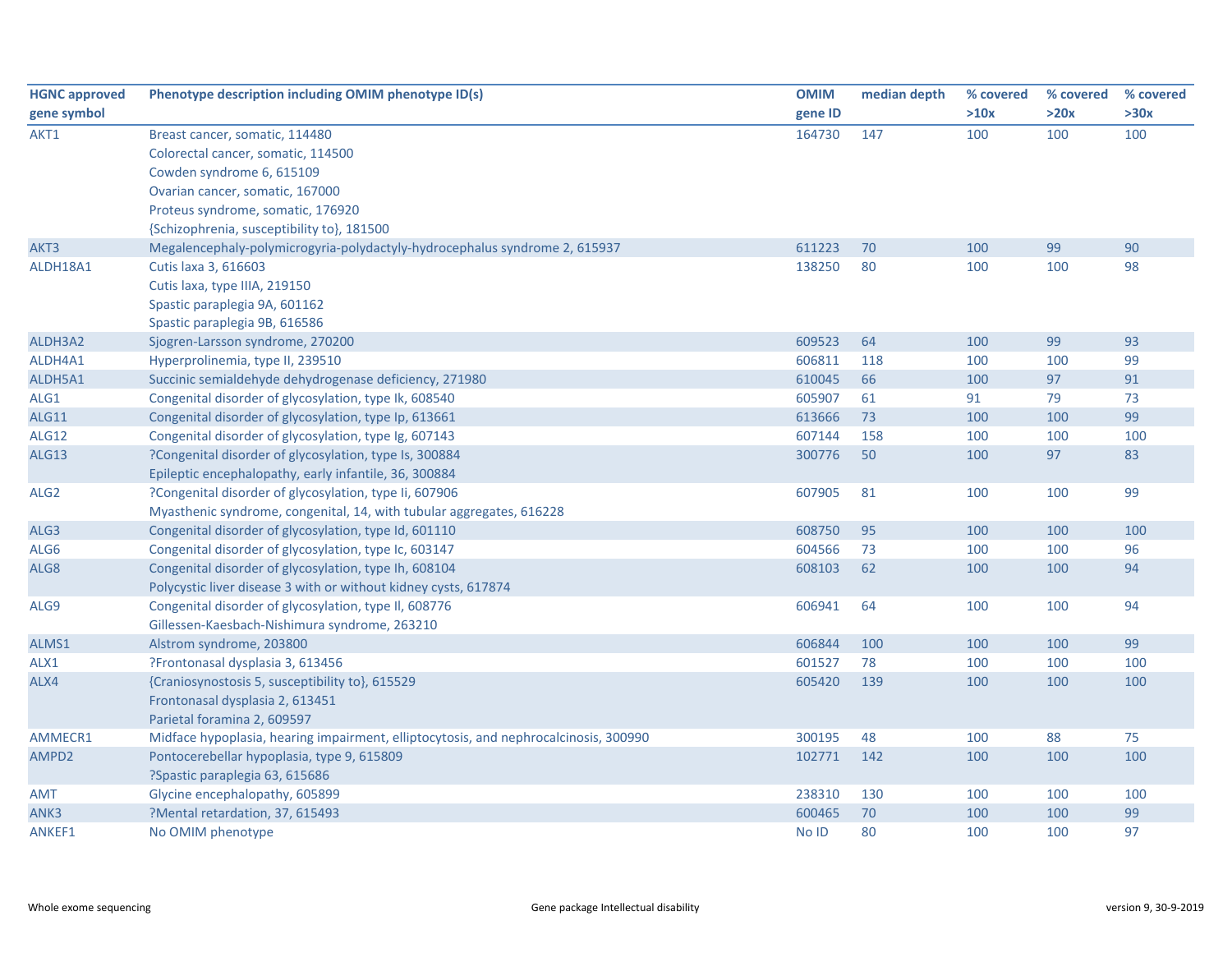| <b>HGNC approved</b> | Phenotype description including OMIM phenotype ID(s)                     | <b>OMIM</b> | median depth | % covered | % covered | % covered |
|----------------------|--------------------------------------------------------------------------|-------------|--------------|-----------|-----------|-----------|
| gene symbol          |                                                                          | gene ID     |              | >10x      | >20x      | >30x      |
| <b>ANKH</b>          | Chondrocalcinosis 2, 118600                                              | 605145      | 91           | 100       | 100       | 99        |
|                      | Craniometaphyseal dysplasia, 123000                                      |             |              |           |           |           |
| <b>ANKLE2</b>        | Microcephaly 16, primary, 616681                                         | 616062      | 102          | 100       | 99        | 95        |
| ANKRD11              | KBG syndrome, 148050                                                     | 611192      | 112          | 100       | 98        | 96        |
| <b>ANO10</b>         | Spinocerebellar ataxia 10, 613728                                        | 613726      | 57           | 100       | 99        | 88        |
| ANTXR1               | GAPO syndrome, 230740                                                    | 606410      | 60           | 99        | 97        | 92        |
|                      | {?Hemangioma, capillary infantile, susceptibility to}, 602089            |             |              |           |           |           |
| AP1S1                | MEDNIK syndrome, 609313                                                  | 603531      | 84           | 100       | 100       | 96        |
| <b>AP1S2</b>         | Mental retardation syndromic 5, 304340                                   | 300629      | 40           | 100       | 87        | 62        |
| AP3B1                | Hermansky-Pudlak syndrome 2, 608233                                      | 603401      | 66           | 100       | 98        | 87        |
| AP3B2                | Epileptic encephalopathy, early infantile, 48, 617276                    | 602166      | 100          | 100       | 100       | 98        |
| AP4B1                | Spastic paraplegia 47, 614066                                            | 607245      | 81           | 100       | 100       | 100       |
| AP4E1                | Spastic paraplegia 51, 613744                                            | 607244      | 64           | 100       | 100       | 96        |
|                      | Stuttering, familial persistent, 1, 184450                               |             |              |           |           |           |
| AP4M1                | Spastic paraplegia 50, 612936                                            | 602296      | 130          | 100       | 100       | 99        |
| AP4S1                | Spastic paraplegia 52, 614067                                            | 607243      | 44           | 100       | 99        | 87        |
| APC <sub>2</sub>     | ?Sotos syndrome 3, 617169                                                | 612034      | 128          | 100       | 97        | 95        |
| <b>APTX</b>          | Ataxia, early-onset, with oculomotor apraxia and hypoalbuminemia, 208920 | 606350      | 76           | 100       | 99        | 92        |
| ARFGEF2              | Periventricular heterotopia with microcephaly, 608097                    | 605371      | 83           | 100       | 100       | 96        |
| ARG1                 | Argininemia, 207800                                                      | 608313      | 75           | 100       | 100       | 98        |
| ARHGAP31             | Adams-Oliver syndrome 1, 100300                                          | 610911      | 103          | 100       | 100       | 99        |
| ARHGAP4              | No OMIM phenotype                                                        | 300023      | 77           | 100       | 98        | 94        |
| ARHGEF33             | No OMIM phenotype                                                        | No ID       | 76           | 99        | 95        | 90        |
| ARHGEF6              | No OMIM phenotype                                                        | 300267      | 47           | 100       | 97        | 83        |
| ARHGEF9              | Epileptic encephalopathy, early infantile, 8, 300607                     | 300429      | 50           | 100       | 99        | 85        |
| ARID1A               | Coffin-Siris syndrome 2, 614607                                          | 603024      | 121          | 100       | 99        | 97        |
| ARID1B               | Coffin-Siris syndrome 1, 135900                                          | 614556      | 102          | 100       | 100       | 98        |
| ARID <sub>2</sub>    | Coffin-Siris syndrome 6, 617808                                          | 609539      | 76           | 100       | 100       | 96        |
| ARL13B               | Joubert syndrome 8, 612291                                               | 608922      | 63           | 100       | 100       | 94        |
| ARL6                 | {Bardet-Biedl syndrome 1, modifier of}, 209900                           | 608845      | 43           | 96        | 95        | 83        |
|                      | Bardet-Biedl syndrome 3, 600151                                          |             |              |           |           |           |
|                      | ?Retinitis pigmentosa 55, 613575                                         |             |              |           |           |           |
| ARNT <sub>2</sub>    | ?Webb-Dattani syndrome, 615926                                           | 606036      | 91           | 100       | 100       | 97        |
| ARSA                 | Metachromatic leukodystrophy, 250100                                     | 607574      | 136          | 100       | 100       | 100       |
| <b>ARSL</b>          | Chondrodysplasia punctata recessive, 302950                              | 300180      | 81           | 100       | 99        | 92        |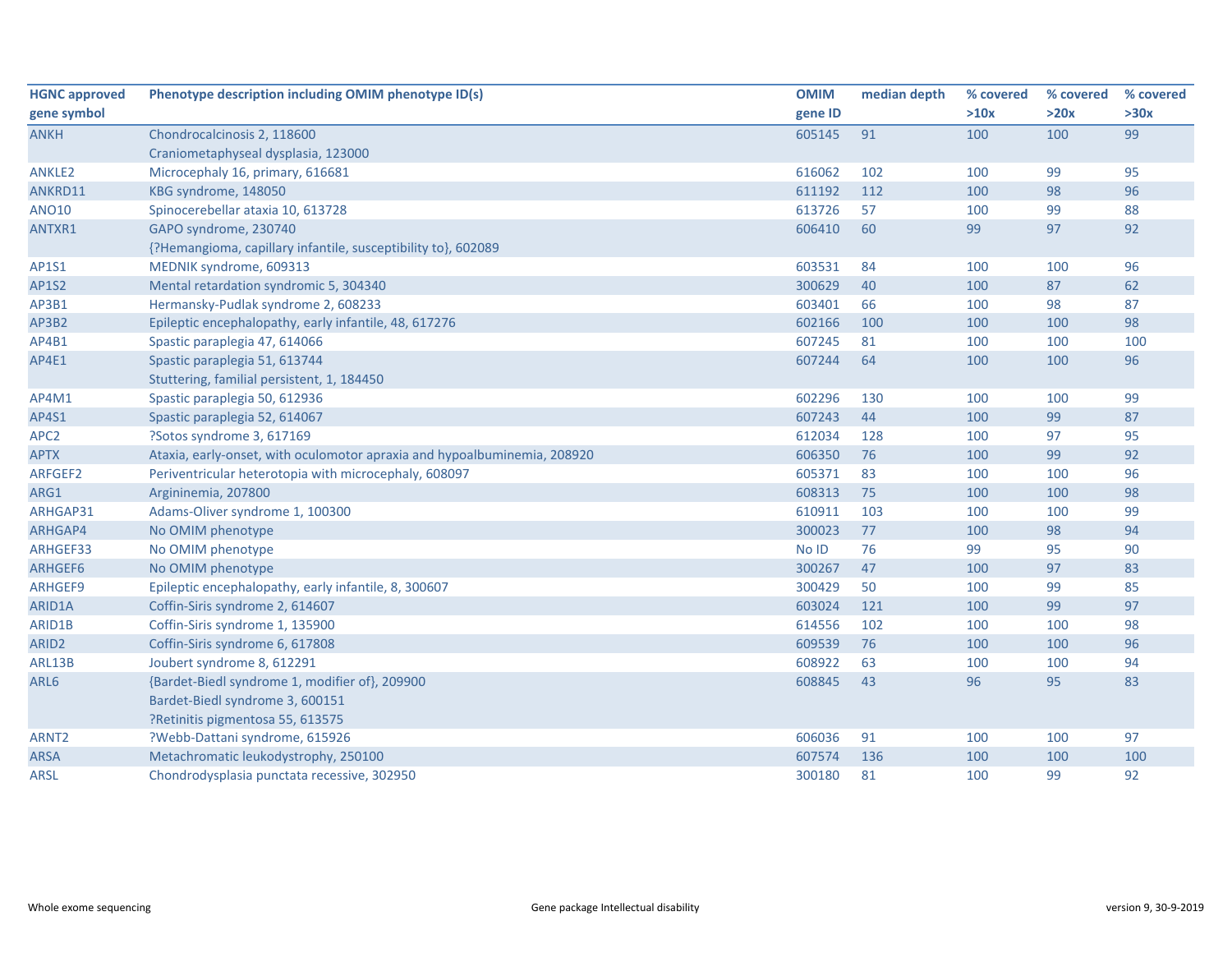| <b>HGNC approved</b> | Phenotype description including OMIM phenotype ID(s)                                                                               | <b>OMIM</b> | median depth | % covered | % covered | % covered |
|----------------------|------------------------------------------------------------------------------------------------------------------------------------|-------------|--------------|-----------|-----------|-----------|
| gene symbol          |                                                                                                                                    | gene ID     |              | >10x      | >20x      | >30x      |
| <b>ARX</b>           | Epileptic encephalopathy, early infantile, 1, 308350<br>Hydranencephaly with abnormal genitalia, 300215<br>Lissencephaly 2, 300215 | 300382      | 46           | 89        | 79        | 68        |
|                      | Mental retardation 29 and others, 300419                                                                                           |             |              |           |           |           |
|                      | Partington syndrome, 309510                                                                                                        |             |              |           |           |           |
|                      | Proud syndrome, 300004                                                                                                             |             |              |           |           |           |
| ASAH1                | Farber lipogranulomatosis, 228000                                                                                                  | 613468      | 67           | 100       | 100       | 93        |
|                      | Spinal muscular atrophy with progressive myoclonic epilepsy, 159950                                                                |             |              |           |           |           |
| ASCL1                | Central hypoventilation syndrome, congenital, 209880<br>Haddad syndrome, 209880                                                    | 100790      | 259          | 100       | 100       | 100       |
| ASL                  | Argininosuccinic aciduria, 207900                                                                                                  | 608310      | 117          | 100       | 100       | 99        |
| <b>ASNS</b>          | Asparagine synthetase deficiency, 615574                                                                                           | 108370      | 73           | 100       | 100       | 92        |
| ASPA                 | Canavan disease, 271900                                                                                                            | 608034      | 55           | 100       | 99        | 91        |
| <b>ASPM</b>          | Microcephaly 5, primary, 608716                                                                                                    | 605481      | 71           | 100       | 100       | 97        |
| ASS1                 | Citrullinemia, 215700                                                                                                              | 603470      | 115          | 100       | 98        | 90        |
| ASXL1                | Bohring-Opitz syndrome, 605039                                                                                                     | 612990      | 107          | 100       | 98        | 98        |
|                      | Myelodysplastic syndrome, somatic, 614286                                                                                          |             |              |           |           |           |
| ASXL <sub>2</sub>    | Shashi-Pena syndrome, 617190                                                                                                       | 612991      | 88           | 100       | 99        | 96        |
| ASXL3                | Bainbridge-Ropers syndrome, 615485                                                                                                 | 615115      | 69           | 99        | 99        | 97        |
| ATAD3A               | Harel-Yoon syndrome, 617183                                                                                                        | 612316      | 124          | 98        | 95        | 92        |
| ATAD3B               | No OMIM phenotype                                                                                                                  | 612317      | 125          | 98        | 95        | 90        |
| <b>ATCAY</b>         | Ataxia, cerebellar, Cayman type, 601238                                                                                            | 608179      | 116          | 100       | 100       | 96        |
| <b>ATIC</b>          | AICA-ribosiduria due to ATIC deficiency, 608688                                                                                    | 601731      | 62           | 100       | 100       | 96        |
| ATN1                 | Congenital hypotonia, epilepsy, developmental delay, and digital anomalies, 618494<br>Dentatorubral-pallidoluysian atrophy, 125370 | 607462      | 155          | 100       | 100       | 99        |
| ATP1A2               | Alternating hemiplegia of childhood 1, 104290<br>Migraine, familial basilar, 602481<br>Migraine, familial hemiplegic, 2, 602481    | 182340      | 130          | 100       | 100       | 100       |
| ATP1A3               | Alternating hemiplegia of childhood 2, 614820<br>CAPOS syndrome, 601338<br>Dystonia-12, 128235                                     | 182350      | 144          | 100       | 100       | 100       |
| ATP2A2               | Acrokeratosis verruciformis, 101900<br>Darier disease, 124200                                                                      | 108740      | 99           | 100       | 100       | 100       |
| ATP6AP2              | Mental retardation, syndromic, Hedera type, 300423<br>?Parkinsonism with spasticity, 300911                                        | 300556      | 46           | 100       | 91        | 64        |
| ATP6V0A2             | Cutis laxa, type IIA, 219200<br>Wrinkly skin syndrome, 278250                                                                      | 611716      | 81           | 100       | 100       | 97        |
| ATP6V1B2             | Deafness, congenital, with onychodystrophy, 124480<br>Zimmermann-Laband syndrome 2, 616455                                         | 606939      | 81           | 100       | 100       | 99        |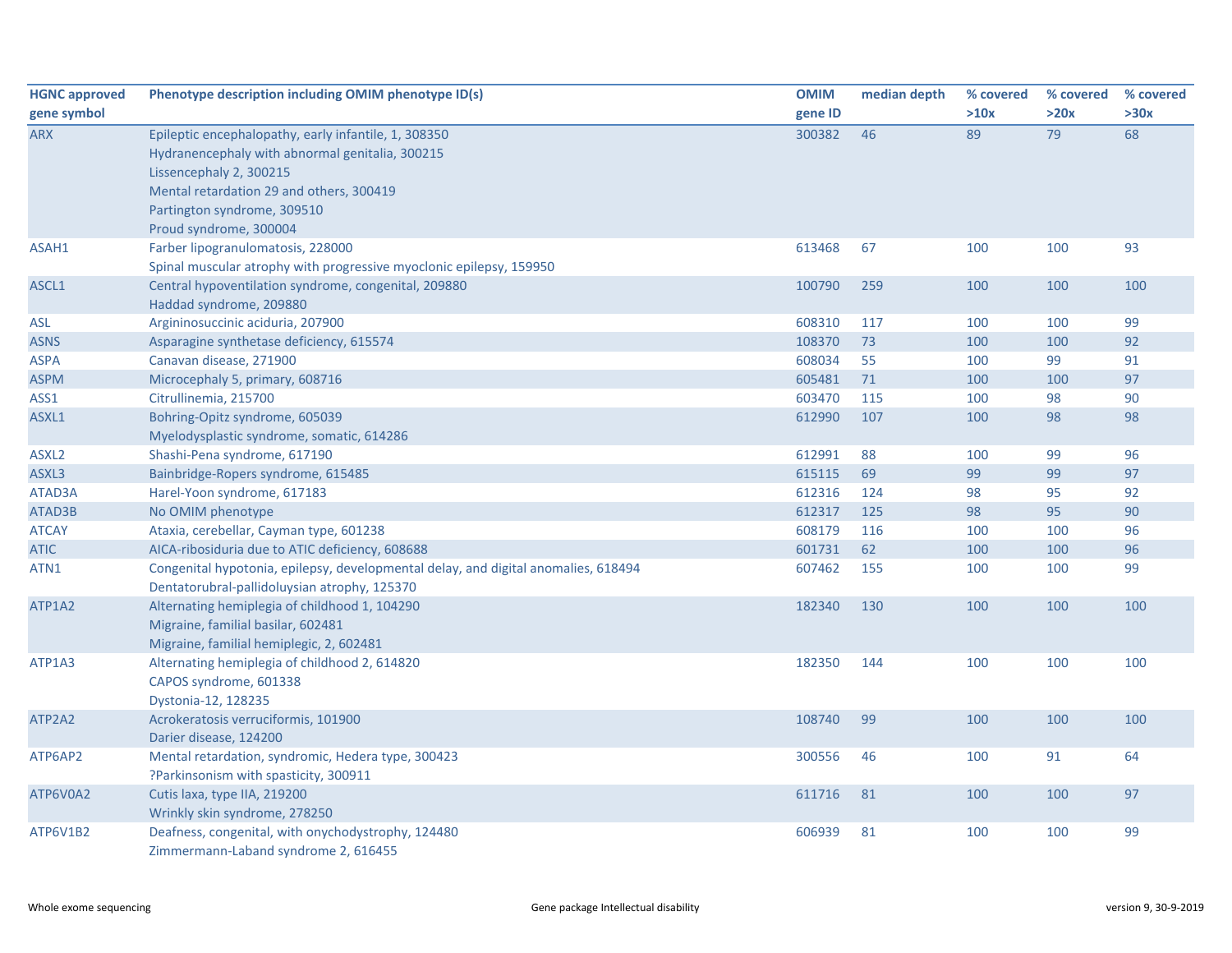| <b>HGNC approved</b> | Phenotype description including OMIM phenotype ID(s)                                                | <b>OMIM</b> | median depth | % covered | % covered | % covered |
|----------------------|-----------------------------------------------------------------------------------------------------|-------------|--------------|-----------|-----------|-----------|
| gene symbol          |                                                                                                     | gene ID     |              | >10x      | >20x      | >30x      |
| ATP7A                | Menkes disease, 309400                                                                              | 300011      | 49           | 100       | 98        | 84        |
|                      | Occipital horn syndrome, 304150                                                                     |             |              |           |           |           |
|                      | Spinal muscular atrophy, distal 3, 300489                                                           |             |              |           |           |           |
| ATP8A2               | ?Cerebellar ataxia, mental retardation, and dysequilibrium syndrome 4, 615268                       | 605870      | 69           | 100       | 99        | 94        |
| ATPAF2               | ?Mitochondrial complex V (ATP synthase) deficiency, nuclear type 1, 604273                          | 608918      | 73           | 100       | 100       | 100       |
| ATR                  | ?Cutaneous telangiectasia and cancer syndrome, familial, 614564                                     | 601215      | 91           | 100       | 99        | 92        |
|                      | Seckel syndrome 1, 210600                                                                           |             |              |           |           |           |
| <b>ATRIP</b>         | No OMIM phenotype                                                                                   | 606605      | 108          | 100       | 100       | 97        |
| <b>ATRX</b>          | Alpha-thalassemia myelodysplasia syndrome, somatic, 300448                                          | 300032      | 40           | 100       | 94        | 78        |
|                      | Alpha-thalassemia/mental retardation syndrome, 301040                                               |             |              |           |           |           |
|                      | Mental retardation-hypotonic facies syndrome, 309580                                                |             |              |           |           |           |
| <b>AUH</b>           | 3-methylglutaconic aciduria, type I, 250950                                                         | 600529      | 94           | 100       | 100       | 98        |
| AUTS2                | Mental retardation 26, 615834                                                                       | 607270      | 122          | 100       | 100       | 98        |
| AVPR2                | Diabetes insipidus, nephrogenic, 304800                                                             | 300538      | 85           | 100       | 100       | 99        |
|                      | Nephrogenic syndrome of inappropriate antidiuresis, 300539                                          |             |              |           |           |           |
| <b>B3GALNT2</b>      | Muscular dystrophy-dystroglycanopathy (congenital with brain and eye anomalies, type A, 11, 615181  | 610194      | 59           | 100       | 100       | 97        |
| B3GALT6              | Ehlers-Danlos syndrome, spondylodysplastic type, 2, 615349                                          | 615291      | 64           | 79        | 75        | 72        |
|                      | Spondyloepimetaphyseal dysplasia with joint laxity, type 1, with or without fractures, 271640       |             |              |           |           |           |
| <b>B3GLCT</b>        | Peters-plus syndrome, 261540                                                                        | 610308      | 67           | 100       | 99        | 85        |
| B4GALNT1             | Spastic paraplegia 26, 609195                                                                       | 601873      | 111          | 100       | 100       | 100       |
| B4GALT1              | Congenital disorder of glycosylation, type IId, 607091                                              | 137060      | 95           | 100       | 100       | 100       |
| B4GALT7              | Ehlers-Danlos syndrome, spondylodysplastic type, 1, 130070                                          | 604327      | 126          | 100       | 100       | 98        |
| B4GAT1               | Muscular dystrophy-dystroglycanopathy (congenital with brain and eye anomalies), type A, 13, 615287 | 605517      | 154          | 100       | 100       | 100       |
| BBS1                 | Bardet-Biedl syndrome 1, 209900                                                                     | 209901      | 126          | 100       | 100       | 100       |
| <b>BBS10</b>         | Bardet-Biedl syndrome 10, 615987                                                                    | 610148      | 66           | 100       | 100       | 100       |
| <b>BBS12</b>         | Bardet-Biedl syndrome 12, 615989                                                                    | 610683      | 59           | 100       | 100       | 99        |
| BBS2                 | Bardet-Biedl syndrome 2, 615981                                                                     | 606151      | 77           | 100       | 100       | 97        |
|                      | Retinitis pigmentosa 74, 616562                                                                     |             |              |           |           |           |
| BBS4                 | Bardet-Biedl syndrome 4, 615982                                                                     | 600374      | 76           | 100       | 100       | 95        |
| BBS5                 | Bardet-Biedl syndrome 5, 615983                                                                     | 603650      | 65           | 100       | 98        | 89        |
| BBS7                 | Bardet-Biedl syndrome 7, 615984                                                                     | 607590      | 64           | 100       | 99        | 95        |
| BBS9                 | Bardet-Biedl syndrome 9, 615986                                                                     | 607968      | 59           | 96        | 95        | 90        |
| BCAP31               | Deafness, dystonia, and cerebral hypomyelination, 300475                                            | 300398      | 83           | 100       | 100       | 97        |
| <b>BCKDHA</b>        | Maple syrup urine disease, type Ia, 248600                                                          | 608348      | 160          | 100       | 100       | 100       |
| <b>BCKDHB</b>        | Maple syrup urine disease, type Ib, 248600                                                          | 248611      | 64           | 100       | 99        | 94        |
| BCL11A               | Dias-Logan syndrome, 617101                                                                         | 606557      | 111          | 100       | 100       | 99        |
| <b>BCOR</b>          | Microphthalmia, syndromic 2, 300166                                                                 | 300485      | 78           | 100       | 99        | 94        |
| <b>BCORL1</b>        | Shukla-Vernon syndrome, 301029                                                                      | 300688      | 118          | 100       | 100       | 98        |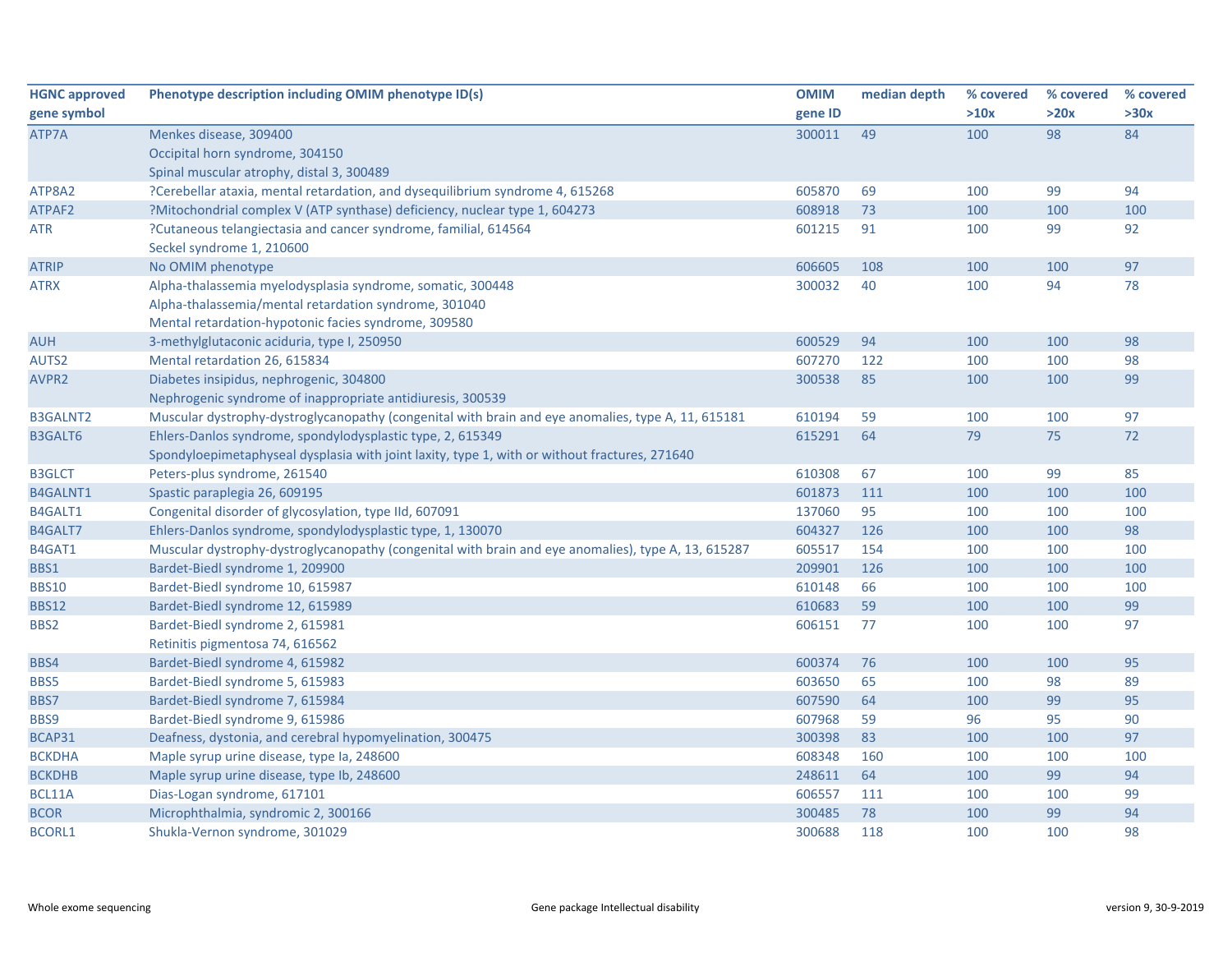| <b>HGNC approved</b>                       | Phenotype description including OMIM phenotype ID(s)                                      | <b>OMIM</b> | median depth | % covered | % covered | % covered |
|--------------------------------------------|-------------------------------------------------------------------------------------------|-------------|--------------|-----------|-----------|-----------|
| gene symbol                                |                                                                                           | gene ID     |              | >10x      | >20x      | >30x      |
| BCS1L                                      | Bjornstad syndrome, 262000                                                                | 603647      | 170          | 100       | 100       | 100       |
|                                            | GRACILE syndrome, 603358                                                                  |             |              |           |           |           |
|                                            | Leigh syndrome, 256000                                                                    |             |              |           |           |           |
|                                            | Mitochondrial complex III deficiency, nuclear type 1, 124000                              |             |              |           |           |           |
| <b>BLM</b>                                 | Bloom syndrome, 210900                                                                    | 604610      | 82           | 100       | 100       | 96        |
| <b>BRAF</b>                                | Adenocarcinoma of lung, somatic, 211980                                                   | 164757      | 68           | 100       | 100       | 94        |
|                                            | Cardiofaciocutaneous syndrome, 115150                                                     |             |              |           |           |           |
|                                            | Colorectal cancer, somatic                                                                |             |              |           |           |           |
|                                            | LEOPARD syndrome 3, 613707                                                                |             |              |           |           |           |
|                                            | Melanoma, malignant, somatic                                                              |             |              |           |           |           |
|                                            | Nonsmall cell lung cancer, somatic                                                        |             |              |           |           |           |
|                                            | Noonan syndrome 7, 613706                                                                 |             |              |           |           |           |
| BRAT1                                      | Neurodevelopmental disorder with cerebellar atrophy and with or without seizures, 618056  | 614506      | 125          | 100       | 100       | 100       |
|                                            | Rigidity and multifocal seizure syndrome, lethal neonatal, 614498                         |             |              |           |           |           |
| BRF1                                       | Cerebellofaciodental syndrome, 616202                                                     | 604902      | 113          | 100       | 100       | 100       |
| BRPF1                                      | Intellectual developmental disorder with dysmorphic facies and ptosis, 617333             | 602410      | 131          | 100       | 100       | 100       |
| <b>BRWD3</b>                               | Mental retardation 93, 300659                                                             | 300553      | 45           | 100       | 95        | 81        |
| <b>BSCL2</b>                               | Encephalopathy, progressive, with or without lipodystrophy, 615924                        | 606158      | 101          | 100       | 100       | 100       |
|                                            | Lipodystrophy, congenital generalized, type 2, 269700                                     |             |              |           |           |           |
|                                            | Neuropathy, distal hereditary motor, type VA, 600794                                      |             |              |           |           |           |
|                                            | Silver spastic paraplegia syndrome, 270685                                                |             |              |           |           |           |
| <b>BTD</b>                                 | Biotinidase deficiency, 253260                                                            | 609019      | 89           | 100       | 100       | 100       |
| <b>BUB1B</b>                               | Colorectal cancer, somatic, 114500                                                        | 602860      | 70           | 100       | 99        | 94        |
|                                            | Mosaic variegated aneuploidy syndrome 1, 257300                                           |             |              |           |           |           |
|                                            | [Premature chromatid separation trait], 176430                                            |             |              |           |           |           |
| C12orf4                                    | Mental retardation 66, 618221                                                             | 616082      | 81           | 100       | 100       | 95        |
| C12orf57                                   | Temtamy syndrome, 218340                                                                  | 615140      | 141          | 100       | 100       | 100       |
| C12orf65                                   | Combined oxidative phosphorylation deficiency 7, 613559                                   | 613541      | 78           | 100       | 100       | 100       |
|                                            | Spastic paraplegia 55, 615035                                                             |             |              |           |           |           |
| C1orf167                                   | No OMIM phenotype                                                                         | No ID       | 98           | 100       | 97        | 94        |
| C <sub>2</sub> C <sub>D</sub> <sub>3</sub> | Orofaciodigital syndrome XIV, 615948                                                      | 615944      | 80           | 100       | 100       | 99        |
| CA <sub>2</sub>                            | Osteopetrosis 3, with renal tubular acidosis, 259730                                      | 611492      | 99           | 100       | 100       | 100       |
| CA5A                                       | Hyperammonemia due to carbonic anhydrase VA deficiency, 615751                            | 114761      | 175          | 100       | 100       | 100       |
| CA8                                        | Cerebellar ataxia and mental retardation with or without quadrupedal locomotion 3, 613227 | 114815      | 79           | 100       | 100       | 94        |
| CACNA1A                                    | Epileptic encephalopathy, early infantile, 42, 617106                                     | 601011      | 87           | 100       | 98        | 93        |
|                                            | Episodic ataxia, type 2, 108500                                                           |             |              |           |           |           |
|                                            | Migraine, familial hemiplegic, 1, 141500                                                  |             |              |           |           |           |
|                                            | Migraine, familial hemiplegic, 1, with progressive cerebellar ataxia, 141500              |             |              |           |           |           |
|                                            | Spinocerebellar ataxia 6, 183086                                                          |             |              |           |           |           |
|                                            |                                                                                           |             |              |           |           |           |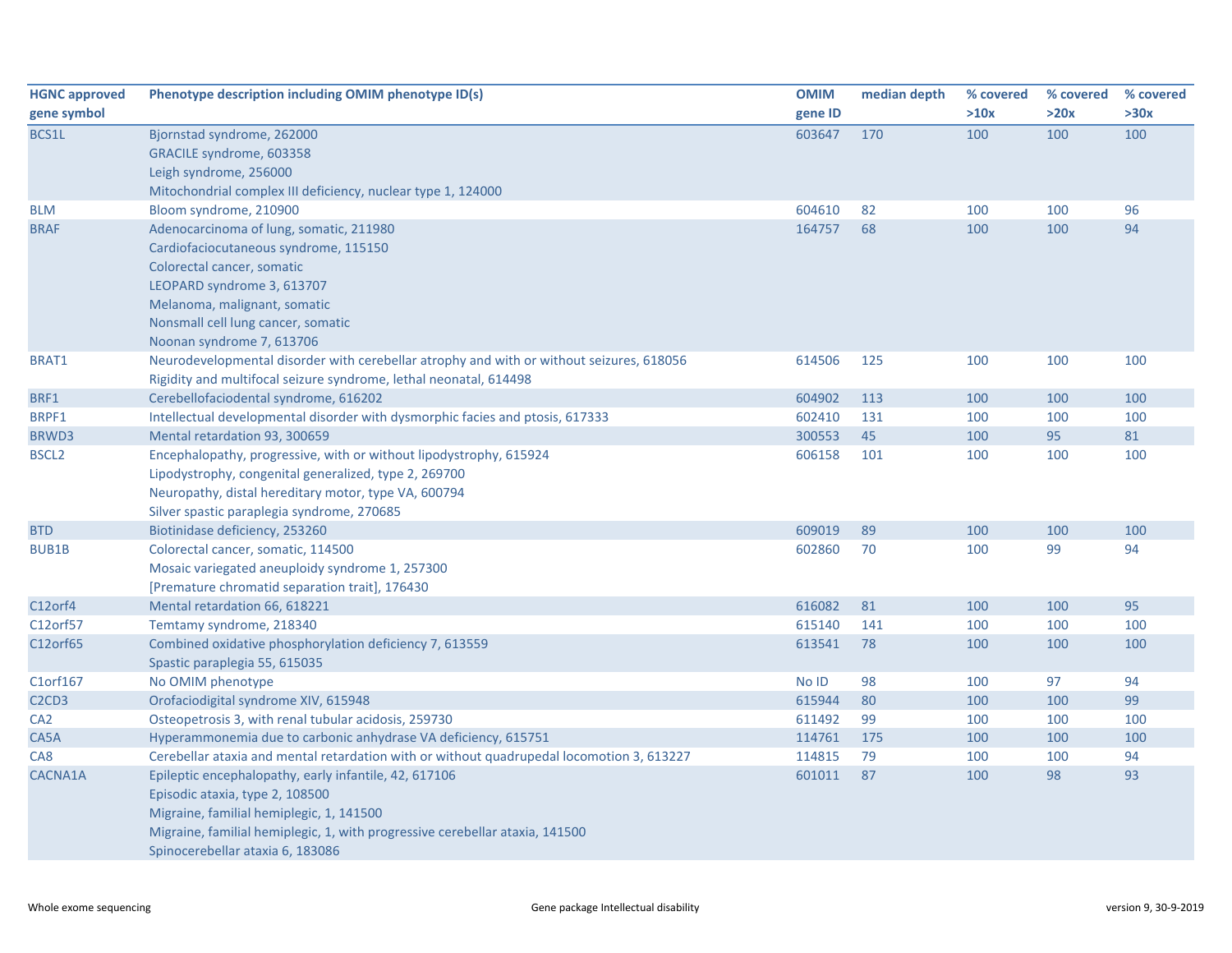| <b>HGNC approved</b> | Phenotype description including OMIM phenotype ID(s)                                   | <b>OMIM</b> | median depth | % covered | % covered | % covered |
|----------------------|----------------------------------------------------------------------------------------|-------------|--------------|-----------|-----------|-----------|
| gene symbol          |                                                                                        | gene ID     |              | >10x      | >20x      | >30x      |
| CACNA1C              | Brugada syndrome 3, 611875                                                             | 114205      | 123          | 100       | 100       | 99        |
|                      | Long QT syndrome 8, 618447                                                             |             |              |           |           |           |
|                      | Timothy syndrome, 601005                                                               |             |              |           |           |           |
| CACNA2D1             | No OMIM phenotype                                                                      | 114204      | 63           | 100       | 99        | 91        |
| CACNG <sub>2</sub>   | ?Mental retardation 10, 614256                                                         | 602911      | 107          | 100       | 100       | 99        |
| CAD                  | Epileptic encephalopathy, early infantile, 50, 616457                                  | 114010      | 121          | 100       | 100       | 100       |
| CAMK2A               | Mental retardation 53, 617798                                                          | 114078      | 78           | 100       | 99        | 95        |
|                      | ?Mental retardation 63, 618095                                                         |             |              |           |           |           |
| CAMK2B               | Mental retardation 54, 617799                                                          | 607707      | 92           | 100       | 100       | 95        |
| CAMTA1               | Cerebellar ataxia, nonprogressive, with mental retardation, 614756                     | 611501      | 161          | 100       | 99        | 97        |
| CAPN10               | {Diabetes mellitus, noninsulin-dependent 1}, 601283                                    | 605286      | 107          | 100       | 100       | 100       |
| <b>CASK</b>          | FG syndrome 4, 300422                                                                  | 300172      | 51           | 100       | 96        | 80        |
|                      | Mental retardation and microcephaly with pontine and cerebellar hypoplasia, 300749     |             |              |           |           |           |
|                      | Mental retardation, with or without nystagmus, 300422                                  |             |              |           |           |           |
| <b>CBL</b>           | ?Juvenile myelomonocytic leukemia, 607785                                              | 165360      | 78           | 100       | 100       | 100       |
|                      | Noonan syndrome-like disorder with or without juvenile myelomonocytic leukemia, 613563 |             |              |           |           |           |
| <b>CBS</b>           | Homocystinuria, B6-responsive and nonresponsive types, 236200                          | 613381      | 127          | 100       | 100       | 100       |
|                      | Thrombosis, hyperhomocysteinemic, 236200                                               |             |              |           |           |           |
| CC2D1A               | Mental retardation 3, 608443                                                           | 610055      | 132          | 100       | 100       | 100       |
| CC2D2A               | COACH syndrome, 216360                                                                 | 612013      | 66           | 100       | 100       | 95        |
|                      | Joubert syndrome 9, 612285                                                             |             |              |           |           |           |
|                      | Meckel syndrome 6, 612284                                                              |             |              |           |           |           |
| CCBE1                | Hennekam lymphangiectasia-lymphedema syndrome 1, 235510                                | 612753      | 87           | 100       | 99        | 95        |
| CCDC13               | No OMIM phenotype                                                                      | No ID       | 85           | 100       | 100       | 100       |
| CCDC14               | No OMIM phenotype                                                                      | 617147      | 74           | 100       | 100       | 96        |
| CCDC174              | Hypotonia, infantile, with psychomotor retardation, 616816                             | 616735      | 68           | 100       | 97        | 84        |
| CCDC22               | Ritscher-Schinzel syndrome 2, 300963                                                   | 300859      | 81           | 100       | 94        | 92        |
| CCDC78               | ?Centronuclear myopathy 4, 614807                                                      | 614666      | 123          | 100       | 100       | 100       |
| CCDC88C              | Hydrocephalus, congenital, 1, 236600                                                   | 611204      | 104          | 100       | 100       | 97        |
|                      | ?Spinocerebellar ataxia 40, 616053                                                     |             |              |           |           |           |
| CCND <sub>2</sub>    | Megalencephaly-polymicrogyria-polydactyly-hydrocephalus syndrome 3, 615938             | 123833      | 107          | 100       | 100       | 99        |
| CDC5L                | No OMIM phenotype                                                                      | 602868      | 54           | 100       | 99        | 90        |
| CDH15                | Mental retardation 3, 612580                                                           | 114019      | 125          | 100       | 100       | 100       |
| <b>CDK16</b>         | No OMIM phenotype                                                                      | 311550      | 75           | 100       | 100       | 97        |
| CDK5                 | ?Lissencephaly 7 with cerebellar hypoplasia, 616342                                    | 123831      | 118          | 100       | 100       | 100       |
| CDK5RAP2             | Microcephaly 3, primary, 604804                                                        | 608201      | 69           | 100       | 99        | 94        |
| CDK6                 | ?Microcephaly 12, primary, 616080                                                      | 603368      | 78           | 100       | 100       | 96        |
| CDKL5                | Epileptic encephalopathy, early infantile, 2, 300672                                   | 300203      | 58           | 100       | 97        | 87        |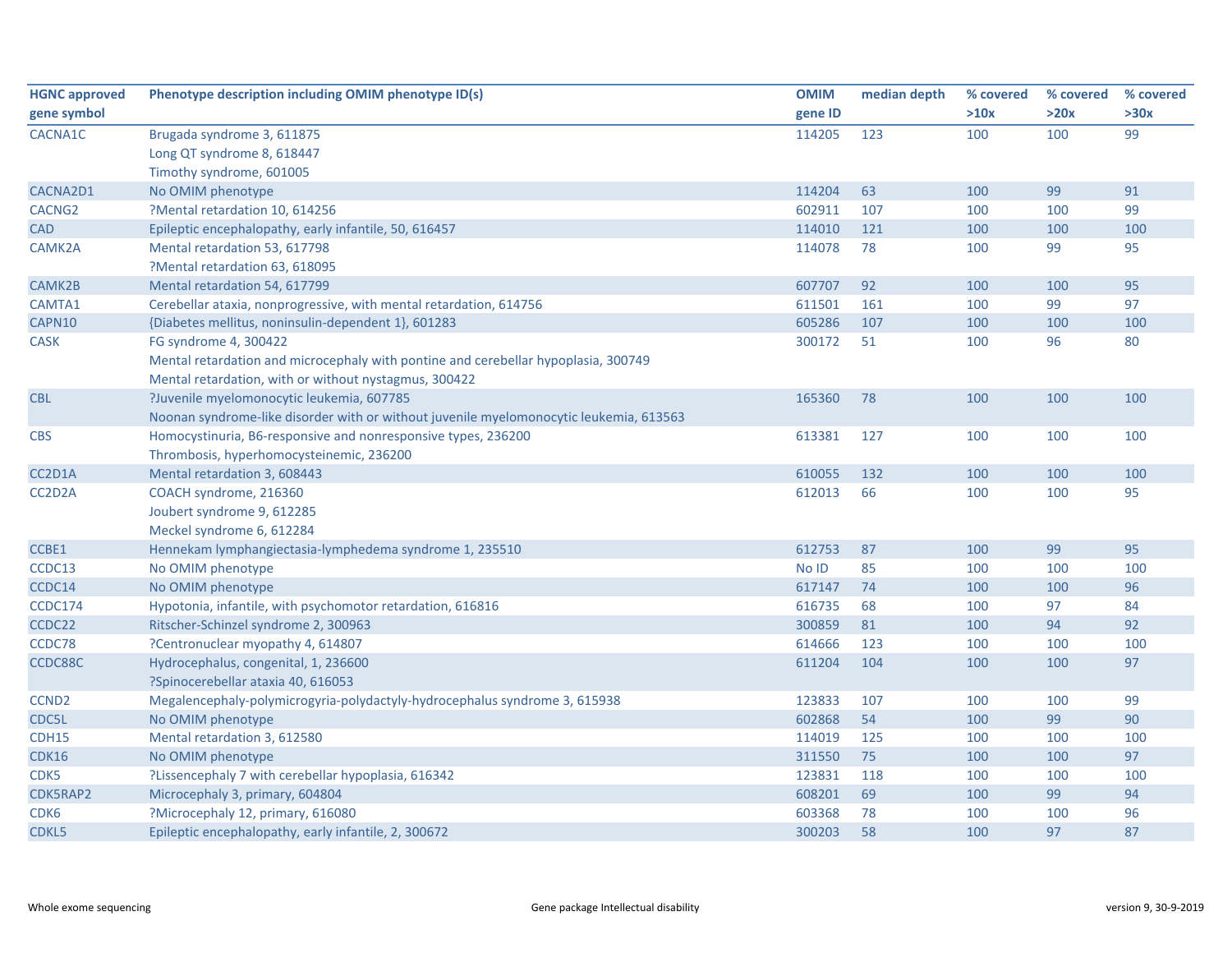| <b>HGNC approved</b> | Phenotype description including OMIM phenotype ID(s)            | <b>OMIM</b> | median depth     | % covered | % covered | % covered |  |
|----------------------|-----------------------------------------------------------------|-------------|------------------|-----------|-----------|-----------|--|
| gene symbol          |                                                                 | gene ID     |                  | >10x      | >20x      | >30x      |  |
| CDKN1C               | Beckwith-Wiedemann syndrome, 130650                             | 600856      | 74               | 90        | 83        | 76        |  |
|                      | IMAGE syndrome, 614732                                          |             |                  |           |           |           |  |
| <b>CDON</b>          | Holoprosencephaly 11, 614226                                    | 608707      | 89               | 100       | 100       | 99        |  |
| <b>CENPJ</b>         | Microcephaly 6, primary, 608393                                 | 609279      | 74               | 100       | 100       | 98        |  |
|                      | ?Seckel syndrome 4, 613676                                      |             |                  |           |           |           |  |
| <b>CEP104</b>        | Joubert syndrome 25, 616781                                     | 616690      | 71               | 100       | 98        | 93        |  |
| <b>CEP135</b>        | Microcephaly 8, primary, 614673                                 | 611423      | 83               | 100       | 99        | 91        |  |
| <b>CEP152</b>        | Microcephaly 9, primary, 614852                                 | 613529      | 67               | 100       | 98        | 93        |  |
|                      | Seckel syndrome 5, 613823                                       |             |                  |           |           |           |  |
| <b>CEP290</b>        | ?Bardet-Biedl syndrome 14, 615991                               | 610142      | 71               | 100       | 98        | 89        |  |
|                      | Joubert syndrome 5, 610188                                      |             |                  |           |           |           |  |
|                      | Leber congenital amaurosis 10, 611755                           |             |                  |           |           |           |  |
|                      | Meckel syndrome 4, 611134                                       |             |                  |           |           |           |  |
|                      | Senior-Loken syndrome 6, 610189                                 |             |                  |           |           |           |  |
| <b>CEP41</b>         | Joubert syndrome 15, 614464                                     | 610523      | 69               | 100       | 100       | 94        |  |
| <b>CEP63</b>         | ?Seckel syndrome 6, 614728                                      | 614724      | 72               | 100       | 99        | 92        |  |
| <b>CEP89</b>         | No OMIM phenotype                                               | 615470      | 68               | 100       | 98        | 91        |  |
| CERT1                | Mental retardation 34, 616351                                   | 604677      | No coverage data |           |           |           |  |
| CHAMP1               | Mental retardation 40, 616579                                   | 616327      | 128              | 100       | 100       | 100       |  |
| CHD <sub>2</sub>     | Epileptic encephalopathy, childhood-onset, 615369               | 602119      | 72               | 100       | 100       | 96        |  |
| CHD <sub>3</sub>     | Snijders Blok-Campeau syndrome, 618205                          | 602120      | 86               | 98        | 96        | 91        |  |
| CHD4                 | Sifrim-Hitz-Weiss syndrome, 617159                              | 603277      | 70               | 100       | 100       | 98        |  |
| CHD7                 | CHARGE syndrome, 214800                                         | 608892      | 87               | 100       | 100       | 97        |  |
|                      | Hypogonadotropic hypogonadism 5 with or without anosmia, 612370 |             |                  |           |           |           |  |
| CHD <sub>8</sub>     | {Autism, susceptibility to, 18}, 615032                         | 610528      | 85               | 100       | 100       | 98        |  |
| <b>CHKB</b>          | Muscular dystrophy, congenital, megaconial type, 602541         | 612395      | 111              | 100       | 100       | 100       |  |
| CHMP1A               | Pontocerebellar hypoplasia, type 8, 614961                      | 164010      | 102              | 100       | 100       | 100       |  |
| CHRNA4               | Epilepsy, nocturnal frontal lobe, 1, 600513                     | 118504      | 138              | 100       | 100       | 96        |  |
|                      | {Nicotine addiction, susceptibility to}, 188890                 |             |                  |           |           |           |  |
| CIC                  | Mental retardation 45, 617600                                   | 612082      | 134              | 100       | 100       | 99        |  |
| <b>CIT</b>           | Microcephaly 17, primary, 617090                                | 605629      | 91               | 100       | 100       | 97        |  |
| CKAP2L               | Filippi syndrome, 272440                                        | 616174      | 81               | 100       | 100       | 100       |  |
| CLCN4                | Raynaud-Claes syndrome, 300114                                  | 302910      | 80               | 100       | 100       | 98        |  |
| <b>CLCNKB</b>        | Bartter syndrome, type 3, 607364                                | 602023      | 138              | 100       | 100       | 100       |  |
|                      | Bartter syndrome, type 4b, digenic, 613090                      |             |                  |           |           |           |  |
| CLIC <sub>2</sub>    | ?Mental retardation, syndromic 32, 300886                       | 300138      | 40               | 100       | 90        | 69        |  |
| CLIP1                | No OMIM phenotype                                               | 179838      | 77               | 100       | 99        | 93        |  |
| CLN <sub>3</sub>     | Ceroid lipofuscinosis, neuronal, 3, 204200                      | 607042      | 111              | 100       | 100       | 100       |  |
| CLN <sub>5</sub>     | Ceroid lipofuscinosis, neuronal, 5, 256731                      | 608102      | 70               | 100       | 100       | 100       |  |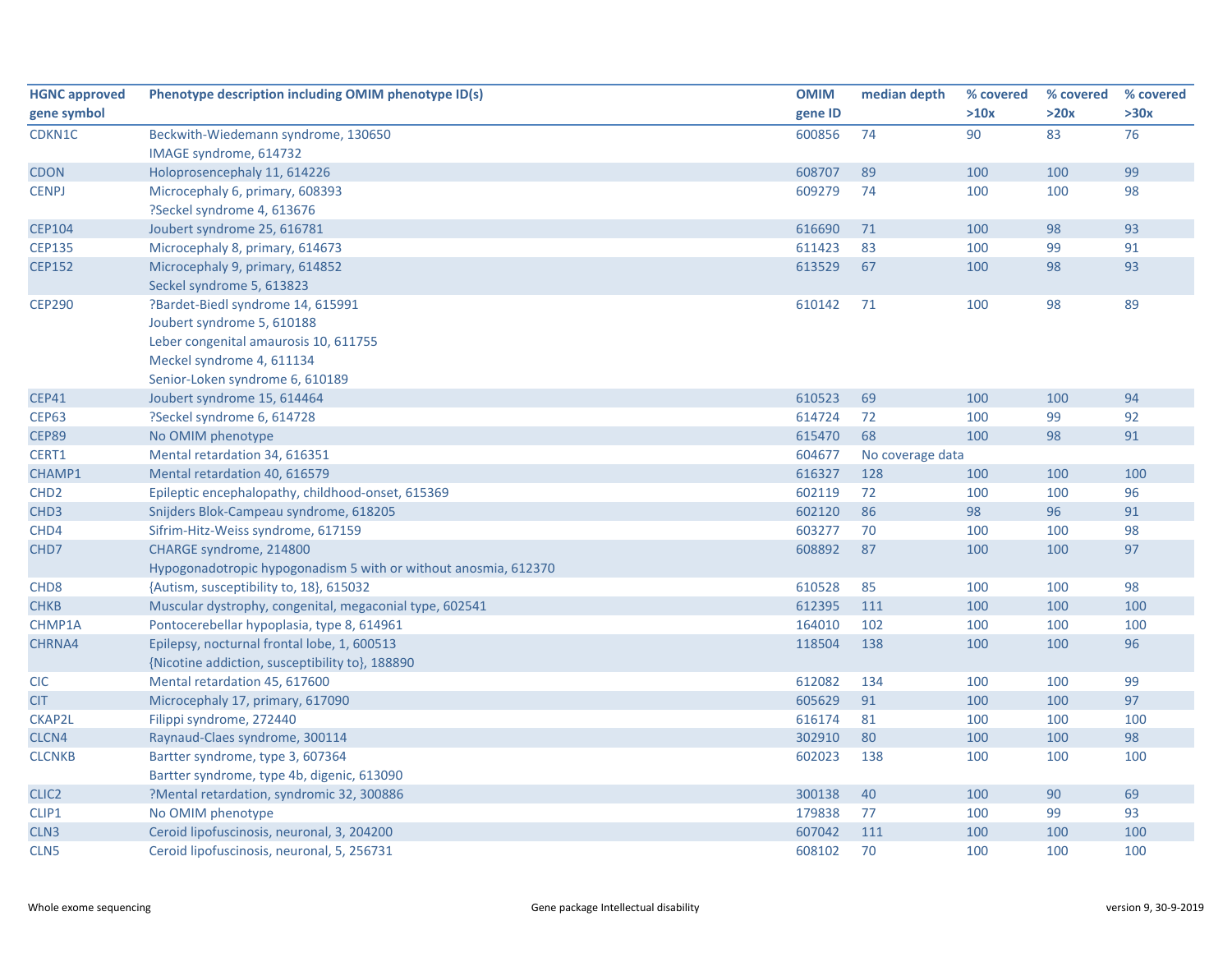| <b>HGNC approved</b> | Phenotype description including OMIM phenotype ID(s)                                                  | <b>OMIM</b> | median depth | % covered | % covered | % covered |
|----------------------|-------------------------------------------------------------------------------------------------------|-------------|--------------|-----------|-----------|-----------|
| gene symbol          |                                                                                                       | gene ID     |              | >10x      | >20x      | >30x      |
| CLN <sub>6</sub>     | Ceroid lipofuscinosis, neuronal, 6, 601780                                                            | 606725      | 120          | 100       | 100       | 99        |
|                      | Ceroid lipofuscinosis, neuronal, Kufs type, adult onset, 204300                                       |             |              |           |           |           |
| CLN8                 | Ceroid lipofuscinosis, neuronal, 8, 600143                                                            | 607837      | 129          | 100       | 100       | 100       |
|                      | Ceroid lipofuscinosis, neuronal, 8, Northern epilepsy variant, 610003                                 |             |              |           |           |           |
| CLP1                 | Pontocerebellar hypoplasia, type 10, 615803                                                           | 608757      | 99           | 100       | 100       | 100       |
| <b>CLPB</b>          | 3-methylglutaconic aciduria, type VII, with cataracts, neurologic involvement and neutropenia, 616271 | 616254      | 114          | 100       | 100       | 100       |
| <b>CLTC</b>          | Mental retardation 56, 617854                                                                         | 118955      | 65           | 100       | 98        | 94        |
| CNKSR2               | Mental retardation, syndromic, Houge type, 301008                                                     | 300724      | 56           | 100       | 97        | 87        |
| CNNM <sub>2</sub>    | Hypomagnesemia 6, renal, 613882                                                                       | 607803      | 161          | 100       | 100       | 99        |
|                      | Hypomagnesemia, seizures, and mental retardation, 616418                                              |             |              |           |           |           |
| CNTNAP2              | {Autism susceptibility 15}, 612100                                                                    | 604569      | 73           | 100       | 100       | 99        |
|                      | Cortical dysplasia-focal epilepsy syndrome, 610042                                                    |             |              |           |           |           |
|                      | Pitt-Hopkins like syndrome 1, 610042                                                                  |             |              |           |           |           |
| <b>COASY</b>         | Neurodegeneration with brain iron accumulation 6, 615643                                              | 609855      | 139          | 100       | 100       | 100       |
|                      | Pontocerebellar hypoplasia, type 12, 618266                                                           |             |              |           |           |           |
| COG1                 | Congenital disorder of glycosylation, type IIg, 611209                                                | 606973      | 96           | 100       | 100       | 98        |
| COG4                 | Congenital disorder of glycosylation, type IIj, 613489                                                | 606976      | 81           | 100       | 100       | 99        |
|                      | Saul-Wilson syndrome, 618150                                                                          |             |              |           |           |           |
| COG5                 | Congenital disorder of glycosylation, type IIi, 613612                                                | 606821      | 66           | 100       | 99        | 91        |
| COG6                 | Congenital disorder of glycosylation, type III, 614576                                                | 606977      | 65           | 100       | 99        | 90        |
|                      | Shaheen syndrome, 615328                                                                              |             |              |           |           |           |
| COG7                 | Congenital disorder of glycosylation, type IIe, 608779                                                | 606978      | 83           | 100       | 100       | 98        |
| COG8                 | Congenital disorder of glycosylation, type IIh, 611182                                                | 606979      | 125          | 100       | 100       | 100       |
| <b>COL11A1</b>       | ?Deafness 37, 618533                                                                                  | 120280      | 62           | 100       | 99        | 93        |
|                      | Fibrochondrogenesis 1, 228520                                                                         |             |              |           |           |           |
|                      | {Lumbar disc herniation, susceptibility to}, 603932                                                   |             |              |           |           |           |
|                      | Marshall syndrome, 154780                                                                             |             |              |           |           |           |
|                      | Stickler syndrome, type II, 604841                                                                    |             |              |           |           |           |
| <b>COL12A1</b>       | Bethlem myopathy 2, 616471                                                                            | 120320      | 71           | 100       | 100       | 96        |
|                      | ?Ullrich congenital muscular dystrophy 2, 616470                                                      |             |              |           |           |           |
| <b>COL18A1</b>       | Knobloch syndrome, type 1, 267750                                                                     | 120328      | 143          | 100       | 100       | 97        |
| COL4A1               | Angiopathy, hereditary, with nephropathy, aneurysms, and muscle cramps, 611773                        | 120130      | 88           | 100       | 100       | 97        |
|                      | Brain small vessel disease with or without ocular anomalies, 175780                                   |             |              |           |           |           |
|                      | {Hemorrhage, intracerebral, susceptibility to}, 614519                                                |             |              |           |           |           |
|                      | ?Retinal arteries, tortuosity of, 180000                                                              |             |              |           |           |           |
| COL4A2               | Brain small vessel disease 2, 614483                                                                  | 120090      | 102          | 100       | 100       | 99        |
|                      | {Hemorrhage, intracerebral, susceptibility to}, 614519                                                |             |              |           |           |           |
| COLEC11              | 3MC syndrome 2, 265050                                                                                | 612502      | 168          | 100       | 100       | 100       |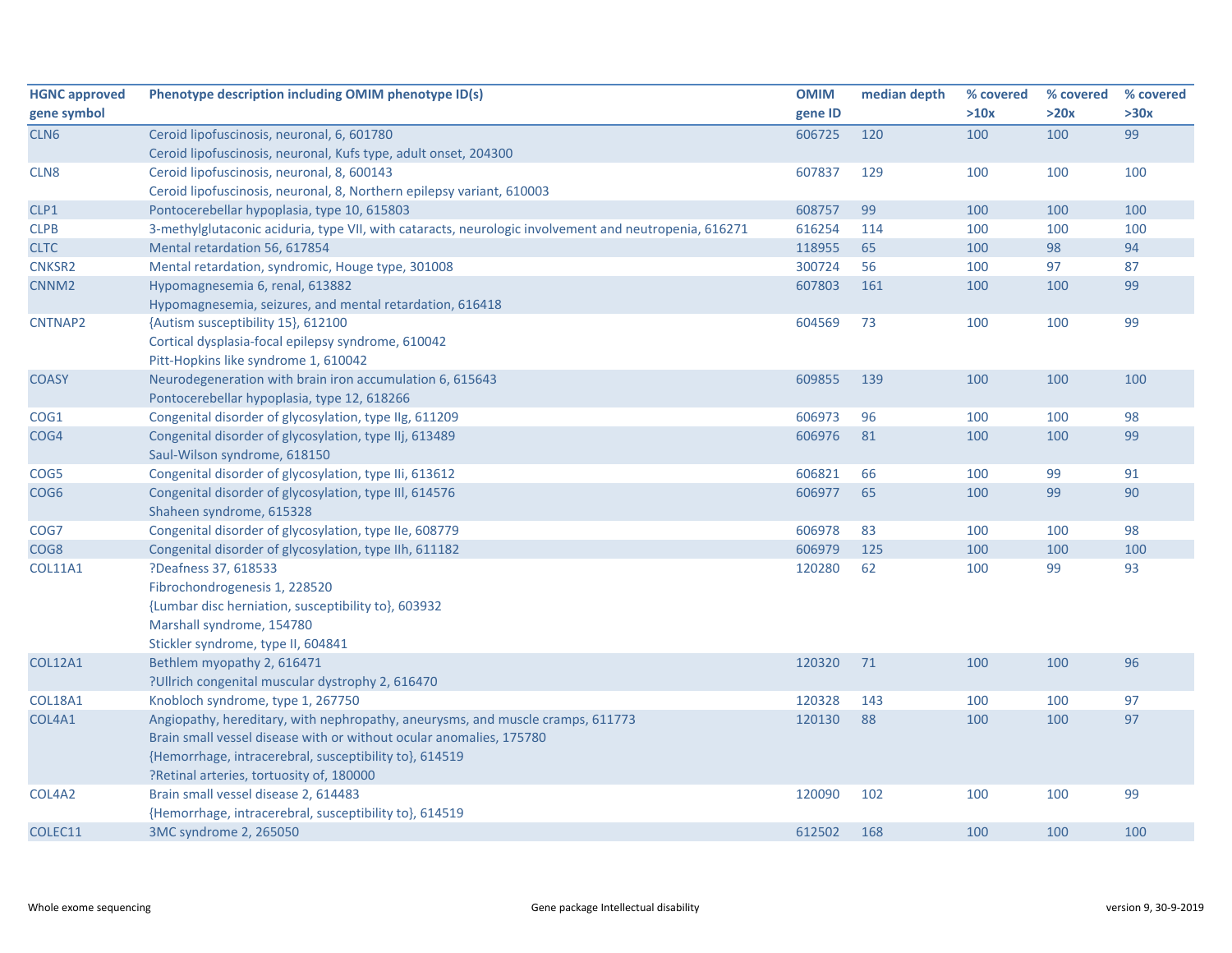| <b>HGNC approved</b> | Phenotype description including OMIM phenotype ID(s)                                               | <b>OMIM</b> | median depth | % covered | % covered | % covered |
|----------------------|----------------------------------------------------------------------------------------------------|-------------|--------------|-----------|-----------|-----------|
| gene symbol          |                                                                                                    | gene ID     |              | >10x      | >20x      | >30x      |
| COQ <sub>2</sub>     | Coenzyme Q10 deficiency, primary, 1, 607426                                                        | 609825      | 66           | 100       | 100       | 94        |
|                      | {Multiple system atrophy, susceptibility to}, 146500                                               |             |              |           |           |           |
| COQ4                 | Coenzyme Q10 deficiency, primary, 7, 616276                                                        | 612898      | 110          | 100       | 100       | 100       |
| COQ8A                | Coenzyme Q10 deficiency, primary, 4, 612016                                                        | 606980      | 129          | 100       | 100       | 100       |
| COQ9                 | Coenzyme Q10 deficiency, primary, 5, 614654                                                        | 612837      | 105          | 100       | 100       | 100       |
| <b>COX10</b>         | Leigh syndrome due to mitochondrial COX4 deficiency, 256000                                        | 602125      | 139          | 100       | 100       | 99        |
|                      | Mitochondrial complex IV deficiency, 220110                                                        |             |              |           |           |           |
| <b>COX15</b>         | Cardioencephalomyopathy, fatal infantile, due to cytochrome c oxidase deficiency 2, 615119         | 603646      | 65           | 100       | 98        | 92        |
|                      | Leigh syndrome due to cytochrome c oxidase deficiency, 256000                                      |             |              |           |           |           |
| COX6B1               | Mitochondrial complex IV deficiency, 220110                                                        | 124089      | 102          | 100       | 100       | 100       |
| <b>CPLANE1</b>       | Joubert syndrome 17, 614615                                                                        | 614571      | 71           | 100       | 99        | 95        |
|                      | Orofaciodigital syndrome VI, 277170                                                                |             |              |           |           |           |
| CPS1                 | Carbamoylphosphate synthetase I deficiency, 237300                                                 | 608307      | 61           | 100       | 100       | 96        |
|                      | {Pulmonary hypertension, neonatal, susceptibility to}, 615371                                      |             |              |           |           |           |
| <b>CRADD</b>         | Mental retardation 34, with variant lissencephaly, 614499                                          | 603454      | 139          | 100       | 100       | 100       |
| CRB <sub>2</sub>     | Focal segmental glomerulosclerosis 9, 616220                                                       | 609720      | 115          | 100       | 100       | 100       |
|                      | Ventriculomegaly with cystic kidney disease, 219730                                                |             |              |           |           |           |
| <b>CRBN</b>          | Mental retardation 2, 607417                                                                       | 609262      | 67           | 100       | 99        | 91        |
| <b>CREBBP</b>        | Menke-Hennekam syndrome 1, 618332                                                                  | 600140      | 85           | 100       | 99        | 94        |
|                      | Rubinstein-Taybi syndrome 1, 180849                                                                |             |              |           |           |           |
| CRLF1                | Cold-induced sweating syndrome 1, 272430                                                           | 604237      | 105          | 96        | 91        | 89        |
| <b>CRPPA</b>         | Muscular dystrophy-dystroglycanopathy (congenital with brain and eye anomalies), type A, 7, 614643 | 614631      | 81           | 100       | 99        | 93        |
|                      | Muscular dystrophy-dystroglycanopathy (limb-girdle), type C, 7, 616052                             |             |              |           |           |           |
| CSNK2A1              | Okur-Chung neurodevelopmental syndrome, 617062                                                     | 115440      | 69           | 100       | 95        | 86        |
| CSPP1                | Joubert syndrome 21, 615636                                                                        | 611654      | 83           | 100       | 100       | 97        |
| <b>CSTB</b>          | Epilepsy, progressive myoclonic 1A (Unverricht and Lundborg), 254800                               | 601145      | 84           | 100       | 100       | 100       |
| CTBP1                | Hypotonia, ataxia, developmental delay, and tooth enamel defect syndrome, 617915                   | 602618      | 96           | 95        | 85        | 82        |
| CTC1                 | Cerebroretinal microangiopathy with calcifications and cysts, 612199                               | 613129      | 100          | 100       | 100       | 100       |
| <b>CTCF</b>          | Mental retardation 21, 615502                                                                      | 604167      | 98           | 100       | 100       | 100       |
| CTDP1                | Congenital cataracts, facial dysmorphism, and neuropathy, 604168                                   | 604927      | 125          | 98        | 89        | 87        |
| CTNNB1               | Colorectal cancer, somatic, 114500                                                                 | 116806      | 62           | 100       | 100       | 97        |
|                      | Exudative vitreoretinopathy 7, 617572                                                              |             |              |           |           |           |
|                      | Hepatocellular carcinoma, somatic, 114550                                                          |             |              |           |           |           |
|                      | Medulloblastoma, somatic, 155255                                                                   |             |              |           |           |           |
|                      | Neurodevelopmental disorder with spastic diplegia and visual defects, 615075                       |             |              |           |           |           |
|                      | Ovarian cancer, somatic, 167000                                                                    |             |              |           |           |           |
|                      | Pilomatricoma, somatic, 132600                                                                     |             |              |           |           |           |
| CTNND1               | Blepharocheilodontic syndrome 2, 617681                                                            | 601045      | 74           | 100       | 100       | 96        |
| CTNND <sub>2</sub>   | No OMIM phenotype                                                                                  | 604275      | 86           | 97        | 94        | 90        |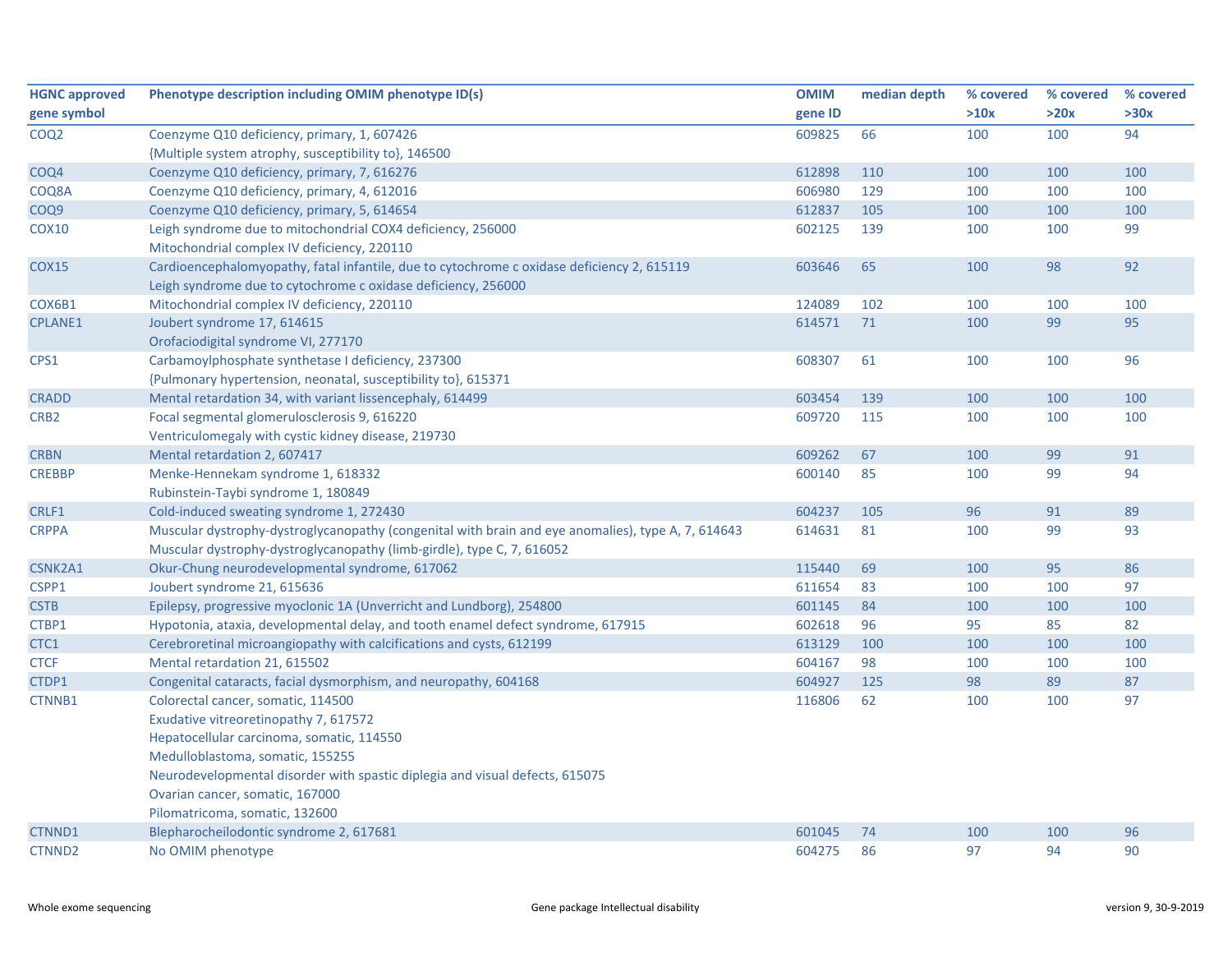| <b>HGNC approved</b> | Phenotype description including OMIM phenotype ID(s)                                               | <b>OMIM</b> | median depth | % covered | % covered | % covered |
|----------------------|----------------------------------------------------------------------------------------------------|-------------|--------------|-----------|-----------|-----------|
| gene symbol          |                                                                                                    | gene ID     |              | >10x      | >20x      | >30x      |
| <b>CTSA</b>          | Galactosialidosis, 256540                                                                          | 613111      | 124          | 100       | 100       | 100       |
| <b>CTSD</b>          | Ceroid lipofuscinosis, neuronal, 10, 610127                                                        | 116840      | 137          | 100       | 100       | 100       |
| CTTNBP2              | No OMIM phenotype                                                                                  | 609772      | 96           | 100       | 100       | 97        |
| <b>CUBN</b>          | Megaloblastic anemia-1, Finnish type, 261100                                                       | 602997      | 82           | 100       | 100       | 96        |
| CUL3                 | Pseudohypoaldosteronism, type IIE, 614496                                                          | 603136      | 73           | 100       | 97        | 88        |
| CUL4B                | Mental retardation, syndromic 15 (Cabezas type), 300354                                            | 300304      | 52           | 100       | 96        | 82        |
| <b>CWF19L1</b>       | Spinocerebellar ataxia 17, 616127                                                                  | 616120      | 59           | 100       | 100       | 92        |
| CYB5R3               | Methemoglobinemia, type I, 250800<br>Methemoglobinemia, type II, 250800                            | 613213      | 127          | 100       | 100       | 100       |
| CYP27A1              | Cerebrotendinous xanthomatosis, 213700                                                             | 606530      | 131          | 100       | 100       | 100       |
| CYP2U1               | Spastic paraplegia 56, 615030                                                                      | 610670      | 66           | 100       | 100       | 96        |
| D2HGDH               | D-2-hydroxyglutaric aciduria, 600721                                                               | 609186      | 140          | 100       | 100       | 100       |
| DAB1                 | Spinocerebellar ataxia 37, 615945                                                                  | 603448      | 70           | 100       | 100       | 97        |
| DAG1                 | Muscular dystrophy-dystroglycanopathy (congenital with brain and eye anomalies), type A, 9, 616538 | 128239      | 164          | 100       | 100       | 100       |
|                      | Muscular dystrophy-dystroglycanopathy (limb-girdle), type C, 9, 613818                             |             |              |           |           |           |
| DARS2                | Leukoencephalopathy with brain stem and spinal cord involvement and lactate elevation, 611105      | 610956      | 63           | 100       | 100       | 97        |
| <b>DBT</b>           | Maple syrup urine disease, type II, 248600                                                         | 248610      | 115          | 100       | 100       | 99        |
| DCAF17               | Woodhouse-Sakati syndrome, 241080                                                                  | 612515      | 75           | 100       | 100       | 94        |
| <b>DCC</b>           | Colorectal cancer, somatic, 114500                                                                 | 120470      | 70           | 100       | 100       | 98        |
|                      | Esophageal carcinoma, somatic, 133239                                                              |             |              |           |           |           |
|                      | Gaze palsy, familial horizontal, with progressive scoliosis, 2, 617542                             |             |              |           |           |           |
|                      | Mirror movements 1 and/or agenesis of the corpus callosum, 157600                                  |             |              |           |           |           |
| DCHS1                | Mitral valve prolapse 2, 607829                                                                    | 603057      | 128          | 100       | 100       | 100       |
|                      | Van Maldergem syndrome 1, 601390                                                                   |             |              |           |           |           |
| <b>DCPS</b>          | Al-Raqad syndrome, 616459                                                                          | 610534      | 121          | 100       | 100       | 100       |
| <b>DCX</b>           | Lissencephaly, 300067                                                                              | 300121      | 57           | 100       | 98        | 92        |
|                      | Subcortical laminal heterotopia, 300067                                                            |             |              |           |           |           |
| <b>DDC</b>           | Aromatic L-amino acid decarboxylase deficiency, 608643                                             | 107930      | 84           | 100       | 99        | 92        |
| DDHD <sub>2</sub>    | Spastic paraplegia 54, 615033                                                                      | 615003      | 76           | 100       | 100       | 97        |
| <b>DDX11</b>         | Warsaw breakage syndrome, 613398                                                                   | 601150      | 254          | 100       | 100       | 100       |
| DDX3X                | Mental retardation 102, 300958 dominant                                                            | 300160      | 76           | 100       | 100       | 98        |
| DEAF1                | ?Dyskinesia, seizures, and intellectual developmental disorder, 617171                             | 602635      | 86           | 100       | 97        | 90        |
|                      | Mental retardation 24, 615828                                                                      |             |              |           |           |           |
| <b>DENND5A</b>       | Epileptic encephalopathy, early infantile, 49, 617281                                              | 617278      | 64           | 100       | 99        | 94        |
| DEPDC5               | Epilepsy, familial focal, with variable foci 1, 604364                                             | 614191      | 83           | 100       | 100       | 97        |
| DHCR24               | Desmosterolosis, 602398                                                                            | 606418      | 119          | 100       | 100       | 100       |
| DHCR7                | Smith-Lemli-Opitz syndrome, 270400                                                                 | 602858      | 112          | 100       | 100       | 100       |
| <b>DHFR</b>          | Megaloblastic anemia due to dihydrofolate reductase deficiency, 613839                             | 126060      | 76           | 100       | 100       | 98        |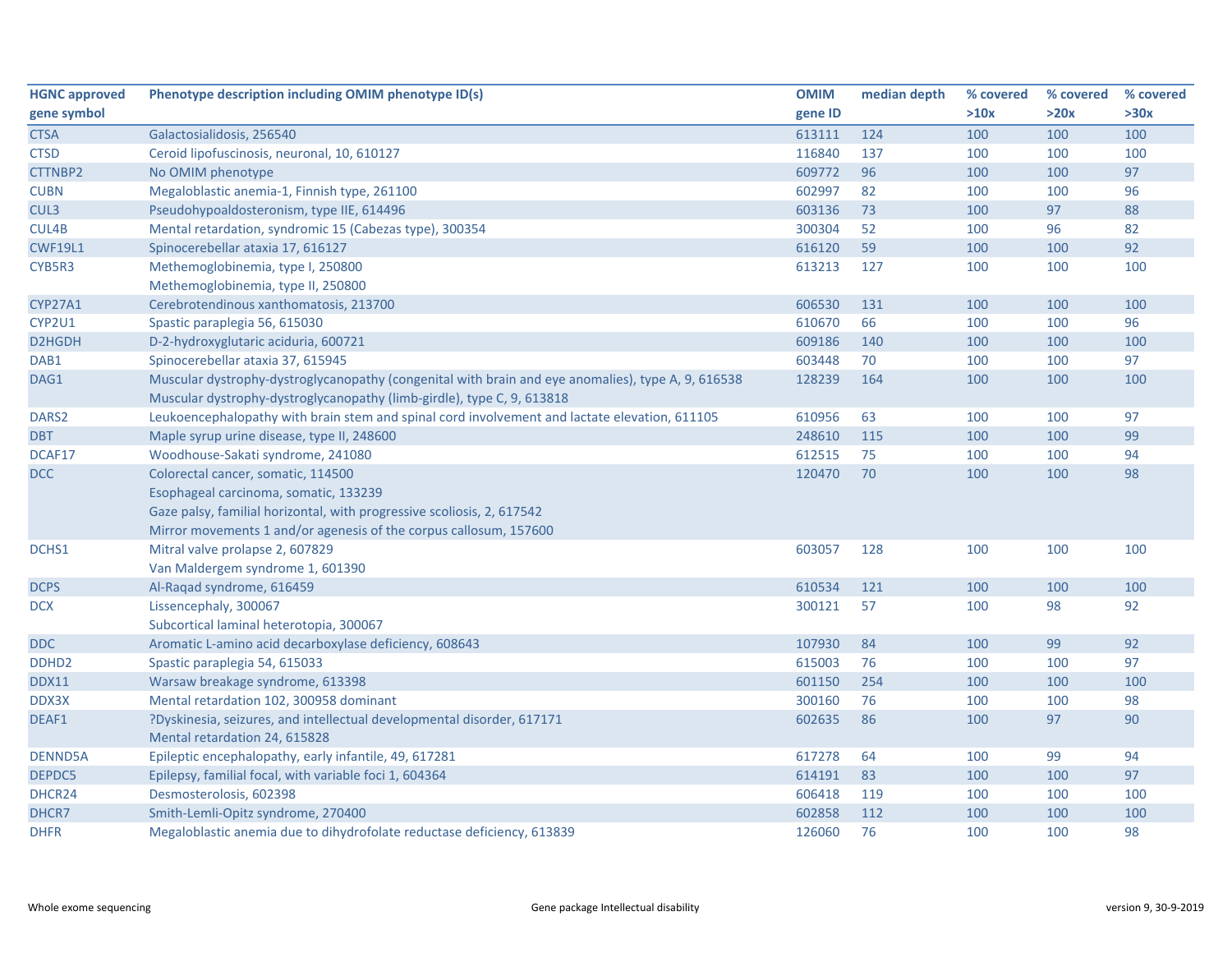| <b>HGNC approved</b> | Phenotype description including OMIM phenotype ID(s)                                        | <b>OMIM</b> | median depth | % covered | % covered | % covered |
|----------------------|---------------------------------------------------------------------------------------------|-------------|--------------|-----------|-----------|-----------|
| gene symbol          |                                                                                             | gene ID     |              | >10x      | >20x      | >30x      |
| DHTKD1               | 2-aminoadipic 2-oxoadipic aciduria, 204750                                                  | 614984      | 85           | 100       | 100       | 98        |
|                      | ?Charcot-Marie-Tooth disease, axonal, type 2Q, 615025                                       |             |              |           |           |           |
| DIAPH1               | Deafness 1, 124900                                                                          | 602121      | 84           | 100       | 99        | 93        |
|                      | Seizures, cortical blindness, microcephaly syndrome, 616632                                 |             |              |           |           |           |
| DIP2B                | Mental retardation, FRA12A type, 136630                                                     | 611379      | 65           | 100       | 100       | 97        |
| DKC1                 | Dyskeratosis congenita, 305000                                                              | 300126      | 53           | 100       | 98        | 89        |
| <b>DLD</b>           | Dihydrolipoamide dehydrogenase deficiency, 246900                                           | 238331      | 77           | 100       | 100       | 98        |
| DLG3                 | Mental retardation 90, 300850                                                               | 300189      | 61           | 100       | 97        | 88        |
| DLG4                 | No OMIM phenotype                                                                           | 602887      | 118          | 100       | 100       | 100       |
| <b>DMD</b>           | Becker muscular dystrophy, 300376                                                           | 300377      | 46           | 100       | 96        | 81        |
|                      | Cardiomyopathy, dilated, 3B, 302045                                                         |             |              |           |           |           |
|                      | Duchenne muscular dystrophy, 310200                                                         |             |              |           |           |           |
| <b>DMPK</b>          | Myotonic dystrophy 1, 160900                                                                | 605377      | 117          | 100       | 100       | 99        |
| DNAJC12              | Hyperphenylalaninemia, mild, non-BH4-deficient, 617384                                      | 606060      | 69           | 100       | 95        | 88        |
| DNAJC19              | 3-methylglutaconic aciduria, type V, 610198                                                 | 608977      | 75           | 100       | 100       | 96        |
| DNM1                 | Epileptic encephalopathy, early infantile, 31, 616346                                       | 602377      | 138          | 100       | 100       | 95        |
| DNMT3A               | Acute myeloid leukemia, somatic, 601626                                                     | 602769      | 117          | 100       | 100       | 99        |
|                      | Tatton-Brown-Rahman syndrome, 615879                                                        |             |              |           |           |           |
| DNMT3B               | Immunodeficiency-centromeric instability-facial anomalies syndrome 1, 242860                | 602900      | 115          | 100       | 100       | 99        |
| DOCK6                | Adams-Oliver syndrome 2, 614219                                                             | 614194      | 108          | 100       | 98        | 96        |
| DOCK7                | Epileptic encephalopathy, early infantile, 23, 615859                                       | 615730      | 56           | 100       | 99        | 93        |
| DOCK8                | Hyper-IgE recurrent infection syndrome, 243700                                              | 611432      | 74           | 100       | 99        | 94        |
| <b>DOLK</b>          | Congenital disorder of glycosylation, type Im, 610768                                       | 610746      | 136          | 100       | 100       | 100       |
| <b>DONSON</b>        | Microcephaly, short stature, and limb abnormalities, 617604                                 | 611428      | 45           | 100       | 91        | 75        |
|                      | Microcephaly-micromelia syndrome, 251230                                                    |             |              |           |           |           |
| DPAGT1               | Congenital disorder of glycosylation, type Ij, 608093                                       | 191350      | 76           | 100       | 100       | 100       |
|                      | Myasthenic syndrome, congenital, 13, with tubular aggregates, 614750                        |             |              |           |           |           |
| DPF <sub>2</sub>     | Coffin-Siris syndrome 7, 618027                                                             | 601671      | 82           | 100       | 99        | 94        |
| DPH1                 | Developmental delay with short stature, dysmorphic facial features, and sparse hair, 616901 | 603527      | 126          | 100       | 100       | 100       |
| DPM1                 | Congenital disorder of glycosylation, type Ie, 608799                                       | 603503      | 79           | 94        | 89        | 85        |
| DPP6                 | Mental retardation 33, 616311                                                               | 126141      | 82           | 100       | 97        | 90        |
|                      | {Ventricular fibrillation, paroxysmal familial, 2}, 612956                                  |             |              |           |           |           |
| <b>DPYD</b>          | Dihydropyrimidine dehydrogenase deficiency, 274270                                          | 612779      | 66           | 100       | 99        | 95        |
|                      | 5-fluorouracil toxicity, 274270                                                             |             |              |           |           |           |
| <b>DPYS</b>          | Dihydropyrimidinuria, 222748                                                                | 613326      | 75           | 100       | 100       | 98        |
| <b>DST</b>           | Epidermolysis bullosa simplex 2, 615425                                                     | 113810      | 67           | 100       | 99        | 95        |
|                      | ?Neuropathy, hereditary sensory and autonomic, type VI, 614653                              |             |              |           |           |           |
| <b>DYM</b>           | Dyggve-Melchior-Clausen disease, 223800                                                     | 607461      | 67           | 100       | 98        | 88        |
|                      | Smith-McCort dysplasia, 607326                                                              |             |              |           |           |           |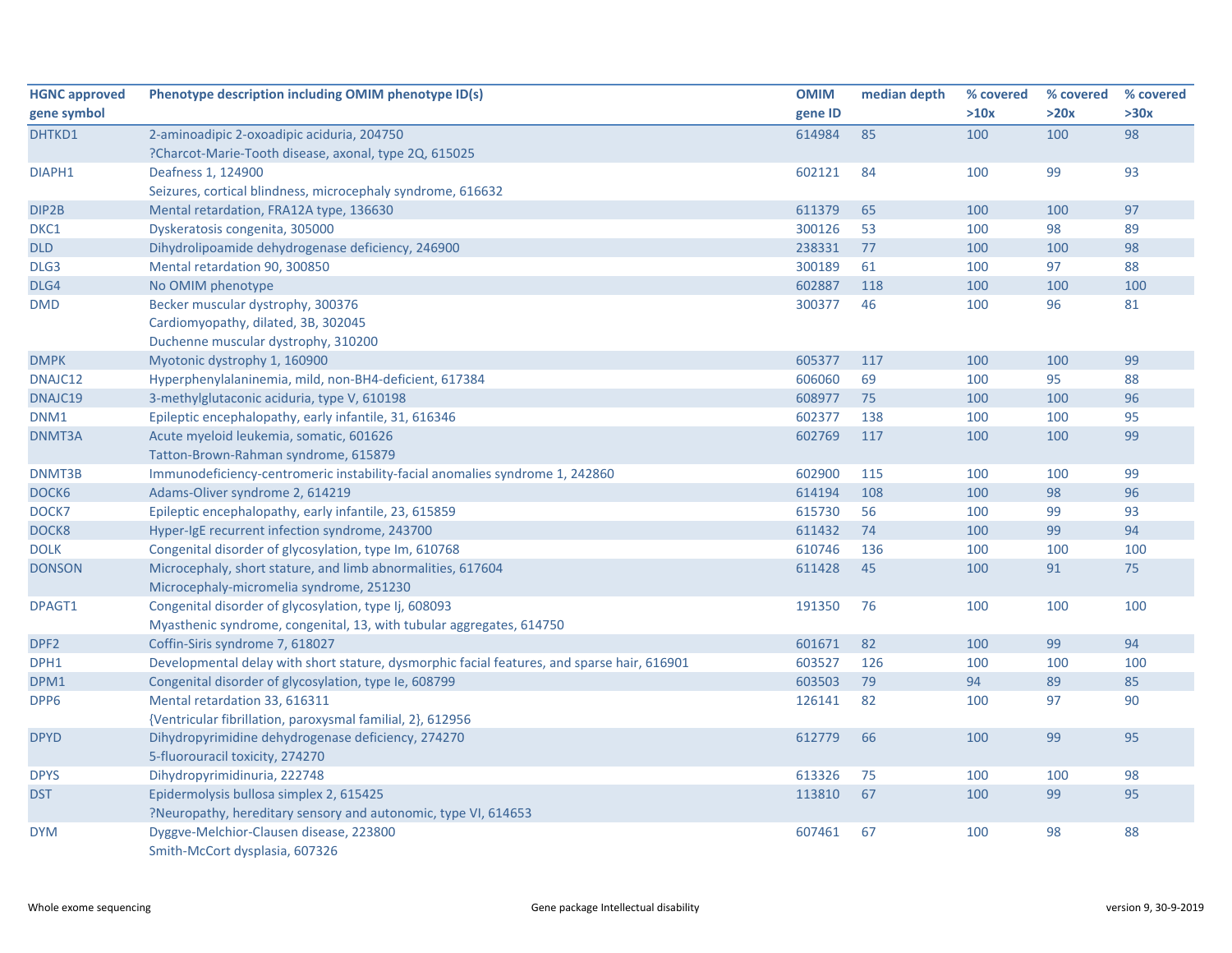| <b>HGNC</b> approved | Phenotype description including OMIM phenotype ID(s)                                 | <b>OMIM</b> | median depth | % covered | % covered | % covered |
|----------------------|--------------------------------------------------------------------------------------|-------------|--------------|-----------|-----------|-----------|
| gene symbol          |                                                                                      | gene ID     |              | >10x      | >20x      | >30x      |
| DYNC1H1              | Charcot-Marie-Tooth disease, axonal, type 20, 614228                                 | 600112      | 96           | 100       | 100       | 99        |
|                      | Mental retardation 13, 614563                                                        |             |              |           |           |           |
|                      | Spinal muscular atrophy, lower extremity-predominant 1, AD, 158600                   |             |              |           |           |           |
| DYNC1I2              | Neurodevelopmental disorder with microcephaly and structural brain anomalies, 618492 | 603331      | 36           | 93        | 72        | 54        |
| DYRK1A               | Mental retardation 7, 614104                                                         | 600855      | 75           | 100       | 100       | 98        |
| <b>EBP</b>           | Chondrodysplasia punctata dominant, 302960                                           | 300205      | 93           | 100       | 100       | 100       |
|                      | MEND syndrome, 300960                                                                |             |              |           |           |           |
| EDC3                 | ?Mental retardation 50, 616460                                                       | 609842      | 115          | 100       | 100       | 100       |
| <b>EDNRB</b>         | ABCD syndrome, 600501                                                                | 131244      | 96           | 100       | 100       | 100       |
|                      | {Hirschsprung disease, susceptibility to, 2}, 600155                                 |             |              |           |           |           |
|                      | Waardenburg syndrome, type 4A, 277580                                                |             |              |           |           |           |
| EDRF1                | No OMIM phenotype                                                                    | No ID       | 64           | 100       | 99        | 95        |
| EEF1A2               | Epileptic encephalopathy, early infantile, 33, 616409                                | 602959      | 169          | 100       | 100       | 100       |
|                      | Mental retardation 38, 616393                                                        |             |              |           |           |           |
| EFCAB1               | No OMIM phenotype                                                                    | No ID       | 67           | 100       | 100       | 94        |
| EFTUD2               | Mandibulofacial dysostosis, Guion-Almeida type, 610536                               | 603892      | 85           | 100       | 100       | 99        |
| EHMT1                | Kleefstra syndrome 1, 610253                                                         | 607001      | 126          | 99        | 99        | 99        |
| EIF2AK3              | Wolcott-Rallison syndrome, 226980                                                    | 604032      | 72           | 100       | 99        | 94        |
| EIF4A3               | Robin sequence with cleft mandible and limb anomalies, 268305                        | 608546      | 68           | 100       | 100       | 97        |
| EIF4G1               | {Parkinson disease 18}, 614251                                                       | 600495      | 100          | 100       | 100       | 100       |
| ELAC <sub>2</sub>    | Combined oxidative phosphorylation deficiency 17, 615440                             | 605367      | 87           | 100       | 100       | 98        |
|                      | {Prostate cancer, hereditary, 2, susceptibility to}, 614731                          |             |              |           |           |           |
| ELOVL4               | Ichthyosis, spastic quadriplegia, and mental retardation, 614457                     | 605512      | 71           | 100       | 100       | 98        |
|                      | Spinocerebellar ataxia 34, 133190                                                    |             |              |           |           |           |
|                      | Stargardt disease 3, 600110                                                          |             |              |           |           |           |
| ELP2                 | Mental retardation 58, 617270                                                        | 616054      | 75           | 100       | 100       | 99        |
| EMC1                 | Cerebellar atrophy, visual impairment, and psychomotor retardation, 616875           | 616846      | 117          | 100       | 100       | 99        |
| EMG1                 | Bowen-Conradi syndrome, 211180                                                       | 611531      | 78           | 100       | 100       | 100       |
| EML1                 | Band heterotopia, 600348                                                             | 602033      | 76           | 100       | 99        | 94        |
| EMX2                 | Schizencephaly, 269160                                                               | 600035      | 164          | 100       | 100       | 100       |
| ENTPD1               | Spastic paraplegia 64, 615683                                                        | 601752      | 68           | 100       | 100       | 96        |
| <b>EOMES</b>         | No OMIM phenotype                                                                    | 604615      | 89           | 100       | 100       | 100       |
| EP300                | Colorectal cancer, somatic, 114500                                                   | 602700      | 109          | 100       | 100       | 97        |
|                      | Menke-Hennekam syndrome 2, 618333                                                    |             |              |           |           |           |
|                      | Rubinstein-Taybi syndrome 2, 613684                                                  |             |              |           |           |           |
| <b>EPB41L1</b>       | ?Mental retardation 11, 614257                                                       | 602879      | 116          | 100       | 100       | 99        |
| EPG5                 | Vici syndrome, 242840                                                                | 615068      | 69           | 100       | 100       | 97        |
| ERCC1                | Cerebrooculofacioskeletal syndrome 4, 610758                                         | 126380      | 71           | 100       | 100       | 94        |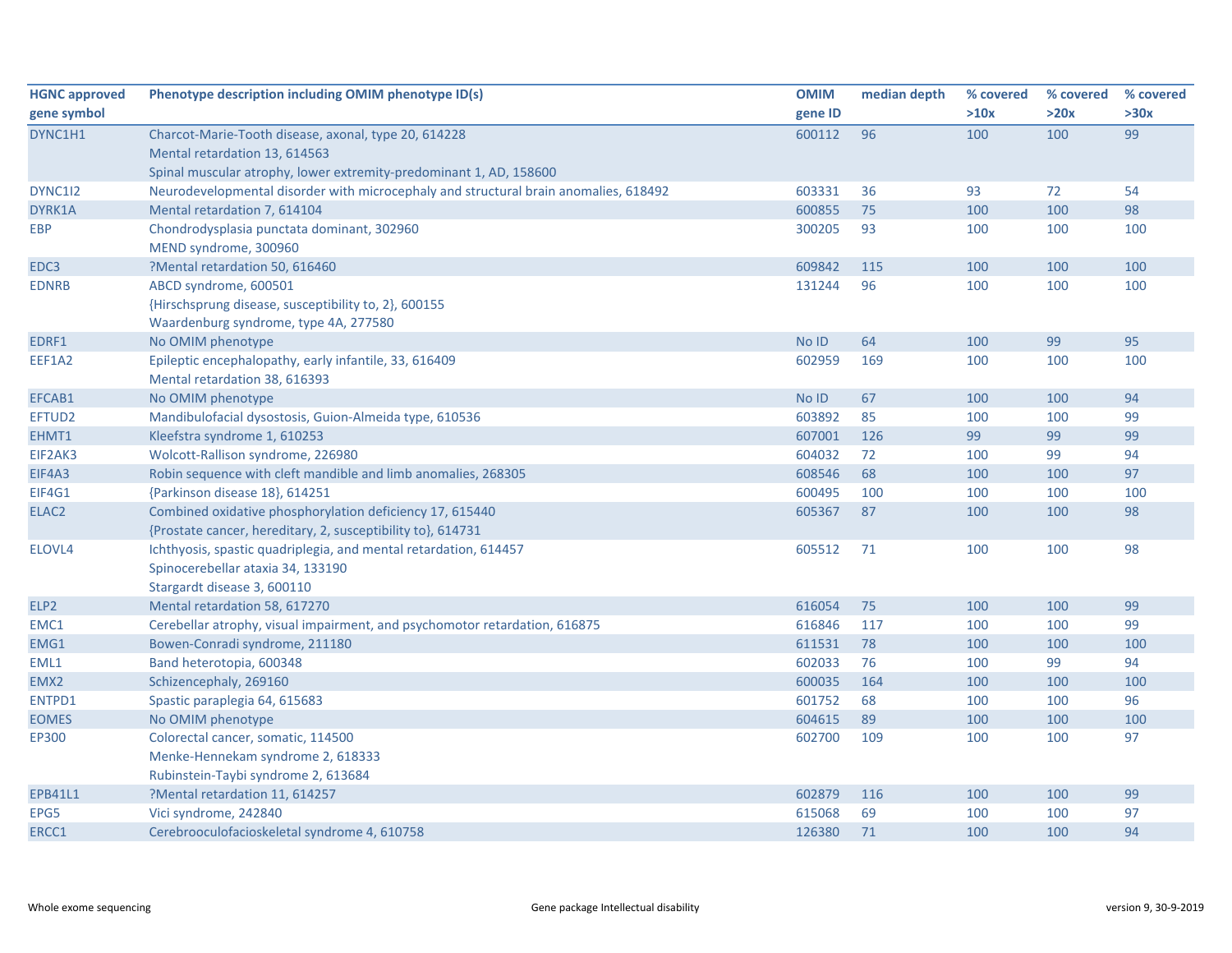| <b>HGNC approved</b> | Phenotype description including OMIM phenotype ID(s)                              | <b>OMIM</b> | median depth | % covered | % covered | % covered |
|----------------------|-----------------------------------------------------------------------------------|-------------|--------------|-----------|-----------|-----------|
| gene symbol          |                                                                                   | gene ID     |              | >10x      | >20x      | >30x      |
| ERCC <sub>2</sub>    | ?Cerebrooculofacioskeletal syndrome 2, 610756                                     | 126340      | 97           | 100       | 99        | 98        |
|                      | Trichothiodystrophy 1, photosensitive, 601675                                     |             |              |           |           |           |
|                      | Xeroderma pigmentosum, group D, 278730                                            |             |              |           |           |           |
| ERCC3                | Trichothiodystrophy 2, photosensitive, 616390                                     | 133510      | 82           | 100       | 100       | 99        |
|                      | Xeroderma pigmentosum, group B, 610651                                            |             |              |           |           |           |
| ERCC5                | Cerebrooculofacioskeletal syndrome 3, 616570                                      | 133530      | 85           | 100       | 100       | 98        |
|                      | Xeroderma pigmentosum, group G, 278780                                            |             |              |           |           |           |
|                      | Xeroderma pigmentosum, group G/Cockayne syndrome, 278780                          |             |              |           |           |           |
| ERCC6                | Cerebrooculofacioskeletal syndrome 1, 214150                                      | 609413      | 88           | 100       | 100       | 97        |
|                      | Cockayne syndrome, type B, 133540                                                 |             |              |           |           |           |
|                      | De Sanctis-Cacchione syndrome, 278800                                             |             |              |           |           |           |
|                      | {Lung cancer, susceptibility to}, 211980                                          |             |              |           |           |           |
|                      | {Macular degeneration, age-related, susceptibility to, 5}, 613761                 |             |              |           |           |           |
|                      | Premature ovarian failure 11, 616946                                              |             |              |           |           |           |
|                      | UV-sensitive syndrome 1, 600630                                                   |             |              |           |           |           |
| ERCC8                | Cockayne syndrome, type A, 216400                                                 | 609412      | 81           | 100       | 99        | 91        |
|                      | UV-sensitive syndrome 2, 614621                                                   |             |              |           |           |           |
| ERLIN2               | Spastic paraplegia 18, 611225                                                     | 611605      | 65           | 100       | 100       | 95        |
| <b>ERMARD</b>        | ?Periventricular nodular heterotopia 6, 615544                                    | 615532      | 67           | 100       | 100       | 96        |
| ESCO <sub>2</sub>    | Roberts syndrome, 268300                                                          | 609353      | 58           | 100       | 100       | 95        |
|                      | SC phocomelia syndrome, 269000                                                    |             |              |           |           |           |
| <b>ETFB</b>          | Glutaric acidemia IIB, 231680                                                     | 130410      | 106          | 100       | 100       | 100       |
| ETHE1                | Ethylmalonic encephalopathy, 602473                                               | 608451      | 113          | 100       | 100       | 98        |
| EXOSC2               | Short stature, hearing loss, retinitis pigmentosa, and distinctive facies, 617763 | 602238      | 69           | 100       | 100       | 97        |
| EXOSC3               | Pontocerebellar hypoplasia, type 1B, 614678                                       | 606489      | 114          | 100       | 100       | 96        |
| EZH <sub>2</sub>     | Weaver syndrome, 277590                                                           | 601573      | 79           | 100       | 100       | 97        |
| FA2H                 | Spastic paraplegia 35, 612319                                                     | 611026      | 83           | 100       | 99        | 91        |
| <b>FAM126A</b>       | Leukodystrophy, hypomyelinating, 5, 610532                                        | 610531      | 63           | 100       | 100       | 98        |
| FAR1                 | Peroxisomal fatty acyl-CoA reductase 1 disorder, 616154                           | 616107      | 74           | 100       | 100       | 96        |
| FAT2                 | Spinocerebellar ataxia 45, 617769                                                 | 604269      | 95           | 100       | 100       | 99        |
| FAT4                 | Hennekam lymphangiectasia-lymphedema syndrome 2, 616006                           | 612411      | 90           | 100       | 100       | 99        |
|                      | Van Maldergem syndrome 2, 615546                                                  |             |              |           |           |           |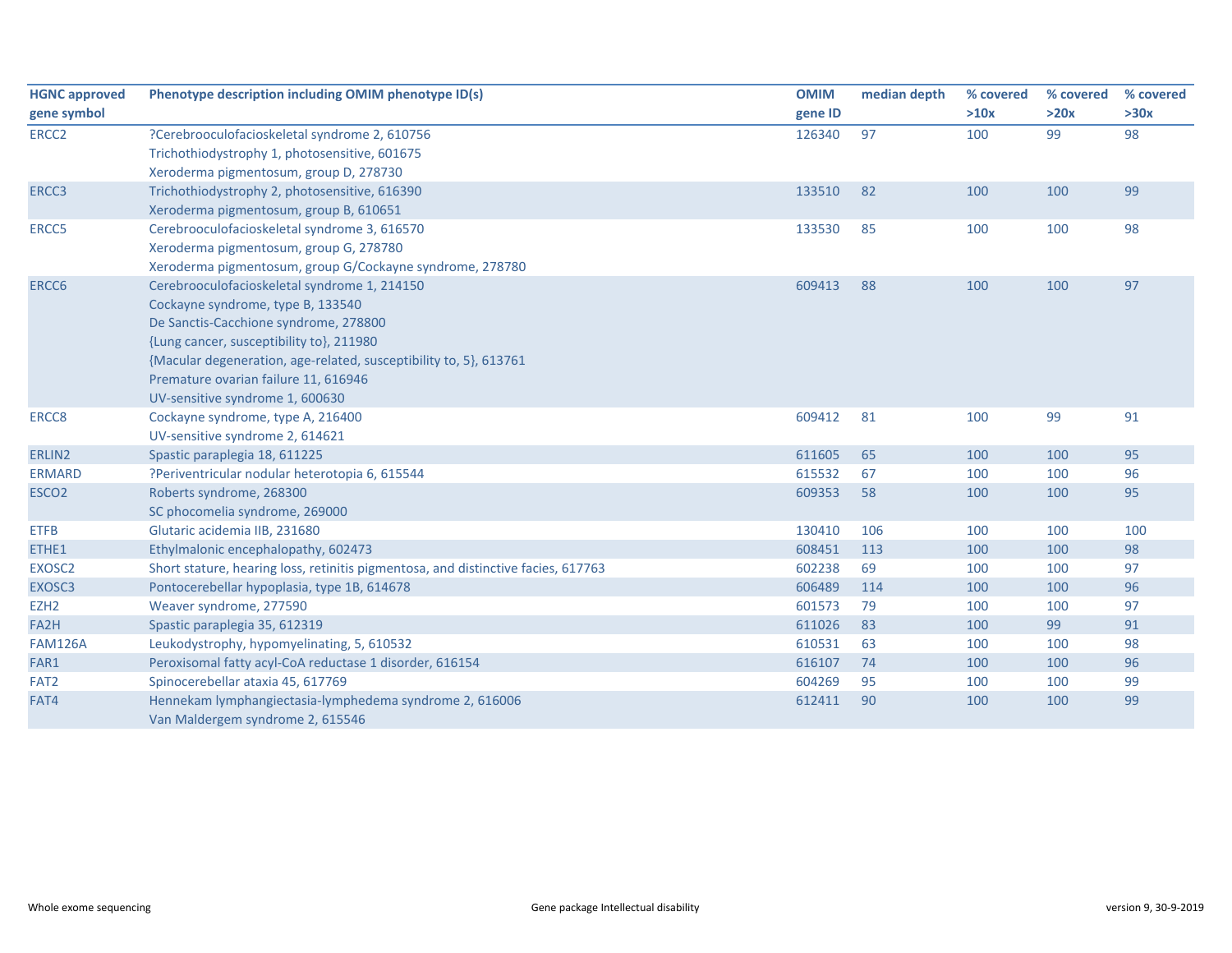| <b>HGNC approved</b> | Phenotype description including OMIM phenotype ID(s)                                   | <b>OMIM</b> | median depth | % covered | % covered | % covered |
|----------------------|----------------------------------------------------------------------------------------|-------------|--------------|-----------|-----------|-----------|
| gene symbol          |                                                                                        | gene ID     |              | >10x      | >20x      | >30x      |
| FBN1                 | Acromicric dysplasia, 102370                                                           | 134797      | 186          | 100       | 100       | 100       |
|                      | Ectopia lentis, familial, 129600                                                       |             |              |           |           |           |
|                      | Geleophysic dysplasia 2, 614185                                                        |             |              |           |           |           |
|                      | MASS syndrome, 604308                                                                  |             |              |           |           |           |
|                      | Marfan lipodystrophy syndrome, 616914                                                  |             |              |           |           |           |
|                      | Marfan syndrome, 154700                                                                |             |              |           |           |           |
|                      | Stiff skin syndrome, 184900                                                            |             |              |           |           |           |
|                      | Weill-Marchesani syndrome 2, dominant, 608328                                          |             |              |           |           |           |
| FBN <sub>2</sub>     | Contractural arachnodactyly, congenital, 121050                                        | 612570      | 74           | 100       | 100       | 97        |
|                      | Macular degeneration, early-onset, 616118                                              |             |              |           |           |           |
| FBXL4                | Mitochondrial DNA depletion syndrome 13 (encephalomyopathic type), 615471              | 605654      | 67           | 100       | 100       | 98        |
| <b>FBXO31</b>        | ?Mental retardation 45, 615979                                                         | 609102      | 103          | 100       | 99        | 96        |
| FGD1                 | Aarskog-Scott syndrome, 305400                                                         | 300546      | 71           | 100       | 98        | 95        |
|                      | Mental retardation syndromic 16, 305400                                                |             |              |           |           |           |
| <b>FGF12</b>         | Epileptic encephalopathy, early infantile, 47, 617166                                  | 601513      | 52           | 100       | 97        | 85        |
| <b>FGF14</b>         | Spinocerebellar ataxia 27, 609307                                                      | 601515      | 68           | 100       | 100       | 98        |
| FGFR1                | Encephalocraniocutaneous lipomatosis, somatic mosaic, 613001                           | 136350      | 102          | 100       | 100       | 98        |
|                      | Hartsfield syndrome, 615465                                                            |             |              |           |           |           |
|                      | Hypogonadotropic hypogonadism 2 with or without anosmia, 147950                        |             |              |           |           |           |
|                      | Jackson-Weiss syndrome, 123150                                                         |             |              |           |           |           |
|                      | Osteoglophonic dysplasia, 166250                                                       |             |              |           |           |           |
|                      | Pfeiffer syndrome, 101600                                                              |             |              |           |           |           |
|                      | Trigonocephaly 1, 190440                                                               |             |              |           |           |           |
| FGFR2                | Antley-Bixler syndrome without genital anomalies or disordered steroidogenesis, 207410 | 176943      | 74           | 100       | 100       | 95        |
|                      | Apert syndrome, 101200                                                                 |             |              |           |           |           |
|                      | Beare-Stevenson cutis gyrata syndrome, 123790                                          |             |              |           |           |           |
|                      | Bent bone dysplasia syndrome, 614592                                                   |             |              |           |           |           |
|                      | Craniofacial-skeletal-dermatologic dysplasia, 101600                                   |             |              |           |           |           |
|                      | Craniosynostosis, nonspecific                                                          |             |              |           |           |           |
|                      | Crouzon syndrome, 123500                                                               |             |              |           |           |           |
|                      | Gastric cancer, somatic, 613659                                                        |             |              |           |           |           |
|                      | Jackson-Weiss syndrome, 123150<br>LADD syndrome, 149730                                |             |              |           |           |           |
|                      | Pfeiffer syndrome, 101600                                                              |             |              |           |           |           |
|                      | Saethre-Chotzen syndrome, 101400                                                       |             |              |           |           |           |
|                      |                                                                                        |             |              |           |           |           |
|                      | Scaphocephaly and Axenfeld-Rieger anomaly                                              |             |              |           |           |           |
|                      | Scaphocephaly, maxillary retrusion, and mental retardation, 609579                     |             |              |           |           |           |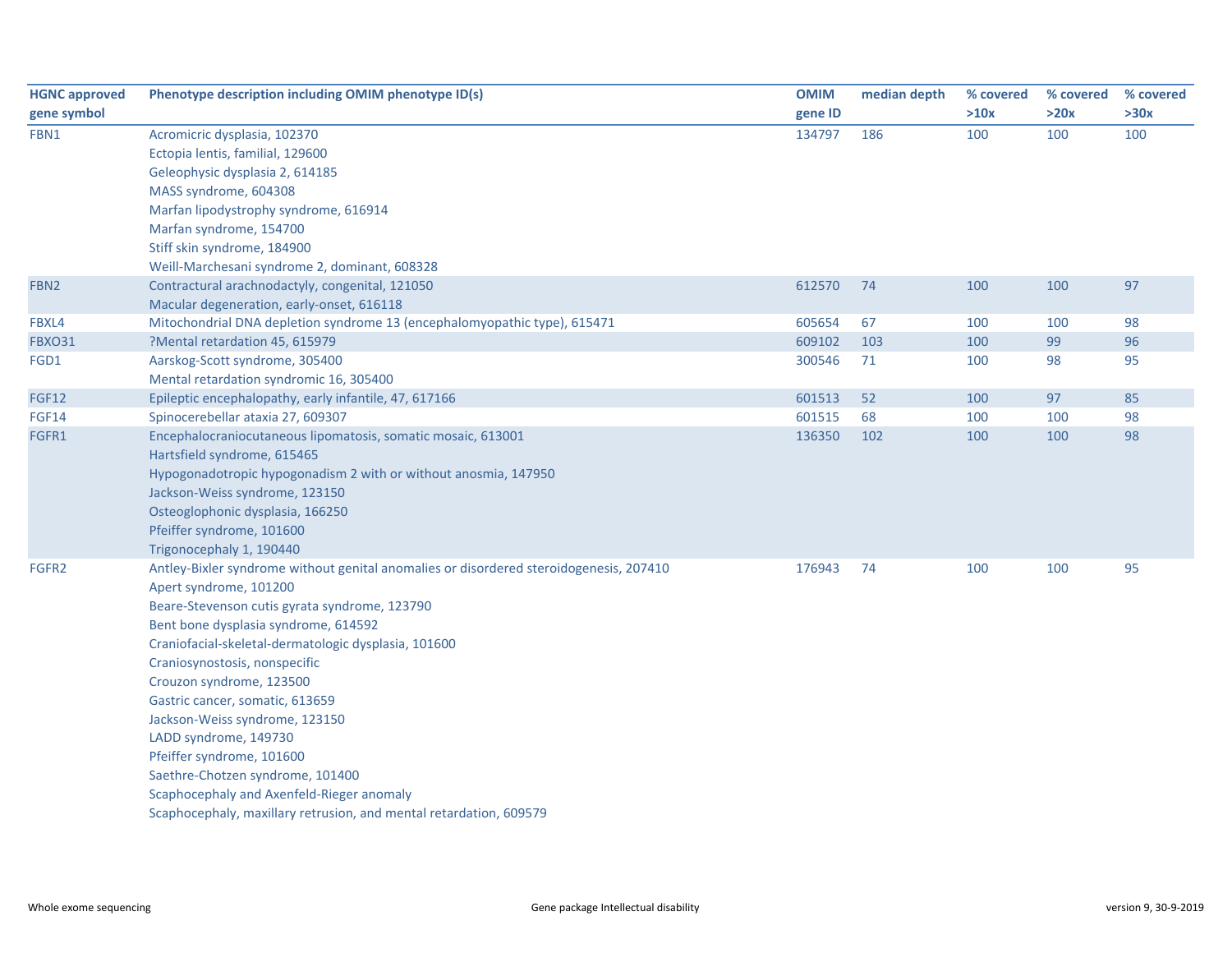| <b>HGNC approved</b> | Phenotype description including OMIM phenotype ID(s)                                                     | <b>OMIM</b> | median depth | % covered | % covered | % covered |
|----------------------|----------------------------------------------------------------------------------------------------------|-------------|--------------|-----------|-----------|-----------|
| gene symbol          |                                                                                                          | gene ID     |              | >10x      | >20x      | >30x      |
| FGFR3                | Achondroplasia, 100800                                                                                   | 134934      | 122          | 100       | 100       | 98        |
|                      | Bladder cancer, somatic, 109800                                                                          |             |              |           |           |           |
|                      | CATSHL syndrome, 610474                                                                                  |             |              |           |           |           |
|                      | Cervical cancer, somatic, 603956                                                                         |             |              |           |           |           |
|                      | Colorectal cancer, somatic, 114500                                                                       |             |              |           |           |           |
|                      | Crouzon syndrome with acanthosis nigricans, 612247                                                       |             |              |           |           |           |
|                      | Hypochondroplasia, 146000                                                                                |             |              |           |           |           |
|                      | LADD syndrome, 149730                                                                                    |             |              |           |           |           |
|                      | Muenke syndrome, 602849                                                                                  |             |              |           |           |           |
|                      | Nevus, epidermal, somatic, 162900                                                                        |             |              |           |           |           |
|                      | SADDAN, 616482                                                                                           |             |              |           |           |           |
|                      | Spermatocytic seminoma, somatic, 273300                                                                  |             |              |           |           |           |
|                      | Thanatophoric dysplasia, type I, 187600                                                                  |             |              |           |           |           |
|                      | Thanatophoric dysplasia, type II, 187601                                                                 |             |              |           |           |           |
| FGL1                 | No OMIM phenotype                                                                                        | 605776      | 55           | 100       | 99        | 90        |
| FH.                  | Fumarase deficiency, 606812                                                                              | 136850      | 82           | 99        | 94        | 87        |
|                      | Leiomyomatosis and renal cell cancer, 150800                                                             |             |              |           |           |           |
| <b>FIBP</b>          | Thauvin-Robinet-Faivre syndrome, 617107                                                                  | 608296      | 104          | 100       | 100       | 100       |
| FIG4                 | Amyotrophic lateral sclerosis 11, 612577                                                                 | 609390      | 59           | 100       | 99        | 94        |
|                      | Charcot-Marie-Tooth disease, type 4J, 611228                                                             |             |              |           |           |           |
|                      | ?Polymicrogyria, bilateral temporooccipital, 612691                                                      |             |              |           |           |           |
|                      | Yunis-Varon syndrome, 216340                                                                             |             |              |           |           |           |
| <b>FIGN</b>          | No OMIM phenotype                                                                                        | 605295      | 87           | 100       | 100       | 100       |
| <b>FKRP</b>          | Muscular dystrophy-dystroglycanopathy (congenital with brain and eye anomalies), type A, 5, 613153       | 606596      | 143          | 100       | 100       | 100       |
|                      | Muscular dystrophy-dystroglycanopathy (congenital with or without mental retardation), type B, 5, 606612 |             |              |           |           |           |
|                      | Muscular dystrophy-dystroglycanopathy (limb-girdle), type C, 5, 607155                                   |             |              |           |           |           |
| <b>FKTN</b>          | Cardiomyopathy, dilated, 1X, 611615                                                                      | 607440      | 85           | 100       | 100       | 100       |
|                      | Muscular dystrophy-dystroglycanopathy (congenital with brain and eye anomalies), type A, 4, 253800       |             |              |           |           |           |
|                      | Muscular dystrophy-dystroglycanopathy (congenital without mental retardation), type B, 4, 613152         |             |              |           |           |           |
|                      | Muscular dystrophy-dystroglycanopathy (limb-girdle), type C, 4, 611588                                   |             |              |           |           |           |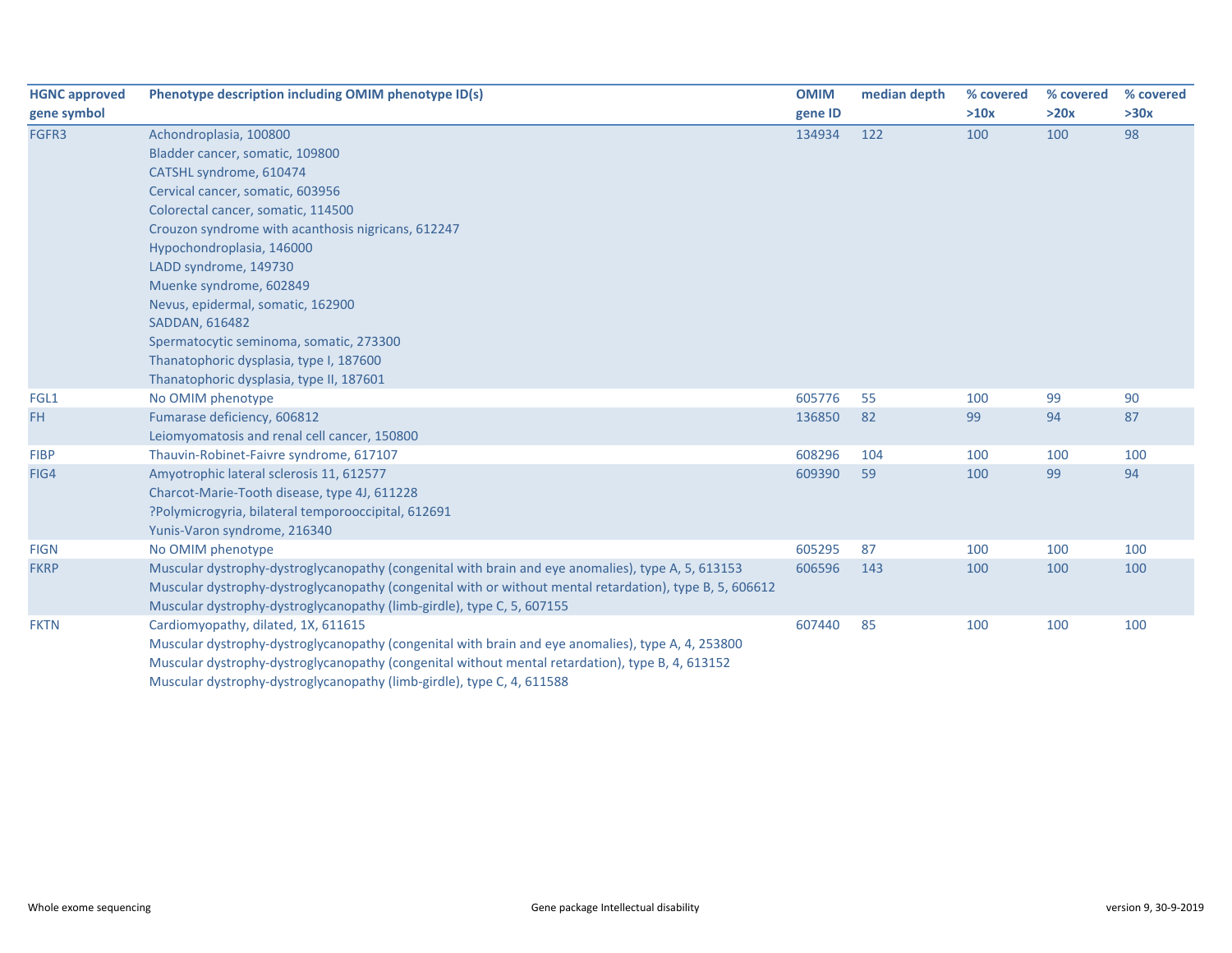| <b>HGNC approved</b> | Phenotype description including OMIM phenotype ID(s)                                      | <b>OMIM</b> | median depth | % covered | % covered | % covered |
|----------------------|-------------------------------------------------------------------------------------------|-------------|--------------|-----------|-----------|-----------|
| gene symbol          |                                                                                           | gene ID     |              | >10x      | >20x      | >30x      |
| <b>FLNA</b>          | Cardiac valvular dysplasia, 314400                                                        | 300017      | 110          | 100       | 100       | 100       |
|                      | Congenital short bowel syndrome, 300048                                                   |             |              |           |           |           |
|                      | ?FG syndrome 2, 300321                                                                    |             |              |           |           |           |
|                      | Frontometaphyseal dysplasia 1, 305620                                                     |             |              |           |           |           |
|                      | Heterotopia, periventricular, 1, 300049                                                   |             |              |           |           |           |
|                      | Intestinal pseudoobstruction, neuronal, 300048                                            |             |              |           |           |           |
|                      | Melnick-Needles syndrome, 309350                                                          |             |              |           |           |           |
|                      | Otopalatodigital syndrome, type I, 311300                                                 |             |              |           |           |           |
|                      | Otopalatodigital syndrome, type II, 304120                                                |             |              |           |           |           |
|                      | Terminal osseous dysplasia, 300244                                                        |             |              |           |           |           |
| <b>FLVCR1</b>        | Ataxia, posterior column, with retinitis pigmentosa, 609033                               | 609144      | 98           | 100       | 100       | 96        |
| FMN <sub>2</sub>     | Mental retardation 47, 616193                                                             | 606373      | 102          | 100       | 94        | 89        |
| FMR1                 | Fragile X syndrome, 300624                                                                | 309550      | 41           | 100       | 96        | 76        |
|                      | Fragile X tremor/ataxia syndrome, 300623                                                  |             |              |           |           |           |
|                      | Premature ovarian failure 1, 311360                                                       |             |              |           |           |           |
| FOXG1                | Rett syndrome, congenital variant, 613454                                                 | 164874      | 127          | 97        | 90        | 84        |
| FOXP1                | Mental retardation with language impairment and with or without autistic features, 613670 | 605515      | 80           | 100       | 100       | 98        |
| FOXP2                | Speech-language disorder-1, 602081                                                        | 605317      | 72           | 100       | 100       | 98        |
| FRAS1                | Fraser syndrome 1, 219000                                                                 | 607830      | 79           | 100       | 100       | 97        |
| FREM2                | Cryptophthalmos, unilateral or bilateral, isolated, 123570                                | 608945      | 104          | 100       | 100       | 100       |
|                      | Fraser syndrome 2, 617666                                                                 |             |              |           |           |           |
| FRMD4A               | ?Corpus callosum, agenesis of, with facial anomalies and cerebellar ataxia, 616819        | 616305      | 86           | 100       | 97        | 90        |
| FRMPD4               | Mental retardation 104, 300983                                                            | 300838      | 69           | 100       | 99        | 95        |
| <b>FRRS1L</b>        | Epileptic encephalopathy, early infantile, 37, 616981                                     | 604574      | 50           | 85        | 79        | 70        |
| <b>FTCD</b>          | Glutamate formiminotransferase deficiency, 229100                                         | 606806      | 96           | 99        | 96        | 93        |
| <b>FTO</b>           | Growth retardation, developmental delay, facial dysmorphism, 612938                       | 610966      | 90           | 100       | 100       | 99        |
|                      | {Obesity, susceptibility to, BMIQ14}, 612460                                              |             |              |           |           |           |
| FTSJ1                | Mental retardation 9/44, 309549                                                           | 300499      | 91           | 100       | 100       | 93        |
| <b>FUCA1</b>         | Fucosidosis, 230000                                                                       | 612280      | 83           | 100       | 100       | 98        |
| GABRA1               | {Epilepsy, childhood absence, susceptibility to, 4}, 611136                               | 137160      | 76           | 100       | 100       | 100       |
|                      | {Epilepsy, juvenile myoclonic, susceptibility to, 5}, 611136                              |             |              |           |           |           |
|                      | Epileptic encephalopathy, early infantile, 19, 615744                                     |             |              |           |           |           |
| GABRB1               | Epileptic encephalopathy, early infantile, 45, 617153                                     | 137190      | 86           | 100       | 100       | 97        |
| GABRB3               | {Epilepsy, childhood absence, susceptibility to, 5}, 612269                               | 137192      | 95           | 100       | 100       | 98        |
|                      | Epileptic encephalopathy, early infantile, 43, 617113                                     |             |              |           |           |           |
| GAD1                 | ?Cerebral palsy, spastic quadriplegic, 1, 603513                                          | 605363      | 86           | 100       | 100       | 99        |
| <b>GALE</b>          | Galactose epimerase deficiency, 230350                                                    | 606953      | 116          | 100       | 100       | 100       |
| <b>GALT</b>          | Galactosemia, 230400                                                                      | 606999      | 151          | 100       | 100       | 100       |
| <b>GAMT</b>          | Cerebral creatine deficiency syndrome 2, 612736                                           | 601240      | 85           | 100       | 99        | 95        |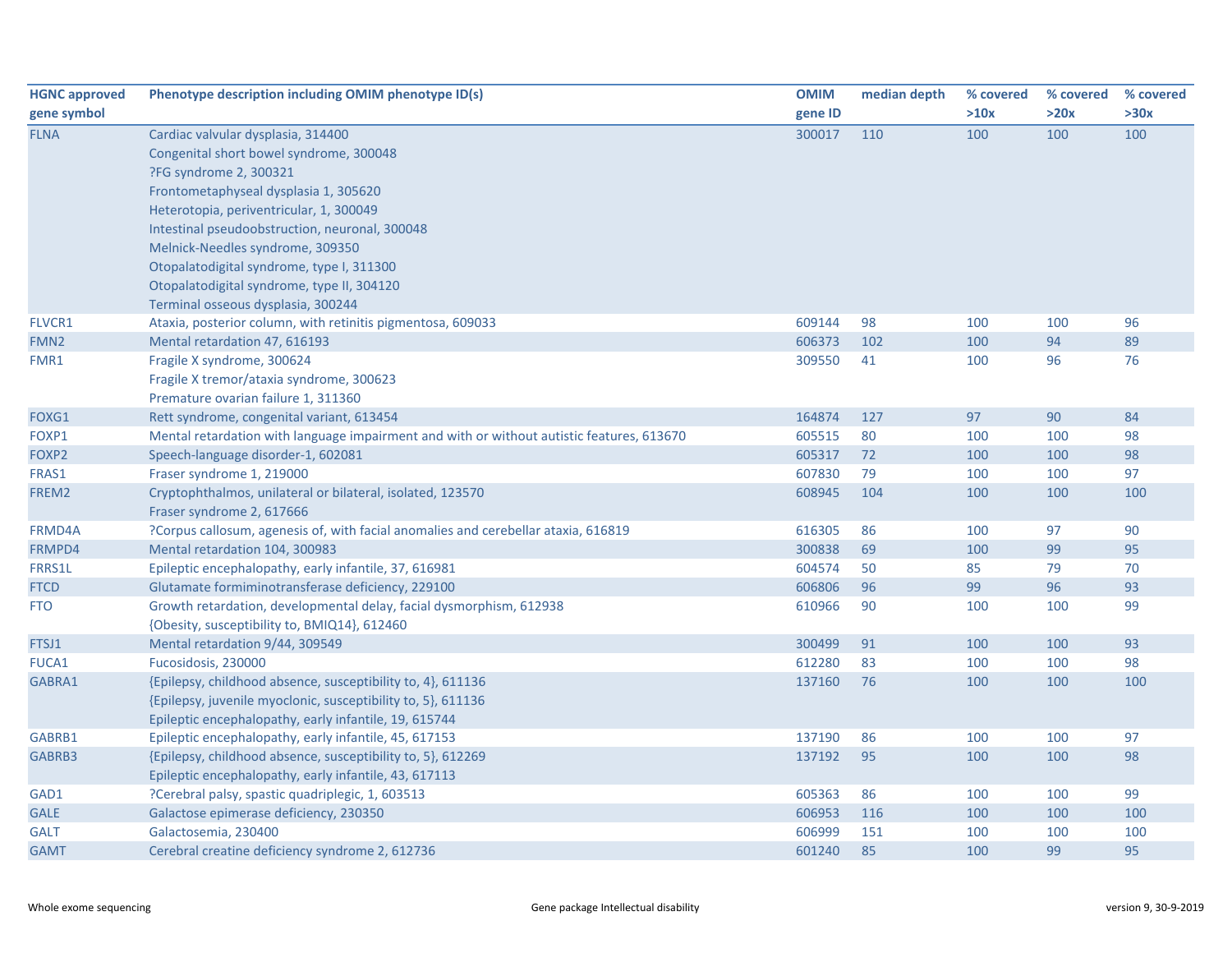| <b>HGNC approved</b> | Phenotype description including OMIM phenotype ID(s)                     | <b>OMIM</b> | median depth | % covered | % covered | % covered |
|----------------------|--------------------------------------------------------------------------|-------------|--------------|-----------|-----------|-----------|
| gene symbol          |                                                                          | gene ID     |              | >10x      | >20x      | >30x      |
| GAS6                 | No OMIM phenotype                                                        | 600441      | 94           | 100       | 96        | 93        |
| GATAD2B              | Mental retardation 18, 615074                                            | 614998      | 67           | 100       | 100       | 99        |
| <b>GATM</b>          | Cerebral creatine deficiency syndrome 3, 612718                          | 602360      | 65           | 100       | 100       | 98        |
| <b>GCDH</b>          | Glutaricaciduria, type I, 231670                                         | 608801      | 112          | 100       | 100       | 100       |
| GCH1                 | Dystonia, DOPA-responsive, with or without hyperphenylalaninemia, 128230 | 600225      | 52           | 100       | 100       | 93        |
|                      | Hyperphenylalaninemia, BH4-deficient, B, 233910                          |             |              |           |           |           |
| <b>GCSH</b>          | ?Glycine encephalopathy, 605899                                          | 238330      | 93           | 100       | 89        | 62        |
| GDI1                 | Mental retardation 41, 300849                                            | 300104      | 97           | 100       | 100       | 100       |
| <b>GFAP</b>          | Alexander disease, 203450                                                | 137780      | 81           | 100       | 100       | 99        |
| GFM2                 | Combined oxidative phosphorylation deficiency 39, 618397                 | 606544      | 64           | 100       | 99        | 92        |
| GJA1                 | Atrioventricular septal defect 3, 600309                                 | 121014      | 101          | 100       | 100       | 100       |
|                      | Craniometaphyseal dysplasia, 218400                                      |             |              |           |           |           |
|                      | Erythrokeratodermia variabilis et progressiva 3, 617525                  |             |              |           |           |           |
|                      | Hypoplastic left heart syndrome 1, 241550                                |             |              |           |           |           |
|                      | Oculodentodigital dysplasia, 164200                                      |             |              |           |           |           |
|                      | Oculodentodigital dysplasia, 257850                                      |             |              |           |           |           |
|                      | Palmoplantar keratoderma with congenital alopecia, 104100                |             |              |           |           |           |
|                      | Syndactyly, type III, 186100                                             |             |              |           |           |           |
| GJB1                 | Charcot-Marie-Tooth neuropathy dominant, 1, 302800                       | 304040      | 91           | 100       | 100       | 99        |
| GJC <sub>2</sub>     | Leukodystrophy, hypomyelinating, 2, 608804                               | 608803      | 85           | 96        | 86        | 76        |
|                      | Lymphatic malformation 3, 613480                                         |             |              |           |           |           |
|                      | Spastic paraplegia 44, 613206                                            |             |              |           |           |           |
| <b>GK</b>            | Glycerol kinase deficiency, 307030                                       | 300474      | 46           | 99        | 88        | 66        |
| GLB1                 | GM1-gangliosidosis, type I, 230500                                       | 611458      | 105          | 100       | 100       | 98        |
|                      | GM1-gangliosidosis, type II, 230600                                      |             |              |           |           |           |
|                      | GM1-gangliosidosis, type III, 230650                                     |             |              |           |           |           |
|                      | Mucopolysaccharidosis type IVB (Morquio), 253010                         |             |              |           |           |           |
| <b>GLDC</b>          | Glycine encephalopathy, 605899                                           | 238300      | 67           | 100       | 98        | 91        |
| GLI <sub>2</sub>     | Culler-Jones syndrome, 615849                                            | 165230      | 163          | 100       | 100       | 99        |
|                      | Holoprosencephaly 9, 610829                                              |             |              |           |           |           |
| GLI3                 | Greig cephalopolysyndactyly syndrome, 175700                             | 165240      | 110          | 100       | 100       | 99        |
|                      | {Hypothalamic hamartomas, somatic}, 241800                               |             |              |           |           |           |
|                      | Pallister-Hall syndrome, 146510                                          |             |              |           |           |           |
|                      | Polydactyly, postaxial, types A1 and B, 174200                           |             |              |           |           |           |
|                      | Polydactyly, preaxial, type IV, 174700                                   |             |              |           |           |           |
| <b>GLYCTK</b>        | D-glyceric aciduria, 220120                                              | 610516      | 136          | 100       | 100       | 100       |
| GM <sub>2</sub> A    | GM2-gangliosidosis, AB variant, 272750                                   | 613109      | 94           | 100       | 100       | 100       |
| <b>GMPPA</b>         | Alacrima, achalasia, and mental retardation syndrome, 615510             | 615495      | 114          | 100       | 100       | 100       |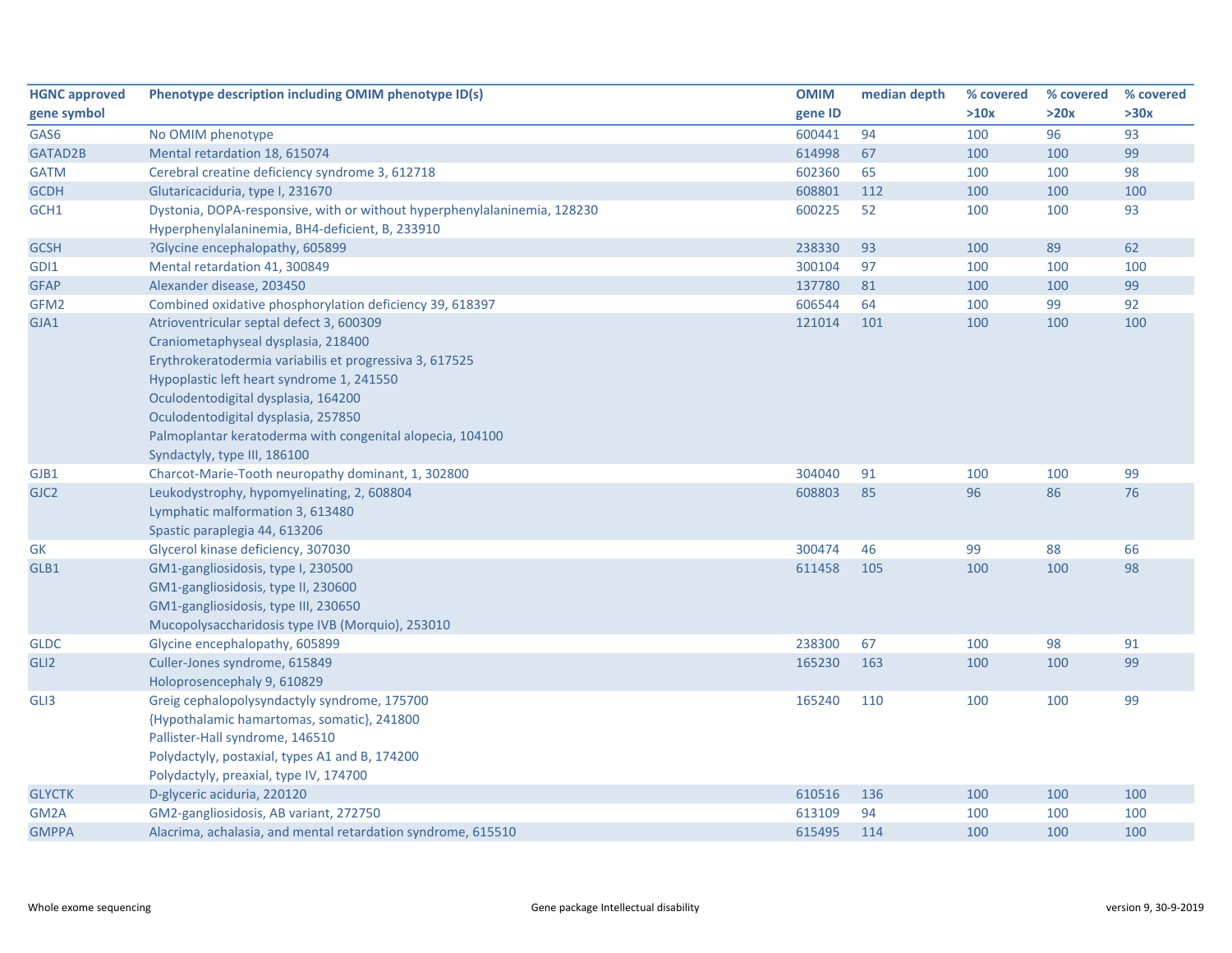| <b>HGNC approved</b><br>gene symbol | Phenotype description including OMIM phenotype ID(s)                                                | <b>OMIM</b><br>gene ID | median depth | % covered<br>>10x | % covered<br>>20x | % covered<br>>30x |
|-------------------------------------|-----------------------------------------------------------------------------------------------------|------------------------|--------------|-------------------|-------------------|-------------------|
| <b>GMPPB</b>                        | Muscular dystrophy-dystroglycanopathy (congenital with brain and eye anomalies), type A, 14, 615350 | 615320                 | 189          | 100               | 100               | 100               |
|                                     | Muscular dystrophy-dystroglycanopathy (congenital with mental retardation), type B, 14, 615351      |                        |              |                   |                   |                   |
|                                     | Muscular dystrophy-dystroglycanopathy (limb-girdle), type C, 14, 615352                             |                        |              |                   |                   |                   |
| GNAO1                               | Epileptic encephalopathy, early infantile, 17, 615473                                               | 139311                 | 98           | 100               | 100               | 99                |
|                                     | Neurodevelopmental disorder with involuntary movements, 617493                                      |                        |              |                   |                   |                   |
| <b>GNAQ</b>                         | Capillary malformations, congenital, 1, somatic, mosaic, 163000                                     | 600998                 | 94           | 100               | 100               | 100               |
|                                     | Sturge-Weber syndrome, somatic, mosaic, 185300                                                      |                        |              |                   |                   |                   |
| <b>GNAS</b>                         | ACTH-independent macronodular adrenal hyperplasia, 219080                                           | 139320                 | 180          | 100               | 100               | 97                |
|                                     | McCune-Albright syndrome, somatic, mosaic, 174800                                                   |                        |              |                   |                   |                   |
|                                     | Osseous heteroplasia, progressive, 166350                                                           |                        |              |                   |                   |                   |
|                                     | Pituitary adenoma 3, multiple types, somatic, 617686                                                |                        |              |                   |                   |                   |
|                                     | Pseudohypoparathyroidism Ia, 103580                                                                 |                        |              |                   |                   |                   |
|                                     | Pseudohypoparathyroidism Ib, 603233                                                                 |                        |              |                   |                   |                   |
|                                     | Pseudohypoparathyroidism Ic, 612462                                                                 |                        |              |                   |                   |                   |
|                                     | Pseudopseudohypoparathyroidism, 612463                                                              |                        |              |                   |                   |                   |
| GNB1                                | Leukemia, acute lymphoblastic, somatic, 613065                                                      | 139380                 | 93           | 100               | 100               | 96                |
|                                     | Mental retardation 42, 616973                                                                       |                        |              |                   |                   |                   |
| GNB5                                | Intellectual developmental disorder with cardiac arrhythmia, 617173                                 | 604447                 | 66           | 100               | 99                | 94                |
|                                     | Language delay and ADHD/cognitive impairment with or without cardiac arrhythmia, 617182             |                        |              |                   |                   |                   |
| <b>GNPAT</b>                        | Rhizomelic chondrodysplasia punctata, type 2, 222765                                                | 602744                 | 78           | 100               | 100               | 96                |
| <b>GNPTAB</b>                       | Mucolipidosis II alpha/beta, 252500                                                                 | 607840                 | 63           | 100               | 99                | 95                |
|                                     | Mucolipidosis III alpha/beta, 252600                                                                |                        |              |                   |                   |                   |
| <b>GNS</b>                          | Mucopolysaccharidosis type IIID, 252940                                                             | 607664                 | 68           | 100               | 100               | 98                |
| GPC3                                | Simpson-Golabi-Behmel syndrome, type 1, 312870                                                      | 300037                 | 53           | 100               | 99                | 91                |
|                                     | Wilms tumor, somatic, 194070                                                                        |                        |              |                   |                   |                   |
| <b>GPHN</b>                         | Molybdenum cofactor deficiency C, 615501                                                            | 603930                 | 68           | 100               | 100               | 98                |
| GPT2                                | Mental retardation 49, 616281                                                                       | 138210                 | 97           | 100               | 96                | 85                |
| GRIA3                               | Mental retardation 94, 300699                                                                       | 305915                 | 51           | 100               | 98                | 88                |
| GRID <sub>2</sub>                   | Spinocerebellar ataxia 18, 616204                                                                   | 602368                 | 78           | 100               | 100               | 99                |
| GRIK2                               | Mental retardation, 6, 611092                                                                       | 138244                 | 94           | 100               | 100               | 98                |
| GRIN1                               | Neurodevelopmental disorder with or without hyperkinetic movements and seizures, 614254             | 138249                 | 132          | 100               | 100               | 99                |
|                                     | Neurodevelopmental disorder with or without hyperkinetic movements and seizures, 617820             |                        |              |                   |                   |                   |
| <b>GRIN2A</b>                       | Epilepsy, focal, with speech disorder and with or without mental retardation, 245570                | 138253                 | 103          | 100               | 100               | 100               |
| <b>GRIN2B</b>                       | Epileptic encephalopathy, early infantile, 27, 616139                                               | 138252                 | 122          | 100               | 100               | 99                |
|                                     | Mental retardation 6, 613970                                                                        |                        |              |                   |                   |                   |
| <b>GRIN3B</b>                       | No OMIM phenotype                                                                                   | 606651                 | 137          | 91                | 86                | 80                |
| GRIP1                               | Fraser syndrome 3, 617667                                                                           | 604597                 | 84           | 100               | 100               | 99                |
| GRM1                                | Spinocerebellar ataxia 44, 617691                                                                   | 604473                 | 136          | 100               | 100               | 99                |
|                                     | Spinocerebellar ataxia 13, 614831                                                                   |                        |              |                   |                   |                   |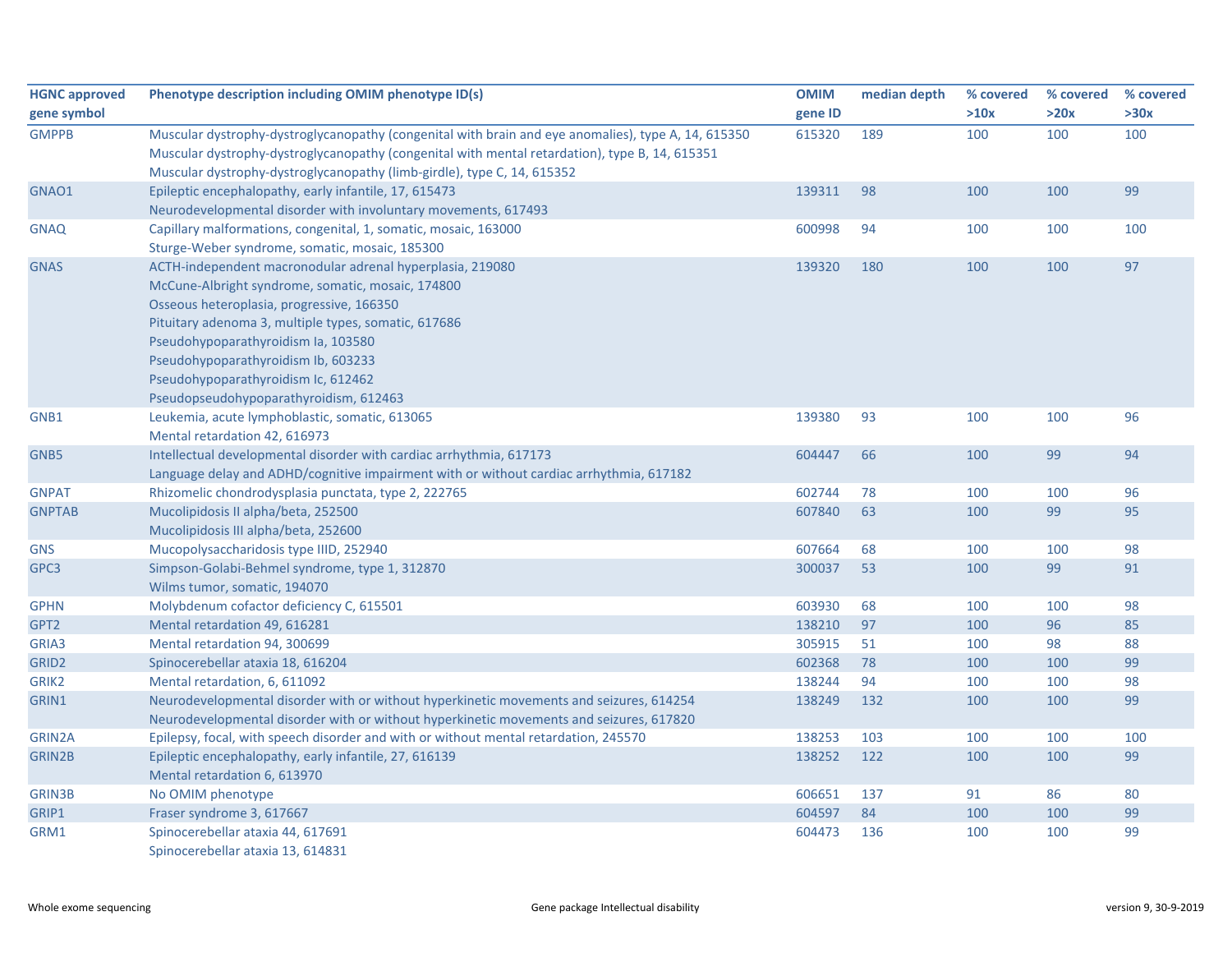| <b>HGNC approved</b> | Phenotype description including OMIM phenotype ID(s)                                                             | <b>OMIM</b> | median depth     | % covered | % covered | % covered |
|----------------------|------------------------------------------------------------------------------------------------------------------|-------------|------------------|-----------|-----------|-----------|
| gene symbol          |                                                                                                                  | gene ID     |                  | >10x      | >20x      | >30x      |
| GSE1                 | No OMIM phenotype                                                                                                | 616886      | 116              | 100       | 100       | 100       |
| <b>GSS</b>           | Glutathione synthetase deficiency, 266130                                                                        | 601002      | 89               | 100       | 100       | 99        |
|                      | Hemolytic anemia due to glutathione synthetase deficiency, 231900                                                |             |                  |           |           |           |
| GTF2H5               | Trichothiodystrophy 3, photosensitive, 616395                                                                    | 608780      | 53               | 100       | 100       | 100       |
| GTPBP3               | Combined oxidative phosphorylation deficiency 23, 616198                                                         | 608536      | 148              | 100       | 100       | 100       |
| GUCY2F               | No OMIM phenotype                                                                                                | 300041      | 44               | 100       | 96        | 84        |
| <b>GUSB</b>          | Mucopolysaccharidosis VII, 253220                                                                                | 611499      | 106              | 100       | 100       | 97        |
| H <sub>19</sub>      | Beckwith-Wiedemann syndrome, 130650                                                                              | 103280      | No coverage data |           |           |           |
|                      | Silver-Russell syndrome, 180860                                                                                  |             |                  |           |           |           |
|                      | Wilms tumor 2, 194071                                                                                            |             |                  |           |           |           |
| $H3-3A$              | No OMIM phenotype                                                                                                | 601128      | No coverage data |           |           |           |
| HACE1                | Spastic paraplegia and psychomotor retardation with or without seizures, 616756                                  | 610876      | 80               | 100       | 100       | 94        |
| HAX1                 | Neutropenia, severe congenital 3, 610738                                                                         | 605998      | 99               | 100       | 100       | 99        |
| <b>HCCS</b>          | Linear skin defects with multiple congenital anomalies 1, 309801                                                 | 300056      | 45               | 100       | 99        | 84        |
| HCFC1                | Mental retardation 3 (methylmalonic acidemia and homocysteinemia, cblX type), 309541                             | 300019      | 79               | 100       | 97        | 92        |
| HCN1                 | Epileptic encephalopathy, early infantile, 24, 615871                                                            | 602780      | 79               | 100       | 100       | 98        |
|                      | Generalized epilepsy with febrile seizures plus, type 10, 618482                                                 |             |                  |           |           |           |
| HDAC4                | No OMIM phenotype                                                                                                | 605314      | 112              | 100       | 100       | 100       |
| HDAC6                | ?Chondrodysplasia with platyspondyly, distinctive brachydactyly, hydrocephaly, and microphthalmia, 300863 300272 |             | 85               | 100       | 100       | 97        |
| HDAC8                | Cornelia de Lange syndrome 5, 300882                                                                             | 300269      | 47               | 100       | 100       | 91        |
| HECTD1               | No OMIM phenotype                                                                                                | No ID       | 58               | 100       | 97        | 88        |
| HECW <sub>2</sub>    | Neurodevelopmental disorder with hypotonia, seizures, and absent language, 617268                                | 617245      | 74               | 100       | 97        | 90        |
| <b>HEPACAM</b>       | Megalencephalic leukoencephalopathy with subcortical cysts 2A, 613925                                            | 611642      | 97               | 100       | 100       | 99        |
|                      | Megalencephalic leukoencephalopathy with subcortical cysts 2B, remitting, with or without mental                 |             |                  |           |           |           |
|                      | retardation, 613926                                                                                              |             |                  |           |           |           |
| HERC1                | Macrocephaly, dysmorphic facies, and psychomotor retardation, 617011                                             | 605109      | 66               | 100       | 99        | 94        |
| HERC <sub>2</sub>    | Mental retardation 38, 615516                                                                                    | 605837      | 102              | 100       | 99        | 96        |
|                      | [Skin/hair/eye pigmentation 1, blond/brown hair], 227220                                                         |             |                  |           |           |           |
|                      | [Skin/hair/eye pigmentation 1, blue/nonblue eyes], 227220                                                        |             |                  |           |           |           |
| HESX1                | Growth hormone deficiency with pituitary anomalies, 182230                                                       | 601802      | 71               | 100       | 100       | 95        |
|                      | Pituitary hormone deficiency, combined, 5, 182230                                                                |             |                  |           |           |           |
|                      | Septooptic dysplasia, 182230                                                                                     |             |                  |           |           |           |
| <b>HEXA</b>          | GM2-gangliosidosis, several forms, 272800                                                                        | 606869      | 86               | 100       | 100       | 98        |
|                      | [Hex A pseudodeficiency], 272800                                                                                 |             |                  |           |           |           |
|                      | Tay-Sachs disease, 272800                                                                                        |             |                  |           |           |           |
| <b>HEXB</b>          | Sandhoff disease, infantile, juvenile, and adult forms, 268800                                                   | 606873      | 119              | 100       | 100       | 97        |
| HIVEP2               | Mental retardation 43, 616977                                                                                    | 143054      | 102              | 100       | 100       | 98        |
| <b>HLCS</b>          | Holocarboxylase synthetase deficiency, 253270                                                                    | 609018      | 98               | 100       | 100       | 99        |
| <b>HMGCL</b>         | HMG-CoA lyase deficiency, 246450                                                                                 | 613898      | 94               | 100       | 100       | 100       |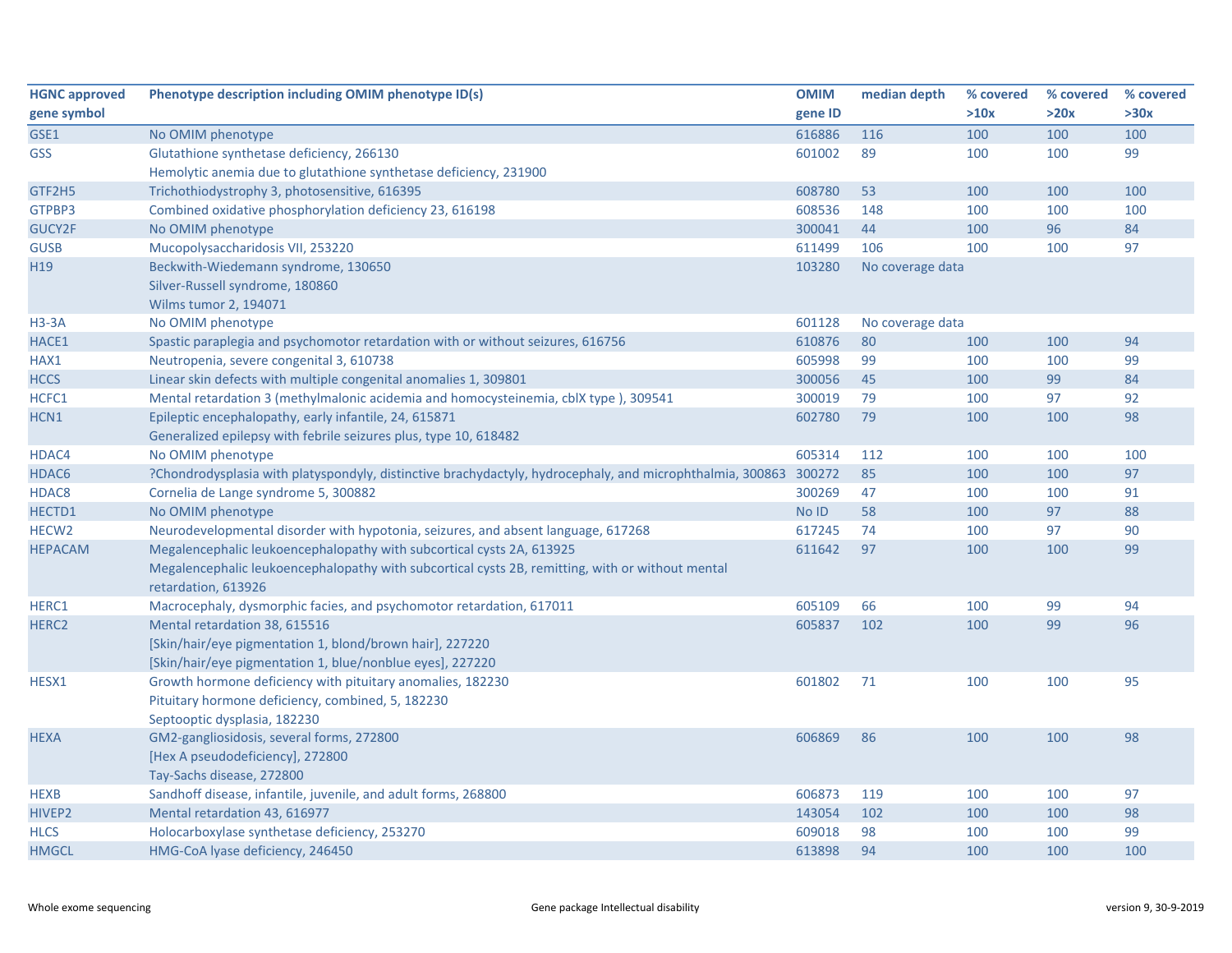| <b>HGNC approved</b> | Phenotype description including OMIM phenotype ID(s)                                            | <b>OMIM</b> | median depth | % covered | % covered | % covered |
|----------------------|-------------------------------------------------------------------------------------------------|-------------|--------------|-----------|-----------|-----------|
| gene symbol          |                                                                                                 | gene ID     |              | >10x      | >20x      | >30x      |
| <b>HNMT</b>          | {Asthma, susceptibility to}, 600807                                                             | 605238      | 75           | 100       | 100       | 99        |
|                      | Mental retardation 51, 616739                                                                   |             |              |           |           |           |
| HNRNPH2              | Mental retardation, syndromic, Bain type, 300986                                                | 300610      | 79           | 100       | 100       | 100       |
| <b>HNRNPK</b>        | Au-Kline syndrome, 616580                                                                       | 600712      | 46           | 96        | 84        | 66        |
| <b>HNRNPU</b>        | Epileptic encephalopathy, early infantile, 54, 617391                                           | 602869      | 81           | 100       | 100       | 95        |
| HOXA1                | Athabaskan brainstem dysgenesis syndrome, 601536                                                | 142955      | 126          | 100       | 100       | 100       |
|                      | Bosley-Salih-Alorainy syndrome, 601536                                                          |             |              |           |           |           |
| <b>HPD</b>           | Hawkinsinuria, 140350                                                                           | 609695      | 107          | 100       | 100       | 99        |
|                      | Tyrosinemia, type III, 276710                                                                   |             |              |           |           |           |
| HPRT1                | HPRT-related gout, 300323                                                                       | 308000      | 43           | 100       | 99        | 81        |
|                      | Lesch-Nyhan syndrome, 300322                                                                    |             |              |           |           |           |
| <b>HRAS</b>          | Bladder cancer, somatic, 109800                                                                 | 190020      | 179          | 100       | 100       | 100       |
|                      | Congenital myopathy with excess of muscle spindles, 218040                                      |             |              |           |           |           |
|                      | Costello syndrome, 218040                                                                       |             |              |           |           |           |
|                      | Nevus sebaceous or woolly hair nevus, somatic, 162900                                           |             |              |           |           |           |
|                      | Schimmelpenning-Feuerstein-Mims syndrome, somatic mosaic, 163200                                |             |              |           |           |           |
|                      | Spitz nevus or nevus spilus, somatic, 137550                                                    |             |              |           |           |           |
|                      | Thyroid carcinoma, follicular, somatic, 188470                                                  |             |              |           |           |           |
| <b>HSD17B10</b>      | HSD10 mitochondrial disease, 300438                                                             | 300256      | 76           | 100       | 100       | 100       |
| HSPA9                | Anemia, sideroblastic, 4, 182170                                                                | 600548      | 70           | 100       | 99        | 93        |
|                      | Even-plus syndrome, 616854                                                                      |             |              |           |           |           |
| HSPD1                | Leukodystrophy, hypomyelinating, 4, 612233                                                      | 118190      | 65           | 100       | 99        | 85        |
|                      | Spastic paraplegia 13, 605280                                                                   |             |              |           |           |           |
| HUWE1                | Mental retardation syndromic, Turner type, 309590                                               | 300697      | 53           | 100       | 96        | 83        |
| IARS1                | Growth retardation, impaired intellectual development, hypotonia, and hepatopathy, 617093       | 600709      | 51           | 100       | 98        | 88        |
| <b>IBA57</b>         | Multiple mitochondrial dysfunctions syndrome 3, 615330                                          | 615316      | 124          | 100       | 100       | 97        |
|                      | ?Spastic paraplegia 74, 616451                                                                  |             |              |           |           |           |
| <b>IDS</b>           | Mucopolysaccharidosis II, 309900                                                                | 300823      | 74           | 100       | 99        | 95        |
| <b>IDUA</b>          | Mucopolysaccharidosis Ih, 607014                                                                | 252800      | 138          | 100       | 97        | 91        |
|                      | Mucopolysaccharidosis Ih/s, 607015                                                              |             |              |           |           |           |
|                      | Mucopolysaccharidosis Is, 607016                                                                |             |              |           |           |           |
| IER3IP1              | Microcephaly, epilepsy, and diabetes syndrome, 614231                                           | 609382      | 83           | 100       | 100       | 77        |
| IFIH1                | Aicardi-Goutieres syndrome 7, 615846                                                            | 606951      | 86           | 100       | 100       | 96        |
|                      | Singleton-Merten syndrome 1, 182250                                                             |             |              |           |           |           |
| <b>IFT172</b>        | Retinitis pigmentosa 71, 616394                                                                 | 607386      | 75           | 100       | 100       | 96        |
|                      | Short-rib thoracic dysplasia 10 with or without polydactyly, 615630                             |             |              |           |           |           |
| IFT81                | Short-rib thoracic dysplasia 19 with or without polydactyly, 617895                             | 605489      | 47           | 99        | 94        | 82        |
| IGBP1                | Corpus callosum, agenesis of, with mental retardation, ocular coloboma and micrognathia, 300472 | 300139      | 69           | 100       | 100       | 90        |
| IGF1                 | Growth retardation with deafness and mental retardation due to IGF1 deficiency, 608747          | 147440      | 71           | 100       | 100       | 100       |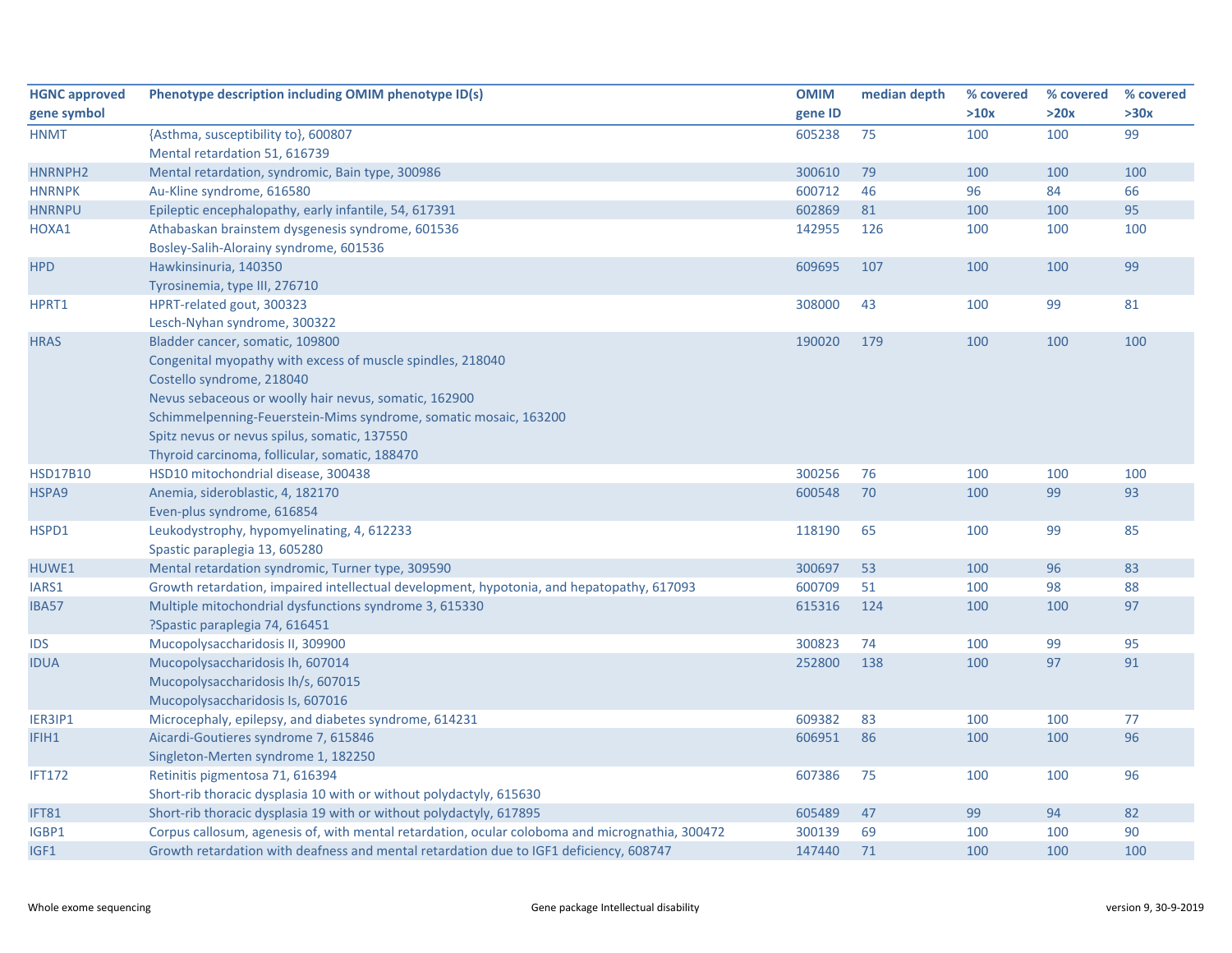| <b>HGNC approved</b> | Phenotype description including OMIM phenotype ID(s)                                                    | <b>OMIM</b> | median depth | % covered | % covered | % covered |
|----------------------|---------------------------------------------------------------------------------------------------------|-------------|--------------|-----------|-----------|-----------|
| gene symbol          |                                                                                                         | gene ID     |              | >10x      | >20x      | >30x      |
| <b>IKBKG</b>         | Ectodermal dysplasia and immunodeficiency 1, 300291                                                     | 300248      | 24           | 38        | 33        | 31        |
|                      | Ectodermal, dysplasia, anhidrotic, lymphedema and immunodeficiency, 300301                              |             |              |           |           |           |
|                      | Immunodeficiency 33, 300636                                                                             |             |              |           |           |           |
|                      | Immunodeficiency, isolated, 300584                                                                      |             |              |           |           |           |
|                      | Incontinentia pigmenti, 308300                                                                          |             |              |           |           |           |
|                      | Invasive pneumococcal disease, recurrent isolated, 2, 300640                                            |             |              |           |           |           |
| IL1RAPL1             | Mental retardation 21/34, 300143                                                                        | 300206      | 52           | 100       | 98        | 88        |
| IMPA1                | Mental retardation 59, 617323                                                                           | 602064      | 53           | 99        | 91        | 73        |
| <b>INPP5B</b>        | No OMIM phenotype                                                                                       | 147264      | 94           | 100       | 100       | 98        |
| <b>INPP5E</b>        | Joubert syndrome 1, 213300                                                                              | 613037      | 113          | 100       | 100       | 97        |
|                      | Mental retardation, truncal obesity, retinal dystrophy, and micropenis, 610156                          |             |              |           |           |           |
| <b>INPP5K</b>        | Muscular dystrophy, congenital, with cataracts and intellectual disability, 617404                      | 607875      | 72           | 100       | 100       | 98        |
| INTS1                | No OMIM phenotype                                                                                       | 611345      | 106          | 100       | 99        | 96        |
| <b>INTS8</b>         | No OMIM phenotype                                                                                       | 611351      | 50           | 100       | 98        | 84        |
| IQSEC2               | Mental retardation 1/78, 309530                                                                         | 300522      | 66           | 98        | 92        | 85        |
| <b>ISG15</b>         | Immunodeficiency 38, 616126                                                                             | 147571      | 144          | 100       | 100       | 100       |
| <b>ITGA7</b>         | Muscular dystrophy, congenital, due to ITGA7 deficiency, 613204                                         | 600536      | 117          | 100       | 97        | 96        |
| ITPR1                | Gillespie syndrome, 206700                                                                              | 147265      | 90           | 100       | 100       | 98        |
|                      | Spinocerebellar ataxia 15, 606658                                                                       |             |              |           |           |           |
|                      | Spinocerebellar ataxia 29, congenital nonprogressive, 117360                                            |             |              |           |           |           |
| <b>ITPR2</b>         | ?Anhidrosis, isolated, with normal sweat glands, 106190                                                 | 600144      | 57           | 100       | 96        | 84        |
| ITSN1                | No OMIM phenotype                                                                                       | 602442      | 66           | 100       | 97        | 91        |
| <b>IVD</b>           | Isovaleric acidemia, 243500                                                                             | 607036      | 107          | 100       | 100       | 98        |
| JAG1                 | Alagille syndrome 1, 118450                                                                             | 601920      | 96           | 100       | 100       | 96        |
|                      | ?Deafness, congenital heart defects, and posterior embryotoxon, 617992                                  |             |              |           |           |           |
|                      | Tetralogy of Fallot, 187500                                                                             |             |              |           |           |           |
| JAM3                 | Hemorrhagic destruction of the brain, subependymal calcification, and cataracts, 613730                 | 606871      | 70           | 100       | 100       | 97        |
| JMJD1C               | No OMIM phenotype                                                                                       | 604503      | 68           | 100       | 99        | 94        |
| <b>KALRN</b>         | {Coronary heart disease, susceptibility to, 5}, 608901                                                  | 604605      | 90           | 100       | 99        | 96        |
| <b>KANK1</b>         | Cerebral palsy, spastic quadriplegic, 2, 612900                                                         | 607704      | 105          | 100       | 100       | 99        |
| <b>KANSL1</b>        | Koolen-De Vries syndrome, 610443                                                                        | 612452      | 85           | 100       | 100       | 97        |
| KAT6A                | Mental retardation 32, 616268                                                                           | 601408      | 95           | 100       | 100       | 99        |
| KAT6B                | Genitopatellar syndrome, 606170                                                                         | 605880      | 107          | 100       | 100       | 98        |
|                      | SBBYSS syndrome, 603736                                                                                 |             |              |           |           |           |
| <b>KATNB1</b>        | Lissencephaly 6, with microcephaly, 616212                                                              | 602703      | 141          | 100       | 100       | 100       |
| <b>KCNA2</b>         | Epileptic encephalopathy, early infantile, 32, 616366                                                   | 176262      | 108          | 100       | 100       | 100       |
| <b>KCNA4</b>         | Microcephaly, cataracts, impaired intellectual development, and dystonia with abnormal striatum, 618284 | 176266      | 91           | 100       | 100       | 100       |
| KCNB1                | Epileptic encephalopathy, early infantile, 26, 616056                                                   | 600397      | 123          | 100       | 100       | 100       |
| KCNC3                | Spinocerebellar ataxia 13, 605259                                                                       | 176264      | 91           | 94        | 78        | 64        |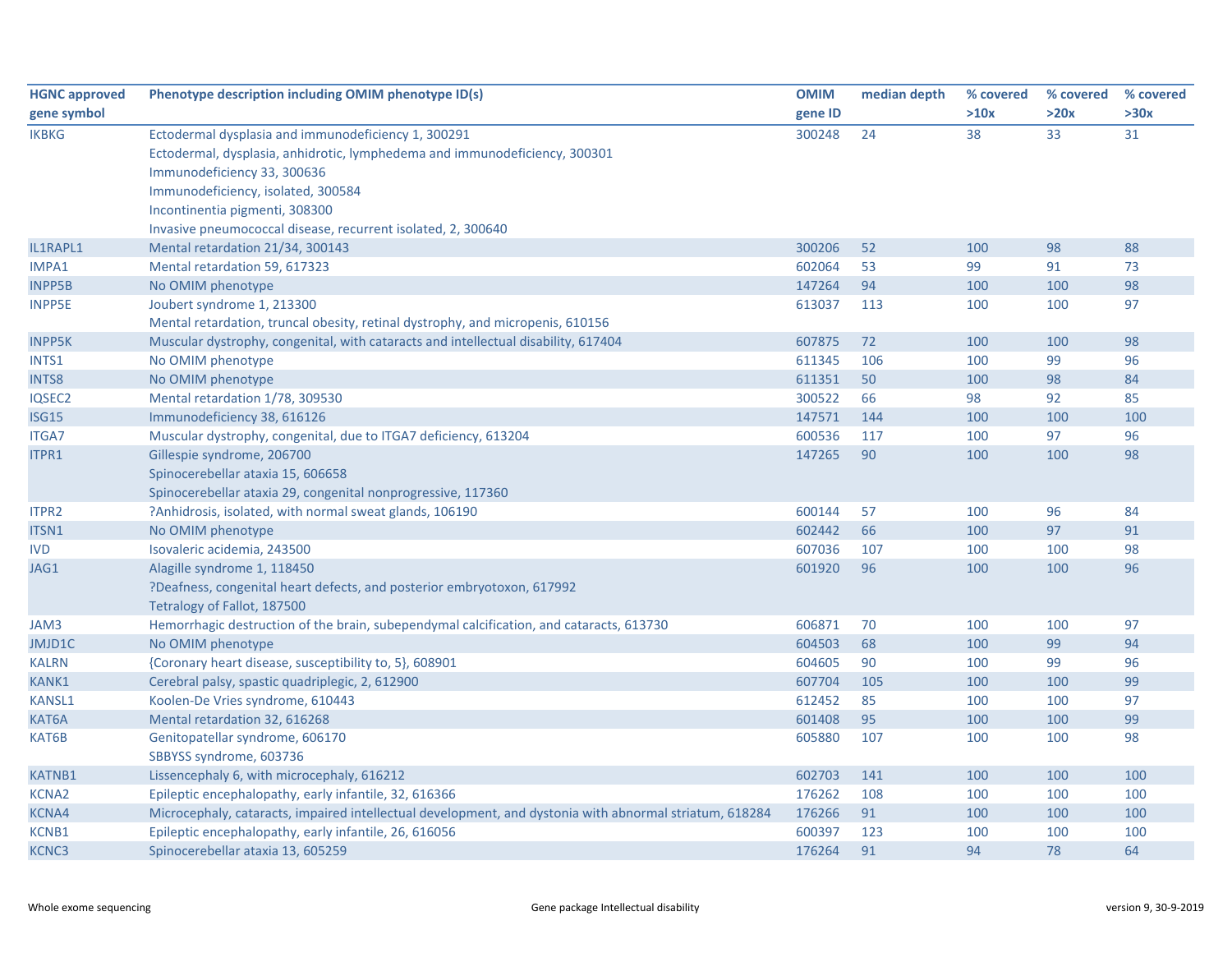| <b>HGNC approved</b> | Phenotype description including OMIM phenotype ID(s)                                          | <b>OMIM</b> | median depth     | % covered | % covered | % covered |
|----------------------|-----------------------------------------------------------------------------------------------|-------------|------------------|-----------|-----------|-----------|
| gene symbol          |                                                                                               | gene ID     |                  | >10x      | >20x      | >30x      |
| <b>KCNH1</b>         | Temple-Baraitser syndrome, 611816                                                             | 603305      | 114              | 100       | 100       | 98        |
|                      | Zimmermann-Laband syndrome 1, 135500                                                          |             |                  |           |           |           |
| KCNJ10               | Enlarged vestibular aqueduct, digenic, 600791                                                 | 602208      | 171              | 100       | 100       | 100       |
|                      | SESAME syndrome, 612780                                                                       |             |                  |           |           |           |
| KCNJ11               | Diabetes mellitus, transient neonatal, 3, 610582                                              | 600937      | 128              | 100       | 100       | 100       |
|                      | {Diabetes mellitus, type 2, susceptibility to}, 125853                                        |             |                  |           |           |           |
|                      | Diabetes, permanent neonatal, with or without neurologic features, 606176                     |             |                  |           |           |           |
|                      | Hyperinsulinemic hypoglycemia, familial, 2, 601820                                            |             |                  |           |           |           |
|                      | Maturity-onset diabetes of the young, type 13, 616329                                         |             |                  |           |           |           |
| KCNJ6                | Keppen-Lubinsky syndrome, 614098                                                              | 600877      | 98               | 100       | 100       | 100       |
| <b>KCNK9</b>         | Birk-Barel mental retardation dysmorphism syndrome, 612292                                    | 605874      | 129              | 100       | 100       | 100       |
| <b>KCNMA1</b>        | ?Cerebellar atrophy, developmental delay, and seizures, 617643                                | 600150      | 88               | 100       | 100       | 96        |
|                      | Paroxysmal nonkinesigenic dyskinesia, 3, with or without generalized epilepsy, 609446         |             |                  |           |           |           |
| KCNQ10T1             | Beckwith-Wiedemann syndrome, 130650                                                           | 604115      | No coverage data |           |           |           |
| KCNQ <sub>2</sub>    | Epileptic encephalopathy, early infantile, 7, 613720                                          | 602235      | 131              | 100       | 100       | 100       |
|                      | Myokymia, 121200                                                                              |             |                  |           |           |           |
|                      | Seizures, benign neonatal, 1, 121200                                                          |             |                  |           |           |           |
| KCNQ3                | Seizures, benign neonatal, 2, 121201                                                          | 602232      | 108              | 100       | 100       | 96        |
| <b>KCNQ5</b>         | Mental retardation 46, 617601                                                                 | 607357      | 85               | 100       | 98        | 95        |
| KCNT1                | Epilepsy, nocturnal frontal lobe, 5, 615005                                                   | 608167      | 120              | 100       | 99        | 99        |
|                      | Epileptic encephalopathy, early infantile, 14, 614959                                         |             |                  |           |           |           |
| KCTD7                | Epilepsy, progressive myoclonic 3, with or without intracellular inclusions, 611726           | 611725      | 159              | 100       | 100       | 100       |
| KDM1A                | Cleft palate, psychomotor retardation, and distinctive facial features, 616728                | 609132      | 61               | 100       | 100       | 93        |
| KDM4B                | No OMIM phenotype                                                                             | 609765      | 121              | 100       | 99        | 98        |
| KDM5C                | Mental retardation, syndromic, Claes-Jensen type, 300534                                      | 314690      | 88               | 100       | 99        | 96        |
| KDM6A                | Kabuki syndrome 2, 300867                                                                     | 300128      | 52               | 100       | 95        | 80        |
| KDM6B                | Neurodevelopmental disorder with coarse facies and mild distal skeletal abnormalities, 618505 | 611577      | 132              | 100       | 98        | 95        |
| <b>KDSR</b>          | Erythrokeratodermia variabilis et progressiva 4, 617526                                       | 136440      | 65               | 100       | 100       | 96        |
| <b>KIAA0586</b>      | Joubert syndrome 23, 616490                                                                   | 610178      | 72               | 100       | 98        | 94        |
|                      | Short-rib thoracic dysplasia 14 with polydactyly, 616546                                      |             |                  |           |           |           |
| <b>KIAA1109</b>      | Alkuraya-Kucinskas syndrome, 617822                                                           | 611565      | 78               | 100       | 100       | 97        |
| <b>KIAA1586</b>      | No OMIM phenotype                                                                             | No ID       | 61               | 96        | 95        | 93        |
| KIDINS220            | Spastic paraplegia, intellectual disability, nystagmus, and obesity, 617296                   | 615759      | 59               | 100       | 98        | 90        |
| <b>KIF11</b>         | Microcephaly with or without chorioretinopathy, lymphedema, or mental retardation, 152950     | 148760      | 73               | 100       | 99        | 93        |
| KIF1A                | Mental retardation 9, 614255                                                                  | 601255      | 101              | 100       | 100       | 98        |
|                      | Neuropathy, hereditary sensory, type IIC, 614213                                              |             |                  |           |           |           |
|                      | Spastic paraplegia 30, 610357                                                                 |             |                  |           |           |           |
| KIF <sub>2</sub> A   | Cortical dysplasia, complex, with other brain malformations 3, 615411                         | 602591      | 84               | 100       | 99        | 90        |
| KIF4A                | ?Mental retardation 100, 300923                                                               | 300521      | 48               | 100       | 96        | 79        |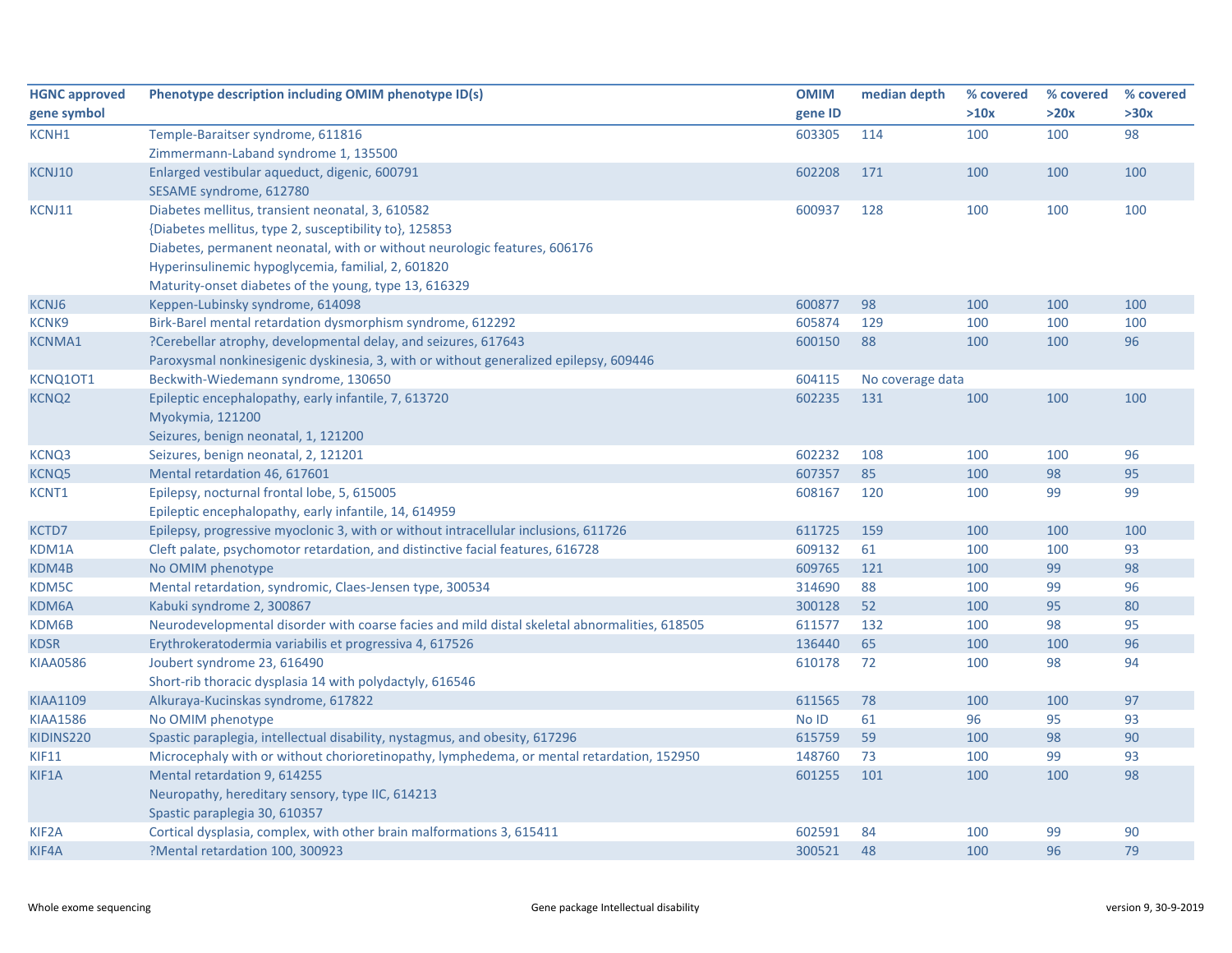| <b>HGNC approved</b> | Phenotype description including OMIM phenotype ID(s)                          | <b>OMIM</b> | median depth | % covered | % covered | % covered |
|----------------------|-------------------------------------------------------------------------------|-------------|--------------|-----------|-----------|-----------|
| gene symbol          |                                                                               | gene ID     |              | >10x      | >20x      | >30x      |
| KIF5C                | Cortical dysplasia, complex, with other brain malformations 2, 615282         | 604593      | 70           | 100       | 99        | 93        |
| KIF7                 | Acrocallosal syndrome, 200990                                                 | 611254      | 107          | 98        | 96        | 93        |
|                      | ?Al-Gazali-Bakalinova syndrome, 607131                                        |             |              |           |           |           |
|                      | ?Hydrolethalus syndrome 2, 614120                                             |             |              |           |           |           |
|                      | Joubert syndrome 12, 200990                                                   |             |              |           |           |           |
| <b>KIFBP</b>         | Goldberg-Shprintzen megacolon syndrome, 609460                                | 609367      | 76           | 100       | 100       | 98        |
| <b>KIRREL3</b>       | No OMIM phenotype                                                             | 607761      | 114          | 100       | 100       | 100       |
| KLHL15               | Mental retardation 103, 300982                                                | 300980      | 49           | 100       | 99        | 90        |
| KMT2A                | Leukemia, myeloid/lymphoid or mixed-lineage, 159555                           | 159555      | 71           | 100       | 100       | 98        |
|                      | Wiedemann-Steiner syndrome, 605130                                            |             |              |           |           |           |
| KMT2B                | Dystonia 28, childhood-onset, 617284                                          | 606834      | 141          | 97        | 95        | 94        |
| KMT2C                | Kleefstra syndrome 2, 617768                                                  | 606833      | 82           | 100       | 99        | 96        |
| KMT2D                | Kabuki syndrome 1, 147920                                                     | 602113      | 114          | 100       | 100       | 99        |
| KMT2E                | O'Donnell-Luria-Rodan syndrome, 618512                                        | 608444      | 82           | 100       | 100       | 97        |
| KMT5B                | Mental retardation 51, 617788                                                 | 610881      | 96           | 100       | 100       | 99        |
| KNL1                 | Microcephaly 4, primary, 604321                                               | 609173      | 60           | 100       | 99        | 95        |
| <b>KPTN</b>          | Mental retardation 41, 615637                                                 | 615620      | 150          | 100       | 100       | 100       |
| <b>KRAS</b>          | Arteriovenous malformation of the brain, somatic, 108010                      | 190070      | 83           | 100       | 100       | 87        |
|                      | Bladder cancer, somatic, 109800                                               |             |              |           |           |           |
|                      | Breast cancer, somatic, 114480                                                |             |              |           |           |           |
|                      | Cardiofaciocutaneous syndrome 2, 615278                                       |             |              |           |           |           |
|                      | Gastric cancer, somatic, 137215                                               |             |              |           |           |           |
|                      | Leukemia, acute myeloid, 601626                                               |             |              |           |           |           |
|                      | Lung cancer, somatic, 211980                                                  |             |              |           |           |           |
|                      | Noonan syndrome 3, 609942                                                     |             |              |           |           |           |
|                      | Oculoectodermal syndrome, somatic, 600268                                     |             |              |           |           |           |
|                      | Pancreatic carcinoma, somatic, 260350                                         |             |              |           |           |           |
|                      | RAS-associated autoimmune leukoproliferative disorder, 614470                 |             |              |           |           |           |
|                      | Schimmelpenning-Feuerstein-Mims syndrome, somatic mosaic, 163200              |             |              |           |           |           |
| <b>KRBOX4</b>        | No OMIM phenotype                                                             | 300585      | 66           | 100       | 100       | 95        |
| L1CAM                | CRASH syndrome, 303350                                                        | 308840      | 101          | 100       | 100       | 100       |
|                      | Corpus callosum, partial agenesis of, 304100                                  |             |              |           |           |           |
|                      | Hydrocephalus due to aqueductal stenosis, 307000                              |             |              |           |           |           |
|                      | Hydrocephalus with Hirschsprung disease, 307000                               |             |              |           |           |           |
|                      | Hydrocephalus with congenital idiopathic intestinal pseudoobstruction, 307000 |             |              |           |           |           |
|                      | MASA syndrome, 303350                                                         |             |              |           |           |           |
| L2HGDH               | L-2-hydroxyglutaric aciduria, 236792                                          | 609584      | 74           | 100       | 100       | 97        |
| LAMA1                | Poretti-Boltshauser syndrome, 615960                                          | 150320      | 87           | 100       | 100       | 97        |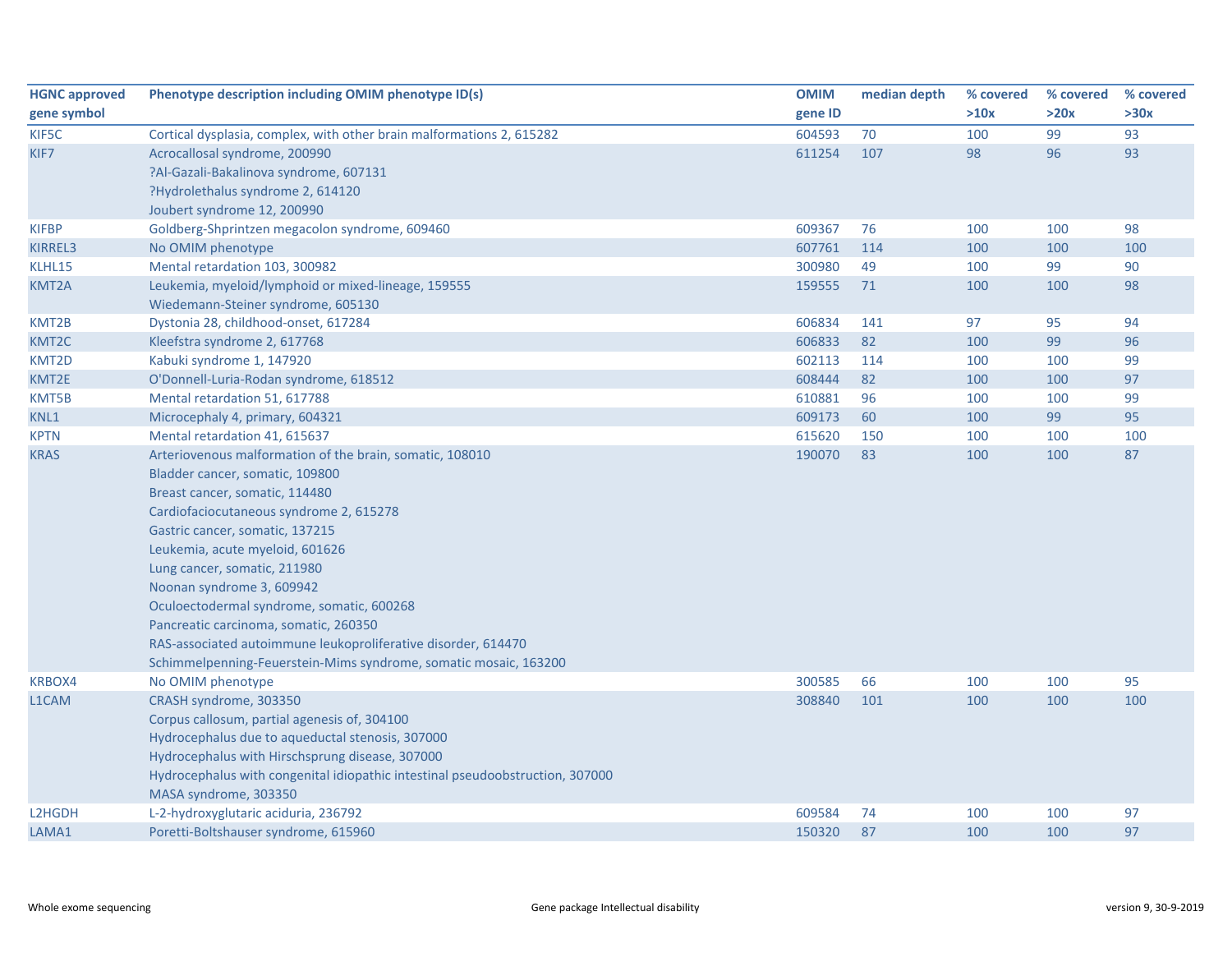| <b>HGNC approved</b> | Phenotype description including OMIM phenotype ID(s)                                               | <b>OMIM</b> | median depth | % covered | % covered | % covered |
|----------------------|----------------------------------------------------------------------------------------------------|-------------|--------------|-----------|-----------|-----------|
| gene symbol          |                                                                                                    | gene ID     |              | >10x      | >20x      | >30x      |
| LAMA <sub>2</sub>    | Muscular dystrophy, congenital, merosin deficient or partially deficient, 607855                   | 156225      | 71           | 100       | 99        | 96        |
|                      | Muscular dystrophy, limb-girdle 23, 618138                                                         |             |              |           |           |           |
| LAMC1                | No OMIM phenotype                                                                                  | 150290      | 83           | 100       | 100       | 97        |
| LAMC3                | Cortical malformations, occipital, 614115                                                          | 604349      | 130          | 100       | 100       | 99        |
| LAMP <sub>2</sub>    | Danon disease, 300257                                                                              | 309060      | 44           | 100       | 95        | 77        |
| LARGE1               | Muscular dystrophy-dystroglycanopathy (congenital with brain and eye anomalies), type A, 6, 613154 | 603590      | 97           | 100       | 100       | 99        |
|                      | Muscular dystrophy-dystroglycanopathy (congenital with mental retardation), type B, 6, 608840      |             |              |           |           |           |
| LARP7                | Alazami syndrome, 615071                                                                           | 612026      | 67           | 100       | 99        | 92        |
| LAS1L                | Wilson-Turner syndrome, 309585                                                                     | 300964      | 71           | 100       | 100       | 97        |
| <b>LIAS</b>          | Hyperglycinemia, lactic acidosis, and seizures, 614462                                             | 607031      | 78           | 100       | 100       | 95        |
| LIG4                 | LIG4 syndrome, 606593                                                                              | 601837      | 71           | 100       | 100       | 100       |
|                      | {Multiple myeloma, resistance to}, 254500                                                          |             |              |           |           |           |
| LINS1                | Mental retardation 27, 614340                                                                      | 610350      | 57           | 100       | 100       | 94        |
| LMAN2L               | ?Mental retardation, 52, 616887                                                                    | 609552      | 77           | 100       | 98        | 94        |
| LONP1                | CODAS syndrome, 600373                                                                             | 605490      | 131          | 100       | 100       | 100       |
| LRP <sub>2</sub>     | Donnai-Barrow syndrome, 222448                                                                     | 600073      | 69           | 100       | 100       | 96        |
| <b>LRPPRC</b>        | Leigh syndrome, French-Canadian type, 220111                                                       | 607544      | 60           | 100       | 99        | 91        |
| LZTFL1               | Bardet-Biedl syndrome 17, 615994                                                                   | 606568      | 79           | 100       | 100       | 93        |
| <b>MAB21L2</b>       | Microphthalmia/coloboma and skeletal dysplasia syndrome, 615877                                    | 604357      | 170          | 100       | 100       | 100       |
| MACF1                | Lissencephaly 9 with complex brainstem malformation, 618325                                        | 608271      | 68           | 100       | 99        | 94        |
| <b>MAF</b>           | Ayme-Gripp syndrome, 601088                                                                        | 177075      | 80           | 84        | 80        | 76        |
|                      | Cataract 21, multiple types, 610202                                                                |             |              |           |           |           |
| MAGEC3               | No OMIM phenotype                                                                                  | 300469      | 66           | 100       | 96        | 88        |
| MAGEL2               | Schaaf-Yang syndrome, 615547                                                                       | 605283      | 88           | 100       | 98        | 93        |
| MAGT1                | Immunodeficiency, with magnesium defect, Epstein-Barr virus infection and neoplasia, 300853        | 300715      | 47           | 100       | 99        | 85        |
| MAN1B1               | Mental retardation 15, 614202                                                                      | 604346      | 122          | 100       | 100       | 100       |
| MAN2B1               | Mannosidosis, alpha-, types I and II, 248500                                                       | 609458      | 115          | 100       | 100       | 100       |
| <b>MANBA</b>         | Mannosidosis, beta, 248510                                                                         | 609489      | 85           | 100       | 100       | 95        |
| <b>MAOA</b>          | {Antisocial behavior}, 300615                                                                      | 309850      | 49           | 100       | 99        | 92        |
|                      | Brunner syndrome, 300615                                                                           |             |              |           |           |           |
| MAP2K1               | Cardiofaciocutaneous syndrome 3, 615279                                                            | 176872      | 79           | 100       | 100       | 96        |
| MAP2K2               | Cardiofaciocutaneous syndrome 4, 615280                                                            | 601263      | 117          | 100       | 100       | 95        |
| MAPRE2               | Symmetric circumferential skin creases, congenital, 2, 616734                                      | 605789      | 81           | 100       | 98        | 90        |
| MASP1                | 3MC syndrome 1, 257920                                                                             | 600521      | 112          | 100       | 100       | 99        |
| MAST1                | Mega-corpus-callosum syndrome with cerebellar hypoplasia and cortical malformations, 618273        | 612256      | 143          | 100       | 100       | 100       |
| MAT1A                | Hypermethioninemia, persistent, due to methionine adenosyltransferase I/III deficiency, 250850     | 610550      | 107          | 100       | 100       | 100       |
|                      | Methionine adenosyltransferase deficiency, 250850                                                  |             |              |           |           |           |
| MBD5                 | Mental retardation 1, 156200                                                                       | 611472      | 81           | 100       | 100       | 99        |
| MBOAT7               | Mental retardation 57, 617188                                                                      | 606048      | 103          | 100       | 100       | 100       |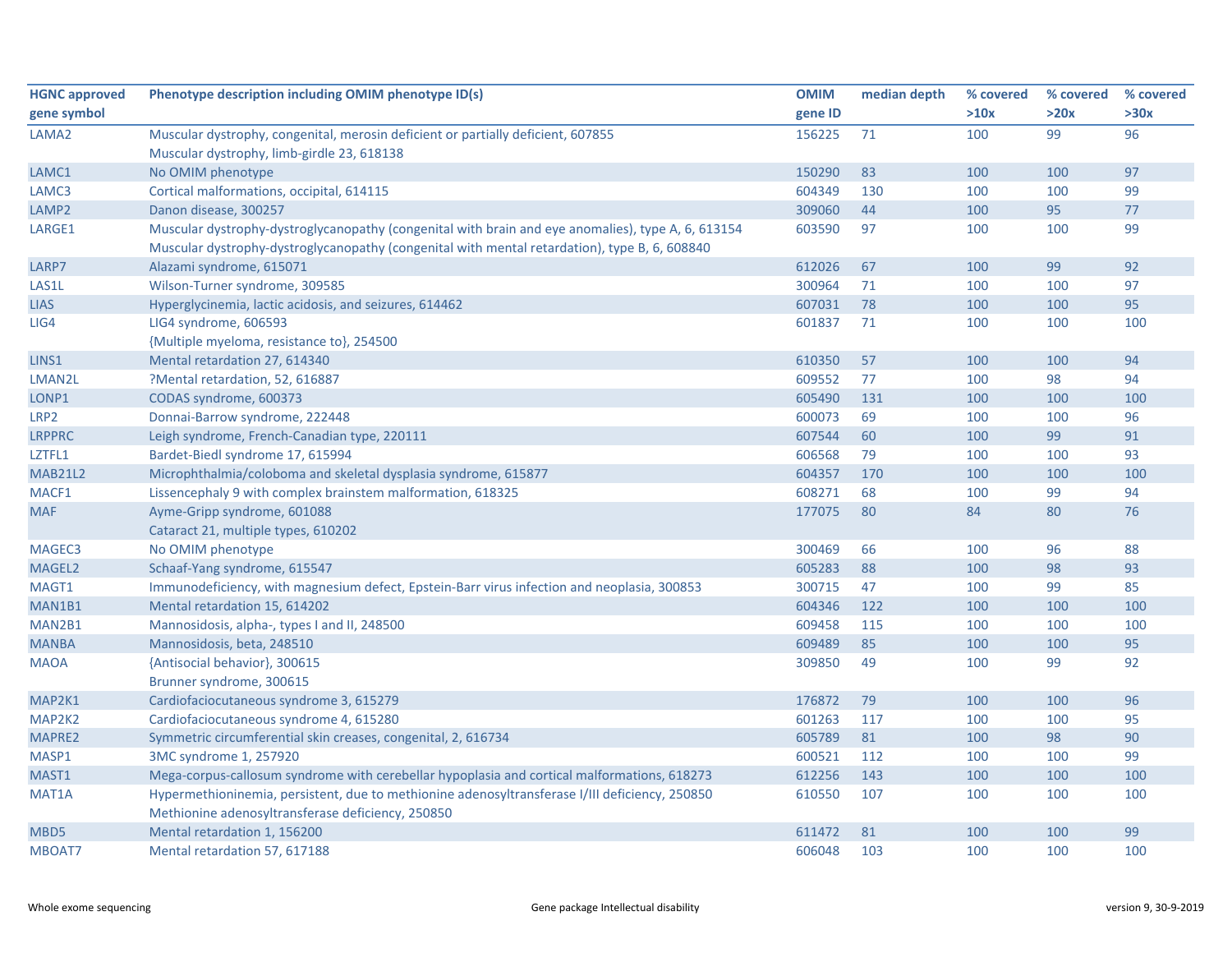| <b>HGNC approved</b> | Phenotype description including OMIM phenotype ID(s)                                       | <b>OMIM</b> | median depth | % covered | % covered | % covered |
|----------------------|--------------------------------------------------------------------------------------------|-------------|--------------|-----------|-----------|-----------|
| gene symbol          |                                                                                            | gene ID     |              | >10x      | >20x      | >30x      |
| MBTPS2               | IFAP syndrome with or without BRESHECK syndrome, 308205                                    | 300294      | 46           | 100       | 99        | 90        |
|                      | Keratosis follicularis spinulosa decalvans, 308800                                         |             |              |           |           |           |
|                      | ?Olmsted syndrome, 300918                                                                  |             |              |           |           |           |
|                      | Osteogenesis imperfecta, type XIX, 301014                                                  |             |              |           |           |           |
| MCCC1                | 3-Methylcrotonyl-CoA carboxylase 1 deficiency, 210200                                      | 609010      | 74           | 100       | 100       | 94        |
| MCCC <sub>2</sub>    | 3-Methylcrotonyl-CoA carboxylase 2 deficiency, 210210                                      | 609014      | 64           | 100       | 100       | 96        |
| MCM3AP               | Peripheral neuropathy, with or without impaired intellectual development, 618124           | 603294      | 81           | 100       | 99        | 96        |
| MCOLN1               | Mucolipidosis IV, 252650                                                                   | 605248      | 129          | 100       | 100       | 100       |
| MCOLN3               | No OMIM phenotype                                                                          | 607400      | 45           | 100       | 94        | 83        |
| MCPH1                | Microcephaly 1, primary, 251200                                                            | 607117      | 85           | 94        | 94        | 92        |
| MDH <sub>2</sub>     | Epileptic encephalopathy, early infantile, 51, 617339                                      | 154100      | 103          | 100       | 100       | 100       |
| MECP <sub>2</sub>    | {Autism susceptibility 3}, 300496                                                          | 300005      | 113          | 100       | 100       | 96        |
|                      | Encephalopathy, neonatal severe, 300673                                                    |             |              |           |           |           |
|                      | Mental retardation syndromic, Lubs type, 300260                                            |             |              |           |           |           |
|                      | Mental retardation, syndromic 13, 300055                                                   |             |              |           |           |           |
|                      | Rett syndrome, 312750                                                                      |             |              |           |           |           |
|                      | Rett syndrome, atypical, 312750                                                            |             |              |           |           |           |
|                      | Rett syndrome, preserved speech variant, 312750                                            |             |              |           |           |           |
| <b>MECR</b>          | Dystonia, childhood-onset, with optic atrophy and basal ganglia abnormalities, 617282      | 608205      | 97           | 100       | 100       | 99        |
| MED12                | Lujan-Fryns syndrome, 309520                                                               | 300188      | 68           | 100       | 100       | 97        |
|                      | Ohdo syndrome, 300895                                                                      |             |              |           |           |           |
|                      | Opitz-Kaveggia syndrome, 305450                                                            |             |              |           |           |           |
| MED13L               | Mental retardation and distinctive facial features with or without cardiac defects, 616789 | 608771      | 73           | 100       | 100       | 97        |
|                      | Transposition of the great arteries, dextro-looped 1, 608808                               |             |              |           |           |           |
| MED17                | Microcephaly, postnatal progressive, with seizures and brain atrophy, 613668               | 603810      | 94           | 100       | 100       | 99        |
| MED23                | Mental retardation 18, 614249                                                              | 605042      | 63           | 100       | 100       | 96        |
| MED25                | Basel-Vanagait-Smirin-Yosef syndrome, 616449                                               | 610197      | 137          | 100       | 100       | 99        |
|                      | ?Charcot-Marie-Tooth disease, type 2B2, 605589                                             |             |              |           |           |           |
| MEF <sub>2C</sub>    | Chromosome 5q14.3 deletion syndrome, 613443                                                | 600662      | 93           | 100       | 99        | 96        |
|                      | Mental retardation, stereotypic movements, epilepsy, and/or cerebral malformations, 613443 |             |              |           |           |           |
| MEIS2                | Cleft palate, cardiac defects, and mental retardation, 600987                              | 601740      | 86           | 100       | 100       | 99        |
| METTL23              | Mental retardation 44, 615942                                                              | 615262      | 66           | 100       | 100       | 98        |
| MFSD <sub>2</sub> A  | Microcephaly 15, primary, 616486                                                           | 614397      | 87           | 100       | 100       | 98        |
| MFSD8                | Ceroid lipofuscinosis, neuronal, 7, 610951                                                 | 611124      | 68           | 100       | 100       | 95        |
|                      | Macular dystrophy with central cone involvement, 616170                                    |             |              |           |           |           |
| MGAT2                | Congenital disorder of glycosylation, type IIa, 212066                                     | 602616      | 104          | 100       | 100       | 100       |
| MICU1                | Myopathy with extrapyramidal signs, 615673                                                 | 605084      | 52           | 100       | 98        | 82        |
| MID1                 | Opitz GBBB syndrome, type I, 300000                                                        | 300552      | 89           | 100       | 100       | 93        |
| MID <sub>2</sub>     | ?Mental retardation 101, 300928                                                            | 300204      | 57           | 100       | 96        | 82        |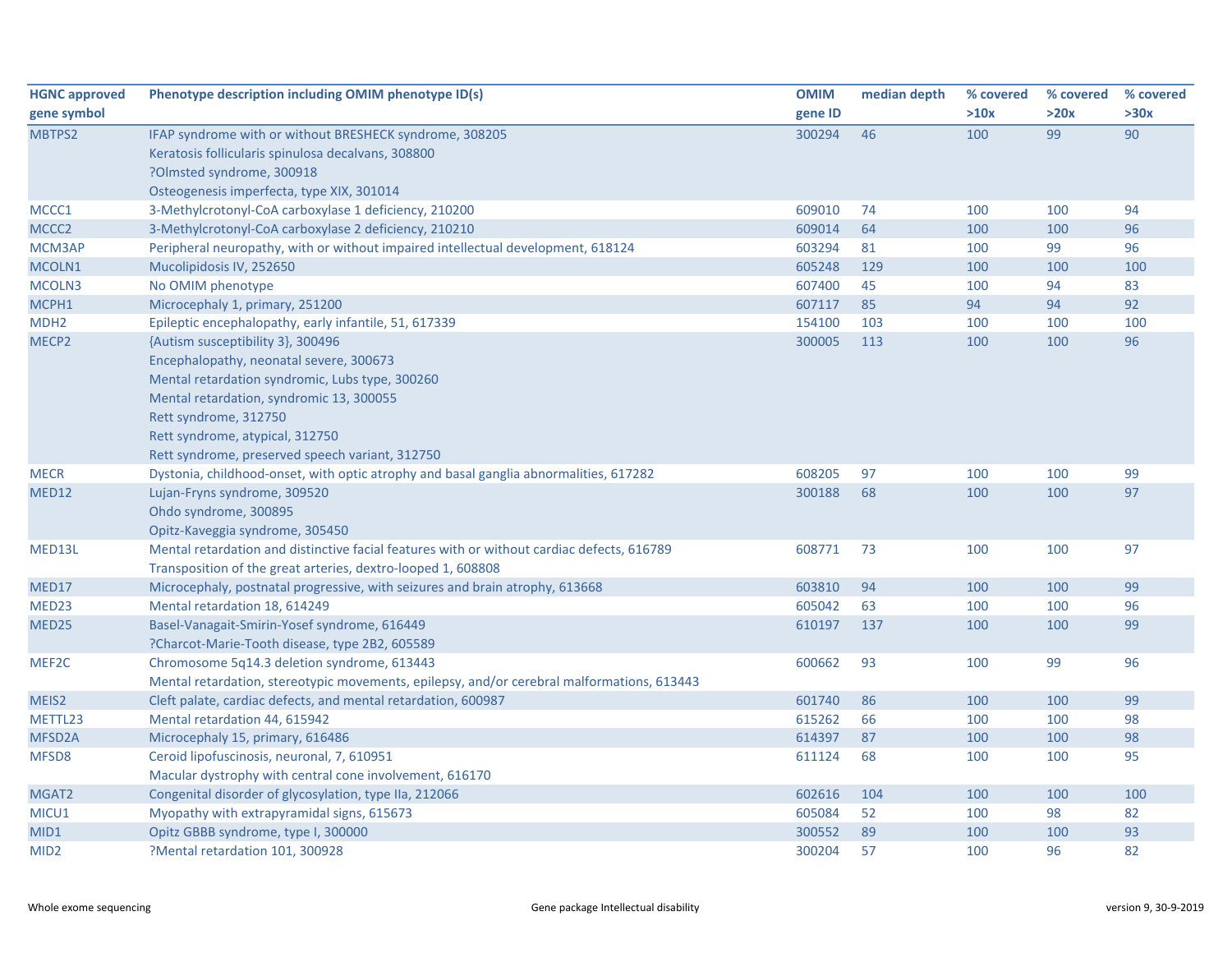| <b>HGNC approved</b> | Phenotype description including OMIM phenotype ID(s)                         | <b>OMIM</b> | median depth | % covered | % covered | % covered |
|----------------------|------------------------------------------------------------------------------|-------------|--------------|-----------|-----------|-----------|
| gene symbol          |                                                                              | gene ID     |              | >10x      | >20x      | >30x      |
| <b>MKKS</b>          | Bardet-Biedl syndrome 6, 605231                                              | 604896      | 80           | 100       | 100       | 100       |
|                      | McKusick-Kaufman syndrome, 236700                                            |             |              |           |           |           |
| MKS1                 | Bardet-Biedl syndrome 13, 615990                                             | 609883      | 117          | 100       | 100       | 99        |
|                      | Joubert syndrome 28, 617121                                                  |             |              |           |           |           |
|                      | Meckel syndrome 1, 249000                                                    |             |              |           |           |           |
| MLC1                 | Megalencephalic leukoencephalopathy with subcortical cysts, 604004           | 605908      | 79           | 100       | 100       | 94        |
| <b>MLYCD</b>         | Malonyl-CoA decarboxylase deficiency, 248360                                 | 606761      | 65           | 100       | 96        | 92        |
| <b>MMAA</b>          | Methylmalonic aciduria, vitamin B12-responsive, 251100                       | 607481      | 78           | 100       | 100       | 98        |
| <b>MMACHC</b>        | Methylmalonic aciduria and homocystinuria, cblC type, 277400                 | 609831      | 133          | 100       | 100       | 100       |
| <b>MMADHC</b>        | Homocystinuria, cblD type, variant 1, 277410                                 | 611935      | 63           | 100       | 100       | 90        |
|                      | Methylmalonic aciduria and homocystinuria, cbID type, 277410                 |             |              |           |           |           |
|                      | Methylmalonic aciduria, cblD type, variant 2, 277410                         |             |              |           |           |           |
| <b>MMUT</b>          | Methylmalonic aciduria, mut(0) type, 251000                                  | 609058      | 75           | 100       | 100       | 95        |
| MOCS1                | Molybdenum cofactor deficiency A, 252150                                     | 603707      | 105          | 100       | 100       | 99        |
| MOCS2                | Molybdenum cofactor deficiency B, 252160                                     | 603708      | 67           | 100       | 100       | 96        |
| <b>MOGS</b>          | Congenital disorder of glycosylation, type IIb, 606056                       | 601336      | 130          | 100       | 100       | 100       |
| MPDU1                | Congenital disorder of glycosylation, type If, 609180                        | 604041      | 87           | 100       | 100       | 99        |
| <b>MPDZ</b>          | Hydrocephalus, congenital, 2, with or without brain or eye anomalies, 615219 | 603785      | 69           | 100       | 99        | 95        |
| <b>MPLKIP</b>        | Trichothiodystrophy 4, nonphotosensitive, 234050                             | 609188      | 56           | 100       | 100       | 100       |
| MRPL3                | Combined oxidative phosphorylation deficiency 9, 614582                      | 607118      | 64           | 100       | 100       | 90        |
| MRPS22               | Combined oxidative phosphorylation deficiency 5, 611719                      | 605810      | 75           | 100       | 100       | 96        |
|                      | Ovarian dysgenesis 7, 618117                                                 |             |              |           |           |           |
| MSL <sub>2</sub>     | No OMIM phenotype                                                            | 614802      | 78           | 100       | 100       | 99        |
| <b>MTFMT</b>         | Combined oxidative phosphorylation deficiency 15, 614947                     | 611766      | 78           | 100       | 100       | 90        |
|                      | Mitochondrial complex I deficiency, nuclear type 27, 618248                  |             |              |           |           |           |
| <b>MTHFR</b>         | Homocystinuria due to MTHFR deficiency, 236250                               | 607093      | 99           | 100       | 100       | 99        |
|                      | {Neural tube defects, susceptibility to}, 601634                             |             |              |           |           |           |
|                      | {Schizophrenia, susceptibility to}, 181500                                   |             |              |           |           |           |
|                      | {Thromboembolism, susceptibility to}, 188050                                 |             |              |           |           |           |
|                      | {Vascular disease, susceptibility to}                                        |             |              |           |           |           |
| MTMR9                | No OMIM phenotype                                                            | 606260      | 81           | 100       | 100       | 97        |
| <b>MTOR</b>          | Focal cortical dysplasia, type II, somatic, 607341                           | 601231      | 96           | 100       | 100       | 97        |
|                      | Smith-Kingsmore syndrome, 616638                                             |             |              |           |           |           |
| <b>MTR</b>           | Homocystinuria-megaloblastic anemia, cblG complementation type, 250940       | 156570      | 80           | 100       | 100       | 97        |
|                      | {Neural tube defects, folate-sensitive, susceptibility to}, 601634           |             |              |           |           |           |
| <b>MTRR</b>          | Homocystinuria-megaloblastic anemia, cbl E type, 236270                      | 602568      | 87           | 100       | 100       | 98        |
|                      | {Neural tube defects, folate-sensitive, susceptibility to}, 601634           |             |              |           |           |           |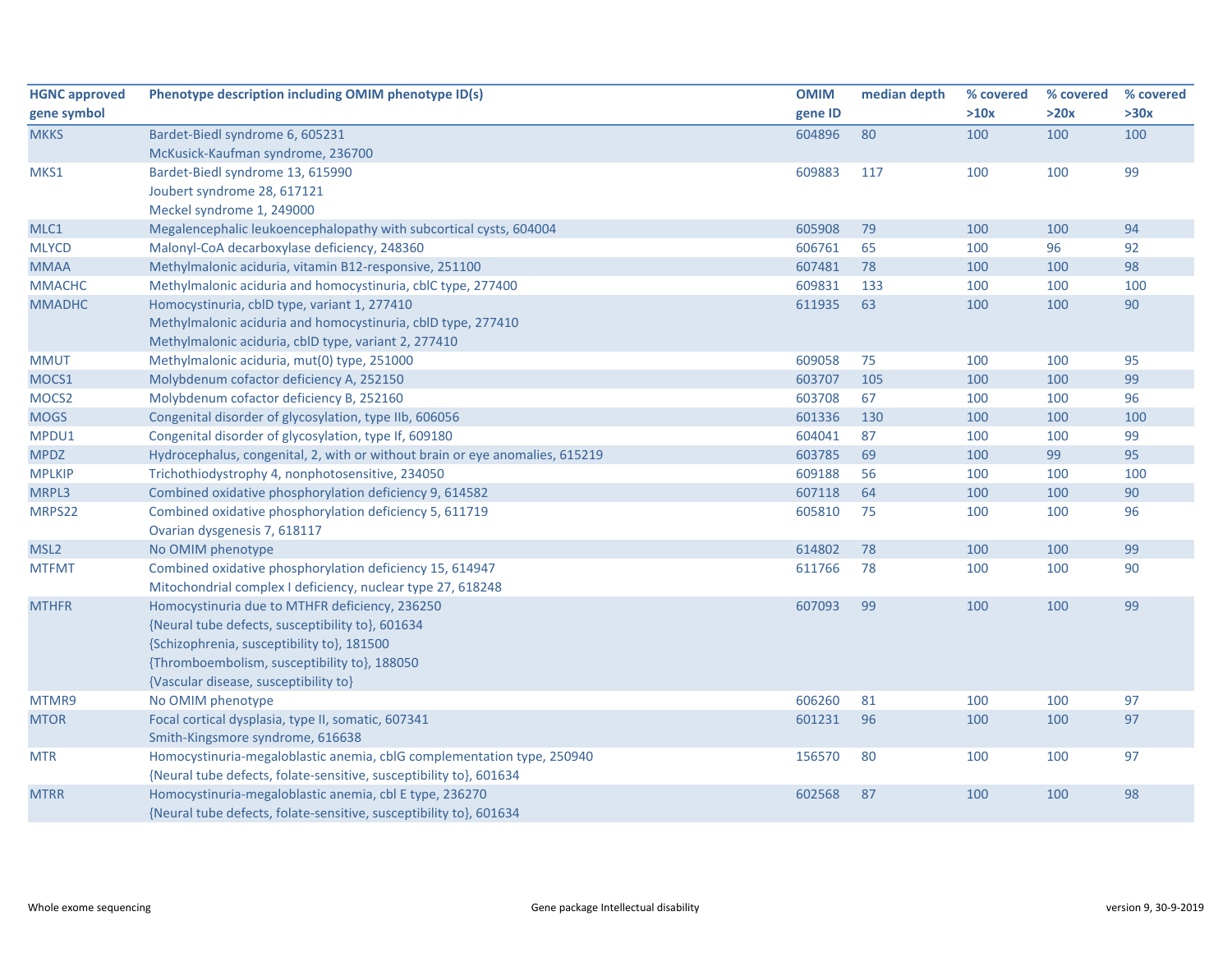| <b>HGNC approved</b> | Phenotype description including OMIM phenotype ID(s)                                                                 | <b>OMIM</b> | median depth | % covered | % covered | % covered |
|----------------------|----------------------------------------------------------------------------------------------------------------------|-------------|--------------|-----------|-----------|-----------|
| gene symbol          |                                                                                                                      | gene ID     |              | >10x      | >20x      | >30x      |
| <b>MVK</b>           | Hyper-IgD syndrome, 260920                                                                                           | 251170      | 100          | 100       | 100       | 100       |
|                      | Mevalonic aciduria, 610377                                                                                           |             |              |           |           |           |
|                      | Porokeratosis 3, multiple types, 175900                                                                              |             |              |           |           |           |
| <b>MYCN</b>          | Feingold syndrome 1, 164280                                                                                          | 164840      | 169          | 100       | 100       | 100       |
| MYH9                 | Deafness 17, 603622                                                                                                  | 160775      | 125          | 100       | 100       | 99        |
|                      | Macrothrombocytopenia and granulocyte inclusions with or without nephritis or sensorineural hearing loss,<br>155100  |             |              |           |           |           |
| MYO5A                | Griscelli syndrome, type 1, 214450                                                                                   | 160777      | 71           | 100       | 99        | 94        |
| MYT1L                | Mental retardation 39, 616521                                                                                        | 613084      | 95           | 100       | 100       | 97        |
| <b>NAA10</b>         | ?Microphthalmia, syndromic 1, 309800                                                                                 | 300013      | 89           | 100       | 100       | 94        |
|                      | Ogden syndrome, 300855 dominant                                                                                      |             |              |           |           |           |
| <b>NAA15</b>         | Mental retardation 50, 617787                                                                                        | 608000      | 79           | 100       | 100       | 95        |
| NACC1                | Neurodevelopmental disorder with epilepsy, cataracts, feeding difficulties, and delayed brain myelination,<br>617393 | 610672      | 164          | 100       | 100       | 100       |
| <b>NAGA</b>          | Kanzaki disease, 609242                                                                                              | 104170      | 118          | 100       | 100       | 100       |
|                      | Schindler disease, type I, 609241                                                                                    |             |              |           |           |           |
|                      | Schindler disease, type III, 609241                                                                                  |             |              |           |           |           |
| <b>NAGLU</b>         | ?Charcot-Marie-Tooth disease, axonal, type 2V, 616491                                                                | 609701      | 112          | 100       | 97        | 93        |
|                      | Mucopolysaccharidosis type IIIB (Sanfilippo B), 252920                                                               |             |              |           |           |           |
| <b>NALCN</b>         | Congenital contractures of the limbs and face, hypotonia, and developmental delay, 616266                            | 611549      | 69           | 100       | 100       | 97        |
|                      | Hypotonia, infantile, with psychomotor retardation and characteristic facies 1, 615419                               |             |              |           |           |           |
| <b>NANS</b>          | Spondyloepimetaphyseal dysplasia, Camera-Genevieve type, 610442                                                      | 605202      | 65           | 100       | 99        | 94        |
| NARS <sub>2</sub>    | Combined oxidative phosphorylation deficiency 24, 616239                                                             | 612803      | 55           | 99        | 97        | 92        |
|                      | ?Deafness 94, 618434                                                                                                 |             |              |           |           |           |
| <b>NAT10</b>         | No OMIM phenotype                                                                                                    | 609221      | 86           | 100       | 99        | 96        |
| <b>NBN</b>           | Aplastic anemia, 609135                                                                                              | 602667      | 68           | 100       | 99        | 88        |
|                      | Leukemia, acute lymphoblastic, 613065                                                                                |             |              |           |           |           |
|                      | Nijmegen breakage syndrome, 251260                                                                                   |             |              |           |           |           |
| NCOR <sub>2</sub>    | No OMIM phenotype                                                                                                    | 600848      | 86           | 99        | 94        | 86        |
| NDE1                 | Lissencephaly 4 (with microcephaly), 614019                                                                          | 609449      | 109          | 100       | 100       | 100       |
|                      | ?Microhydranencephaly, 605013                                                                                        |             |              |           |           |           |
| <b>NDP</b>           | Exudative vitreoretinopathy 2, 305390                                                                                | 300658      | 77           | 100       | 100       | 100       |
|                      | Norrie disease, 310600                                                                                               |             |              |           |           |           |
| NDST1                | Mental retardation 46, 616116                                                                                        | 600853      | 149          | 100       | 100       | 100       |
| NDUFA1               | Mitochondrial complex I deficiency, nuclear type 12, 301020                                                          | 300078      | 110          | 100       | 100       | 100       |
| NDUFA11              | Mitochondrial complex I deficiency, nuclear type 14, 618236                                                          | 612638      | 117          | 100       | 100       | 100       |
| NDUFA12              | ?Mitochondrial complex I deficiency, nuclear type 23, 618244                                                         | 614530      | 72           | 100       | 100       | 100       |
| NDUFA2               | ?Mitochondrial complex I deficiency, nuclear type 13, 618235                                                         | 602137      | 104          | 100       | 100       | 100       |
| NDUFAF3              | Mitochondrial complex I deficiency, nuclear type 18, 618240                                                          | 612911      | 130          | 100       | 100       | 100       |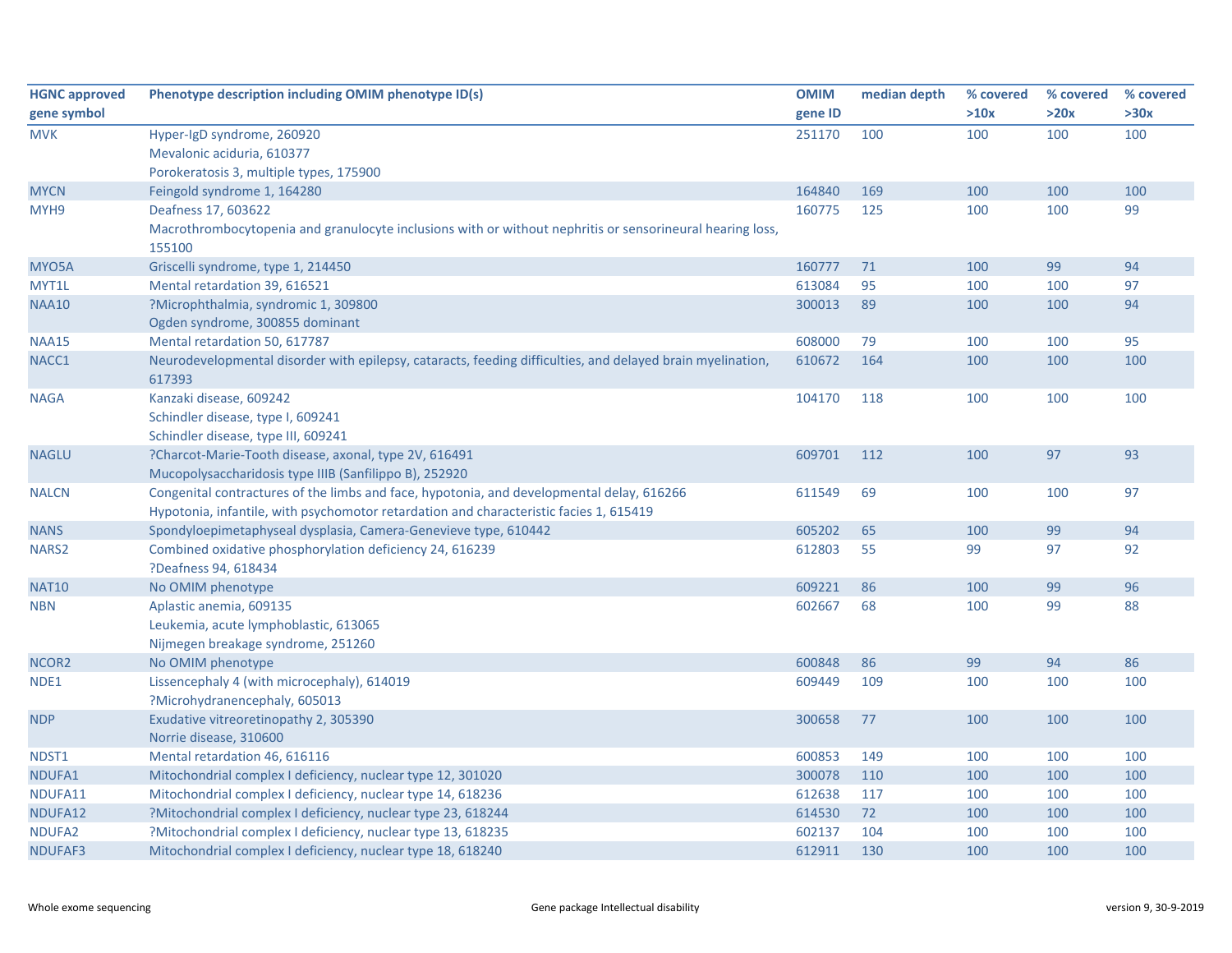| <b>HGNC approved</b> | Phenotype description including OMIM phenotype ID(s)                       | <b>OMIM</b> | median depth | % covered | % covered | % covered |
|----------------------|----------------------------------------------------------------------------|-------------|--------------|-----------|-----------|-----------|
| gene symbol          |                                                                            | gene ID     |              | >10x      | >20x      | >30x      |
| NDUFAF5              | Mitochondrial complex I deficiency, nuclear type 16, 618238                | 612360      | 70           | 100       | 100       | 96        |
| NDUFS1               | Mitochondrial complex I deficiency, nuclear type 5, 618226                 | 157655      | 69           | 100       | 100       | 94        |
| NDUFS2               | Mitochondrial complex I deficiency, nuclear type 6, 618228                 | 602985      | 79           | 100       | 100       | 99        |
| NDUFS3               | Mitochondrial complex I deficiency, nuclear type 8, 618230                 | 603846      | 112          | 100       | 100       | 100       |
| NDUFS4               | Mitochondrial complex I deficiency, nuclear type 1, 252010                 | 602694      | 83           | 100       | 100       | 99        |
| NDUFS6               | Mitochondrial complex I deficiency, nuclear type 9, 618232                 | 603848      | 70           | 100       | 100       | 100       |
| NDUFS7               | Mitochondrial complex I deficiency, nuclear type 3, 618224                 | 601825      | 130          | 100       | 100       | 98        |
| NDUFS8               | Mitochondrial complex I deficiency, nuclear type 2, 618222                 | 602141      | 140          | 100       | 100       | 100       |
| NDUFV1               | Mitochondrial complex I deficiency, nuclear type 4, 618225                 | 161015      | 129          | 100       | 100       | 100       |
| NDUFV2               | Mitochondrial complex I deficiency, nuclear type 7, 618229                 | 600532      | 48           | 100       | 95        | 80        |
| NECAP1               | ?Epileptic encephalopathy, early infantile, 21, 615833                     | 611623      | 82           | 100       | 100       | 100       |
| NECTIN1              | Cleft lip/palate-ectodermal dysplasia syndrome, 225060                     | 600644      | 112          | 100       | 100       | 100       |
|                      | Orofacial cleft 7, 225060                                                  |             |              |           |           |           |
| NEDD4L               | Periventricular nodular heterotopia 7, 617201                              | 606384      | 71           | 100       | 99        | 94        |
| NEU1                 | Sialidosis, type I, 256550                                                 | 608272      | 155          | 100       | 100       | 100       |
|                      | Sialidosis, type II, 256550                                                |             |              |           |           |           |
| <b>NEXMIF</b>        | Mental retardation 98, 300912                                              | 300524      | 48           | 100       | 100       | 95        |
| NF1                  | Leukemia, juvenile myelomonocytic, 607785                                  | 613113      | 55           | 97        | 90        | 79        |
|                      | Neurofibromatosis, familial spinal, 162210                                 |             |              |           |           |           |
|                      | Neurofibromatosis, type 1, 162200                                          |             |              |           |           |           |
|                      | Neurofibromatosis-Noonan syndrome, 601321                                  |             |              |           |           |           |
|                      | Watson syndrome, 193520                                                    |             |              |           |           |           |
| NFATC1               | No OMIM phenotype                                                          | 600489      | 167          | 100       | 100       | 100       |
| NFE2L2               | Immunodeficiency, developmental delay, and hypohomocysteinemia, 617744     | 600492      | 67           | 100       | 99        | 94        |
| <b>NFIA</b>          | Brain malformations with or without urinary tract defects, 613735          | 600727      | 87           | 100       | 100       | 98        |
| <b>NFIX</b>          | Marshall-Smith syndrome, 602535                                            | 164005      | 154          | 100       | 100       | 100       |
|                      | Sotos syndrome 2, 614753                                                   |             |              |           |           |           |
| NGLY1                | Congenital disorder of deglycosylation, 615273                             | 610661      | 78           | 100       | 100       | 97        |
| <b>NHS</b>           | Cataract 40, 302200                                                        | 300457      | 57           | 100       | 96        | 90        |
|                      | Nance-Horan syndrome, 302350                                               |             |              |           |           |           |
| NID1                 | No OMIM phenotype                                                          | 131390      | 114          | 100       | 100       | 100       |
| <b>NIN</b>           | ?Seckel syndrome 7, 614851                                                 | 608684      | 79           | 100       | 99        | 95        |
| <b>NIPBL</b>         | Cornelia de Lange syndrome 1, 122470                                       | 608667      | 65           | 100       | 98        | 92        |
| <b>NKX2-1</b>        | Chorea, hereditary benign, 118700                                          | 600635      | 95           | 100       | 100       | 100       |
|                      | Choreoathetosis, hypothyroidism, and neonatal respiratory distress, 610978 |             |              |           |           |           |
|                      | {Thyroid cancer, nonmedullary, 1}, 188550                                  |             |              |           |           |           |
| NLGN3                | {Asperger syndrome susceptibility 1}, 300494                               | 300336      | 100          | 100       | 100       | 98        |
|                      | {Autism susceptibility 1}, 300425                                          |             |              |           |           |           |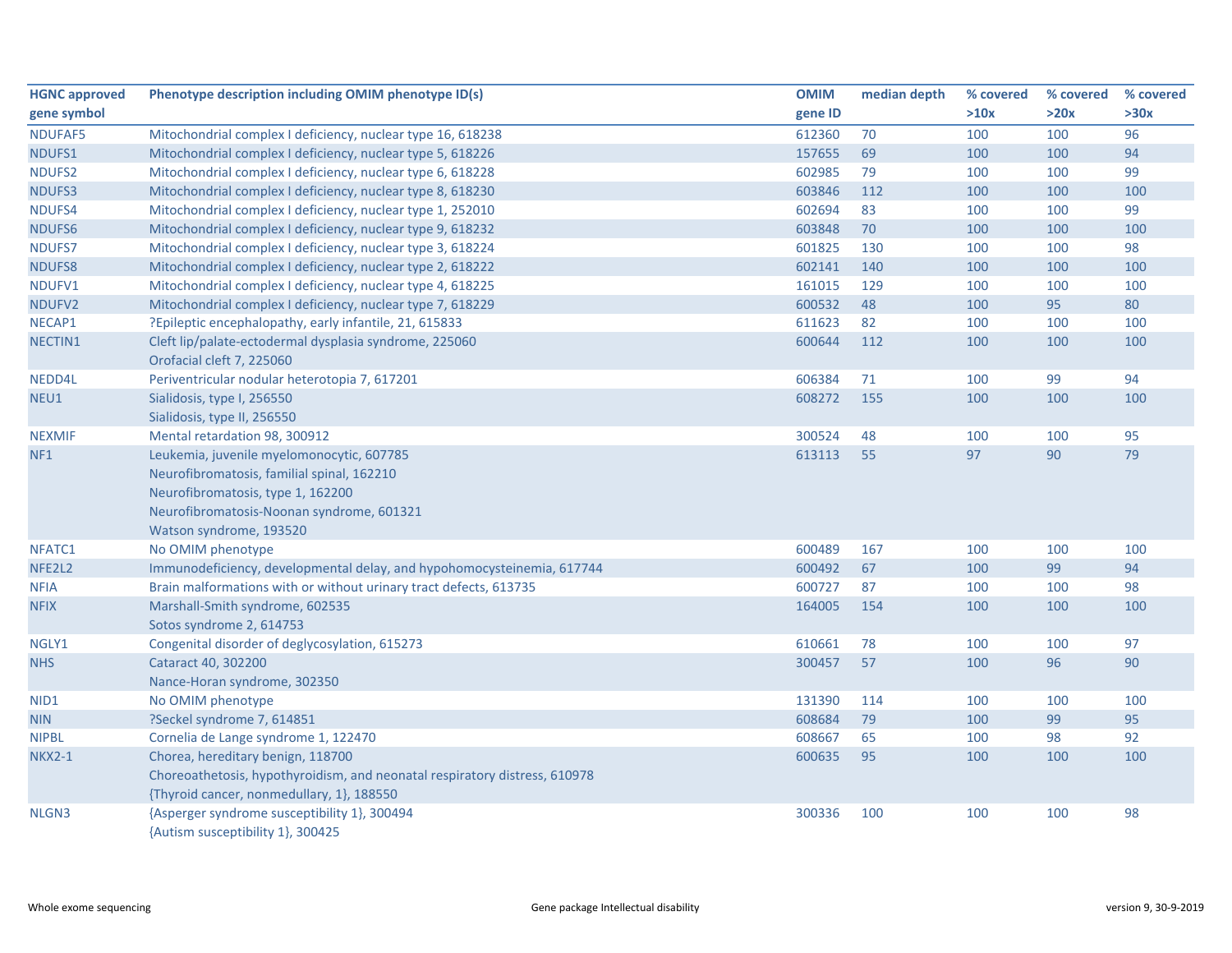| <b>HGNC approved</b> | Phenotype description including OMIM phenotype ID(s)                             | <b>OMIM</b> | median depth | % covered | % covered | % covered |
|----------------------|----------------------------------------------------------------------------------|-------------|--------------|-----------|-----------|-----------|
| gene symbol          |                                                                                  | gene ID     |              | >10x      | >20x      | >30x      |
| NLGN4X               | {Asperger syndrome susceptibility 2}, 300497                                     | 300427      | 179          | 100       | 100       | 100       |
|                      | {Autism susceptibility 2}, 300495                                                |             |              |           |           |           |
|                      | Mental retardation, 300495                                                       |             |              |           |           |           |
| NLRP3                | CINCA syndrome, 607115                                                           | 606416      | 125          | 100       | 100       | 100       |
|                      | Deafness 34, with or without inflammation, 617772                                |             |              |           |           |           |
|                      | Familial cold inflammatory syndrome 1, 120100                                    |             |              |           |           |           |
|                      | Keratoendothelitis fugax hereditaria, 148200                                     |             |              |           |           |           |
|                      | Muckle-Wells syndrome, 191900                                                    |             |              |           |           |           |
| <b>NONO</b>          | Mental retardation, syndromic 34, 300967                                         | 300084      | 50           | 98        | 91        | 76        |
| NOVA <sub>2</sub>    | No OMIM phenotype                                                                | 601991      | 111          | 97        | 93        | 88        |
| NPC1                 | Niemann-Pick disease, type C1, 257220                                            | 607623      | 87           | 100       | 100       | 99        |
|                      | Niemann-Pick disease, type D, 257220                                             |             |              |           |           |           |
| NPC <sub>2</sub>     | Niemann-pick disease, type C2, 607625                                            | 601015      | 95           | 100       | 100       | 100       |
| NPHP1                | Joubert syndrome 4, 609583                                                       | 607100      | 58           | 100       | 98        | 88        |
|                      | Nephronophthisis 1, juvenile, 256100                                             |             |              |           |           |           |
|                      | Senior-Loken syndrome-1, 266900                                                  |             |              |           |           |           |
| NPHS1                | Nephrotic syndrome, type 1, 256300                                               | 602716      | 102          | 100       | 100       | 100       |
| NPRL3                | Epilepsy, familial focal, with variable foci 3, 617118                           | 600928      | 85           | 100       | 99        | 95        |
| NR2F1                | Bosch-Boonstra-Schaaf optic atrophy syndrome, 615722                             | 132890      | 197          | 100       | 100       | 100       |
| <b>NRAS</b>          | Colorectal cancer, somatic, 114500                                               | 164790      | 63           | 100       | 100       | 98        |
|                      | Epidermal nevus, somatic, 162900                                                 |             |              |           |           |           |
|                      | Melanocytic nevus syndrome, congenital, somatic, 137550                          |             |              |           |           |           |
|                      | Neurocutaneous melanosis, somatic, 249400                                        |             |              |           |           |           |
|                      | Noonan syndrome 6, 613224                                                        |             |              |           |           |           |
|                      | ?RAS-associated autoimmune lymphoproliferative syndrome type IV, somatic, 614470 |             |              |           |           |           |
|                      | Schimmelpenning-Feuerstein-Mims syndrome, somatic mosaic, 163200                 |             |              |           |           |           |
|                      | Thyroid carcinoma, follicular, somatic, 188470                                   |             |              |           |           |           |
| NRXN1                | Pitt-Hopkins-like syndrome 2, 614325                                             | 600565      | 104          | 100       | 100       | 97        |
|                      | {Schizophrenia, susceptibility to, 17}, 614332                                   |             |              |           |           |           |
| NSD1                 | Leukemia, acute myeloid, 601626                                                  | 606681      | 77           | 100       | 100       | 98        |
|                      | Sotos syndrome 1, 117550                                                         |             |              |           |           |           |
| <b>NSDHL</b>         | CHILD syndrome, 308050                                                           | 300275      | 68           | 100       | 100       | 93        |
|                      | CK syndrome, 300831                                                              |             |              |           |           |           |
| NSUN <sub>2</sub>    | Mental retardation 5, 611091                                                     | 610916      | 85           | 100       | 99        | 92        |
| NTRK1                | Insensitivity to pain, congenital, with anhidrosis, 256800                       | 191315      | 119          | 100       | 100       | 99        |
|                      | Medullary thyroid carcinoma, familial, 155240                                    |             |              |           |           |           |
| <b>NUP62</b>         | Striatonigral degeneration, infantile, 271930                                    | 605815      | 107          | 100       | 100       | 100       |
| <b>OAT</b>           | Gyrate atrophy of choroid and retina with or without ornithinemia, 258870        | 613349      | 64           | 100       | 96        | 85        |
| <b>OCLN</b>          | Pseudo-TORCH syndrome 1, 251290                                                  | 602876      | 61           | 96        | 84        | 79        |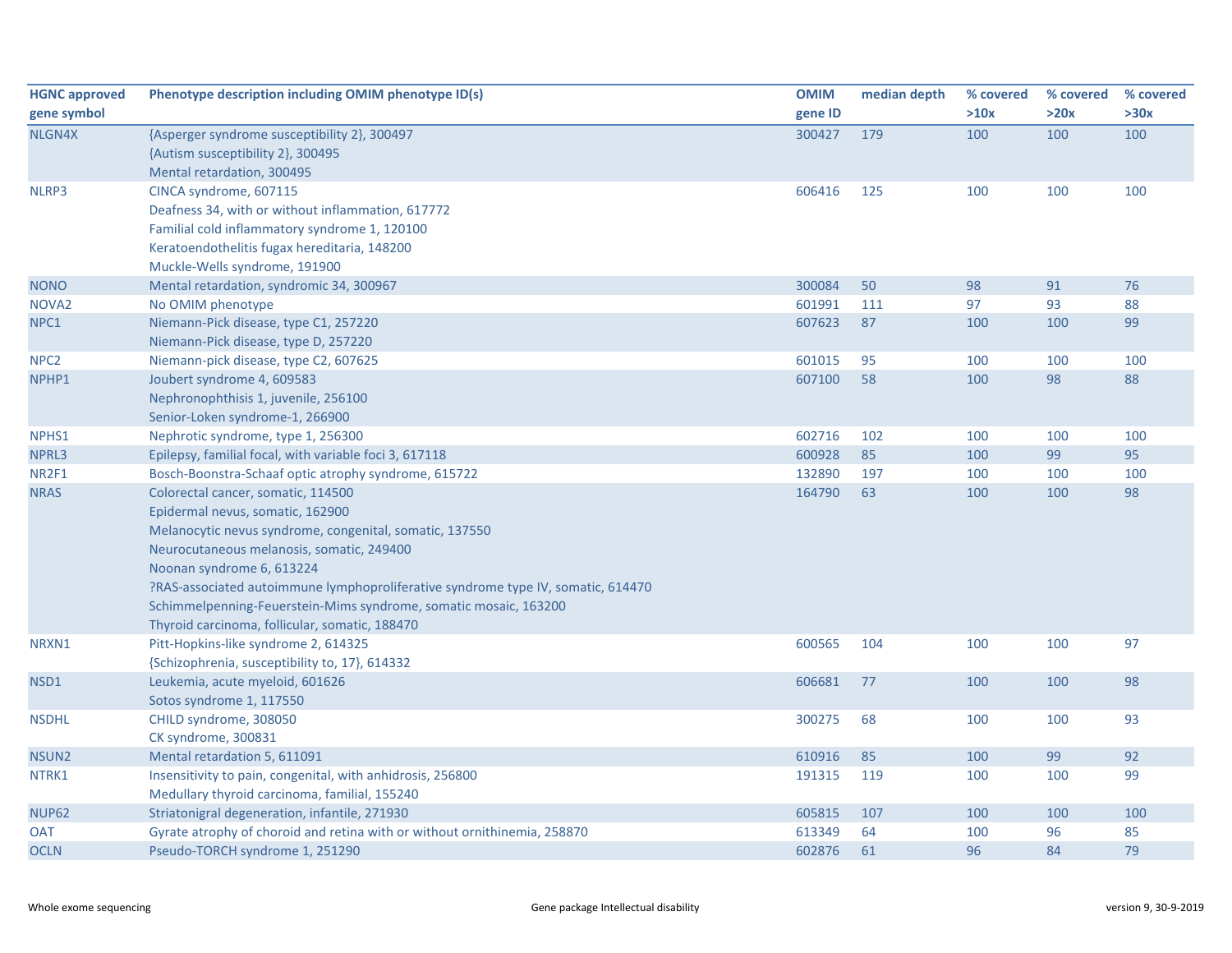| <b>HGNC approved</b> | Phenotype description including OMIM phenotype ID(s)                                                      | <b>OMIM</b> | median depth | % covered | % covered | % covered |
|----------------------|-----------------------------------------------------------------------------------------------------------|-------------|--------------|-----------|-----------|-----------|
| gene symbol          |                                                                                                           | gene ID     |              | >10x      | >20x      | >30x      |
| <b>OCRL</b>          | Dent disease 2, 300555                                                                                    | 300535      | 43           | 100       | 95        | 80        |
|                      | Lowe syndrome, 309000                                                                                     |             |              |           |           |           |
| ODC1                 | {Colonic adenoma recurrence, reduced risk of}, 114500                                                     | 165640      | 68           | 100       | 100       | 100       |
| OFD1                 | Joubert syndrome 10, 300804                                                                               | 300170      | 43           | 100       | 95        | 75        |
|                      | Orofaciodigital syndrome I, 311200                                                                        |             |              |           |           |           |
|                      | ?Retinitis pigmentosa 23, 300424                                                                          |             |              |           |           |           |
|                      | Simpson-Golabi-Behmel syndrome, type 2, 300209                                                            |             |              |           |           |           |
| OPHN1                | Mental retardation, with cerebellar hypoplasia and distinctive facial appearance, 300486                  | 300127      | 52           | 100       | 96        | 84        |
| ORC1                 | Meier-Gorlin syndrome 1, 224690                                                                           | 601902      | 86           | 100       | 100       | 97        |
| <b>OTC</b>           | Ornithine transcarbamylase deficiency, 311250                                                             | 300461      | 58           | 100       | 98        | 85        |
| P2RX6                | No OMIM phenotype                                                                                         | 608077      | 119          | 100       | 95        | 91        |
| PACS1                | Schuurs-Hoeijmakers syndrome, 615009                                                                      | 607492      | 92           | 100       | 100       | 97        |
| PACS <sub>2</sub>    | Epileptic encephalopathy, early infantile, 66, 618067                                                     | 610423      | 140          | 100       | 99        | 96        |
| PAFAH1B1             | Lissencephaly 1, 607432                                                                                   | 601545      | 82           | 100       | 96        | 90        |
|                      | Subcortical laminar heterotopia, 607432                                                                   |             |              |           |           |           |
| PAH                  | [Hyperphenylalaninemia, non-PKU mild], 261600                                                             | 612349      | 68           | 100       | 99        | 95        |
|                      | Phenylketonuria, 261600                                                                                   |             |              |           |           |           |
| PAK3                 | Mental retardation 30/47, 300558                                                                          | 300142      | 48           | 100       | 96        | 83        |
| PANK <sub>2</sub>    | HARP syndrome, 607236                                                                                     | 606157      | 81           | 100       | 100       | 99        |
|                      | Neurodegeneration with brain iron accumulation 1, 234200                                                  |             |              |           |           |           |
| PANX1                | Oocyte maturation defect 7, 618550                                                                        | 608420      | 73           | 100       | 99        | 93        |
| PAX1                 | ?Otofaciocervical syndrome 2, 615560                                                                      | 167411      | 202          | 100       | 90        | 86        |
| PAX6                 | Aniridia, 106210                                                                                          | 607108      | 73           | 100       | 100       | 96        |
|                      | Anterior segment dysgenesis 5, multiple subtypes, 604229                                                  |             |              |           |           |           |
|                      | Cataract with late-onset corneal dystrophy, 106210                                                        |             |              |           |           |           |
|                      | ?Coloboma of optic nerve, 120430                                                                          |             |              |           |           |           |
|                      | ?Coloboma, ocular, 120200                                                                                 |             |              |           |           |           |
|                      | Foveal hypoplasia 1, 136520                                                                               |             |              |           |           |           |
|                      | Keratitis, 148190                                                                                         |             |              |           |           |           |
|                      | ?Morning glory disc anomaly, 120430                                                                       |             |              |           |           |           |
|                      | Optic nerve hypoplasia, 165550                                                                            |             |              |           |           |           |
| PAX8                 | Hypothyroidism, congenital, due to thyroid dysgenesis or hypoplasia, 218700                               | 167415      | 111          | 100       | 100       | 97        |
| PBX1                 | Congenital anomalies of kidney and urinary tract syndrome with or without hearing loss, abnormal ears, or | 176310      | 72           | 100       | 100       | 98        |
|                      | developmental delay, 617641                                                                               |             |              |           |           |           |
| PC.                  | Pyruvate carboxylase deficiency, 266150                                                                   | 608786      | 141          | 100       | 100       | 100       |
| <b>PCCA</b>          | Propionicacidemia, 606054                                                                                 | 232000      | 68           | 100       | 100       | 95        |
| <b>PCCB</b>          | Propionicacidemia, 606054                                                                                 | 232050      | 72           | 100       | 98        | 95        |
| PCDH12               | Microcephaly, seizures, spasticity, and brain calcification, 251280                                       | 605622      | 144          | 100       | 100       | 100       |
| PCDH19               | Epileptic encephalopathy, early infantile, 9, 300088                                                      | 300460      | 113          | 100       | 100       | 97        |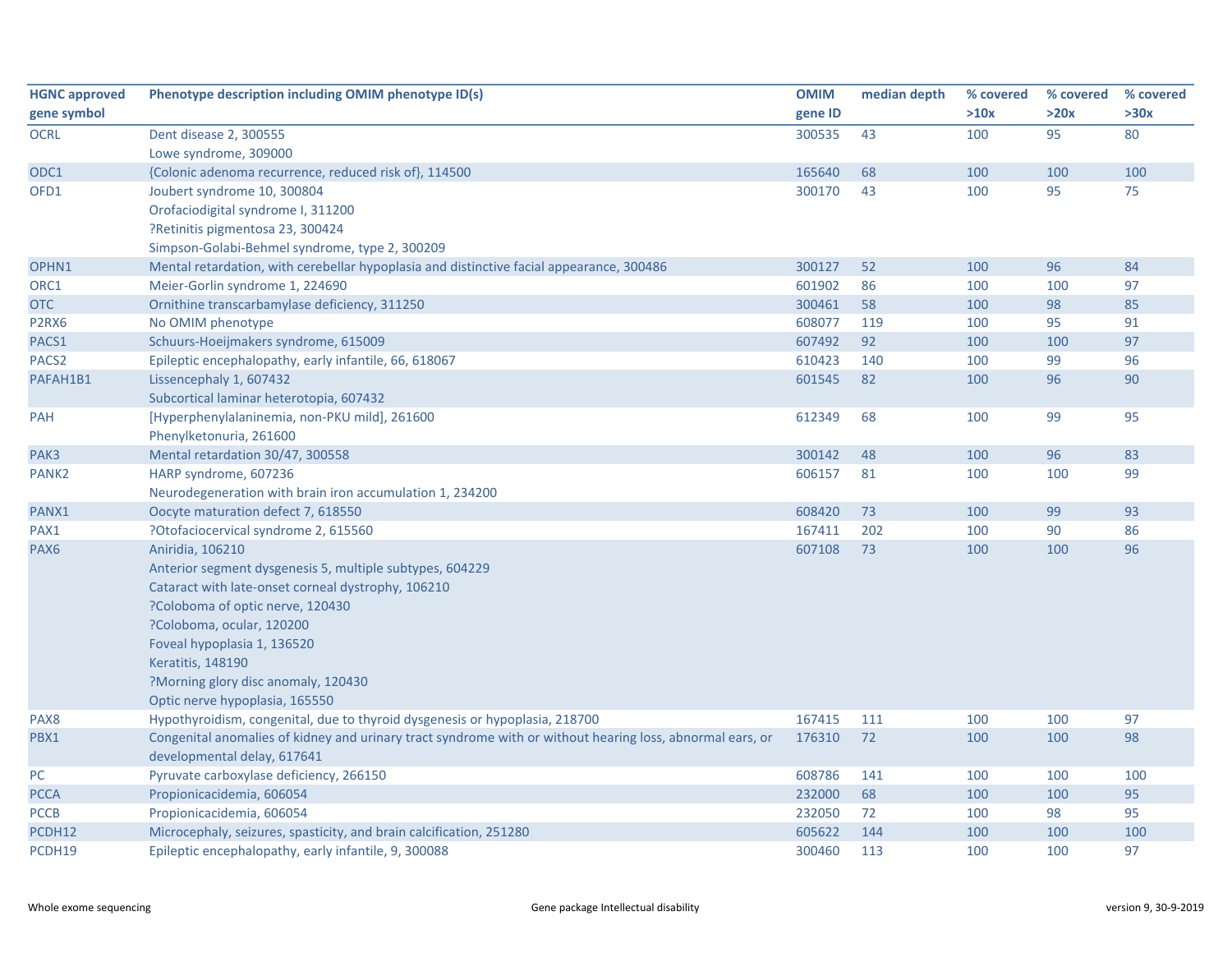| <b>HGNC approved</b> | Phenotype description including OMIM phenotype ID(s)               | <b>OMIM</b> | median depth | % covered | % covered | % covered |
|----------------------|--------------------------------------------------------------------|-------------|--------------|-----------|-----------|-----------|
| gene symbol          |                                                                    | gene ID     |              | >10x      | >20x      | >30x      |
| PCGF <sub>2</sub>    | Turnpenny-Fry syndrome, 618371                                     | 600346      | 88           | 100       | 99        | 96        |
| <b>PCLO</b>          | ?Pontocerebellar hypoplasia, type 3, 608027                        | 604918      | 80           | 100       | 99        | 98        |
| <b>PCNT</b>          | Microcephalic osteodysplastic primordial dwarfism, type II, 210720 | 605925      | 121          | 100       | 100       | 99        |
| PDE4D                | Acrodysostosis 2, with or without hormone resistance, 614613       | 600129      | 70           | 100       | 97        | 94        |
| PDHA1                | Pyruvate dehydrogenase E1-alpha deficiency, 312170                 | 300502      | 49           | 100       | 94        | 84        |
| PDP1                 | Pyruvate dehydrogenase phosphatase deficiency, 608782              | 605993      | 87           | 100       | 100       | 100       |
| PDSS1                | Coenzyme Q10 deficiency, primary, 2, 614651                        | 607429      | 60           | 100       | 93        | 85        |
| PDSS2                | Coenzyme Q10 deficiency, primary, 3, 614652                        | 610564      | 75           | 100       | 97        | 87        |
| PEPD                 | Prolidase deficiency, 170100                                       | 613230      | 100          | 100       | 100       | 98        |
| <b>PET100</b>        | Mitochondrial complex IV deficiency, 220110                        | 614770      | 85           | 92        | 66        | 66        |
| PEX1                 | Heimler syndrome 1, 234580                                         | 602136      | 62           | 100       | 99        | 94        |
|                      | Peroxisome biogenesis disorder 1A (Zellweger), 214100              |             |              |           |           |           |
|                      | Peroxisome biogenesis disorder 1B (NALD/IRD), 601539               |             |              |           |           |           |
| <b>PEX10</b>         | Peroxisome biogenesis disorder 6A (Zellweger), 614870              | 602859      | 100          | 100       | 100       | 97        |
|                      | Peroxisome biogenesis disorder 6B, 614871                          |             |              |           |           |           |
| PEX11B               | ?Peroxisome biogenesis disorder 14B, 614920                        | 603867      | 137          | 100       | 100       | 100       |
| <b>PEX12</b>         | Peroxisome biogenesis disorder 3A (Zellweger), 614859              | 601758      | 67           | 100       | 100       | 94        |
|                      | Peroxisome biogenesis disorder 3B, 266510                          |             |              |           |           |           |
| <b>PEX13</b>         | Peroxisome biogenesis disorder 11A (Zellweger), 614883             | 601789      | 69           | 100       | 100       | 99        |
|                      | Peroxisome biogenesis disorder 11B, 614885                         |             |              |           |           |           |
| <b>PEX16</b>         | Peroxisome biogenesis disorder 8A (Zellweger), 614876              | 603360      | 134          | 100       | 96        | 94        |
|                      | Peroxisome biogenesis disorder 8B, 614877                          |             |              |           |           |           |
| <b>PEX19</b>         | Peroxisome biogenesis disorder 12A (Zellweger), 614886             | 600279      | 67           | 100       | 100       | 98        |
| PEX <sub>2</sub>     | Peroxisome biogenesis disorder 5A (Zellweger), 614866              | 170993      | 63           | 100       | 100       | 100       |
|                      | Peroxisome biogenesis disorder 5B, 614867                          |             |              |           |           |           |
| <b>PEX26</b>         | Peroxisome biogenesis disorder 7A (Zellweger), 614872              | 608666      | 118          | 100       | 100       | 100       |
|                      | Peroxisome biogenesis disorder 7B, 614873                          |             |              |           |           |           |
| PEX3                 | Peroxisome biogenesis disorder 10A (Zellweger), 614882             | 603164      | 57           | 100       | 100       | 95        |
|                      | ?Peroxisome biogenesis disorder 10B, 617370                        |             |              |           |           |           |
| PEX5                 | Peroxisome biogenesis disorder 2A (Zellweger), 214110              | 600414      | 111          | 100       | 100       | 100       |
|                      | Peroxisome biogenesis disorder 2B, 202370                          |             |              |           |           |           |
|                      | Rhizomelic chondrodysplasia punctata, type 5, 616716               |             |              |           |           |           |
| PEX <sub>6</sub>     | Heimler syndrome 2, 616617                                         | 601498      | 107          | 100       | 99        | 95        |
|                      | Peroxisome biogenesis disorder 4A (Zellweger), 614862              |             |              |           |           |           |
|                      | Peroxisome biogenesis disorder 4B, 614863                          |             |              |           |           |           |
| PEX7                 | Peroxisome biogenesis disorder 9B, 614879                          | 601757      | 57           | 100       | 100       | 95        |
|                      | Rhizomelic chondrodysplasia punctata, type 1, 215100               |             |              |           |           |           |
| PGAP1                | Mental retardation 42, 615802                                      | 611655      | 65           | 100       | 99        | 90        |
| PGAP2                | Hyperphosphatasia with mental retardation syndrome 3, 614207       | 615187      | 147          | 100       | 100       | 100       |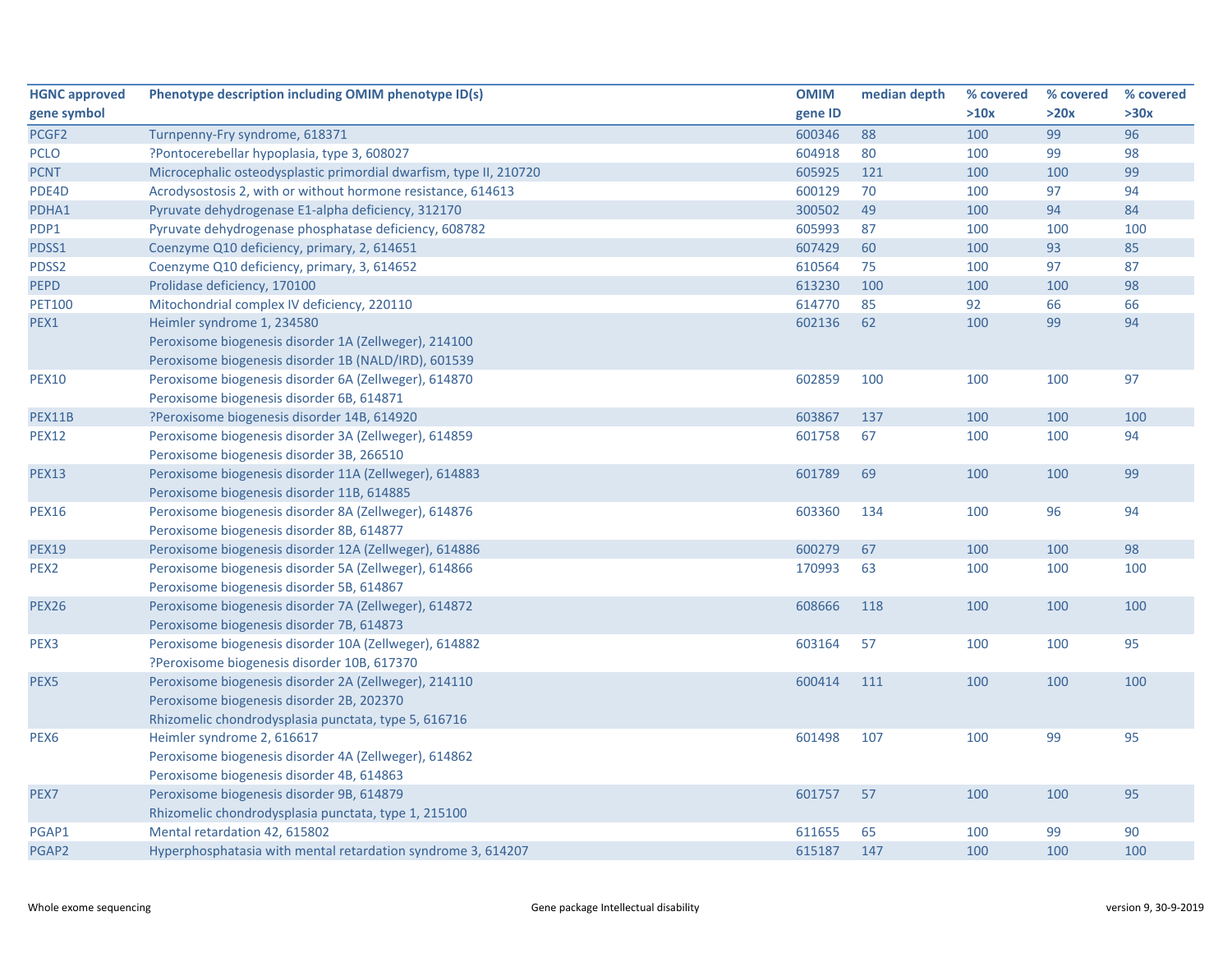| <b>HGNC approved</b> | Phenotype description including OMIM phenotype ID(s)                               | <b>OMIM</b> | median depth | % covered | % covered | % covered |
|----------------------|------------------------------------------------------------------------------------|-------------|--------------|-----------|-----------|-----------|
| gene symbol          |                                                                                    | gene ID     |              | >10x      | >20x      | >30x      |
| PGAP3                | Hyperphosphatasia with mental retardation syndrome 4, 615716                       | 611801      | 115          | 100       | 100       | 100       |
| PGK1                 | Phosphoglycerate kinase 1 deficiency, 300653                                       | 311800      | 47           | 100       | 100       | 89        |
| PHC1                 | ?Microcephaly 11, primary, 615414                                                  | 602978      | 122          | 100       | 97        | 94        |
| PHF23                | No OMIM phenotype                                                                  | 612910      | 118          | 100       | 100       | 100       |
| PHF6                 | Borjeson-Forssman-Lehmann syndrome, 301900                                         | 300414      | 51           | 100       | 96        | 82        |
| PHF8                 | Mental retardation syndrome, Siderius type, 300263                                 | 300560      | 61           | 100       | 98        | 87        |
| <b>PHGDH</b>         | Neu-Laxova syndrome 1, 256520                                                      | 606879      | 138          | 100       | 100       | 100       |
|                      | Phosphoglycerate dehydrogenase deficiency, 601815                                  |             |              |           |           |           |
| PHIP                 | Developmental delay, intellectual disability, obesity, and dysmorphism, 617991     | 612870      | 69           | 100       | 98        | 90        |
| PI4KA                | Polymicrogyria, perisylvian, with cerebellar hypoplasia and arthrogryposis, 616531 | 600286      | 114          | 100       | 99        | 96        |
| <b>PIGA</b>          | Multiple congenital anomalies-hypotonia-seizures syndrome 2, 300868                | 311770      | 67           | 100       | 100       | 97        |
|                      | Paroxysmal nocturnal hemoglobinuria, somatic, 300818                               |             |              |           |           |           |
| <b>PIGC</b>          | Glycosylphosphatidylinositol biosynthesis defect 16, 617816                        | 601730      | 149          | 100       | 100       | 100       |
| <b>PIGG</b>          | Mental retardation 53, 616917                                                      | 616918      | 100          | 100       | 100       | 98        |
| <b>PIGL</b>          | CHIME syndrome, 280000                                                             | 605947      | 98           | 100       | 100       | 100       |
| <b>PIGN</b>          | Multiple congenital anomalies-hypotonia-seizures syndrome 1, 614080                | 606097      | 63           | 100       | 99        | 89        |
| <b>PIGO</b>          | Hyperphosphatasia with mental retardation syndrome 2, 614749                       | 614730      | 126          | 100       | 100       | 100       |
| <b>PIGT</b>          | Multiple congenital anomalies-hypotonia-seizures syndrome 3, 615398                | 610272      | 138          | 100       | 100       | 100       |
|                      | ?Paroxysmal nocturnal hemoglobinuria 2, 615399                                     |             |              |           |           |           |
| <b>PIGV</b>          | Hyperphosphatasia with mental retardation syndrome 1, 239300                       | 610274      | 96           | 100       | 100       | 100       |
| PIGW                 | Glycosylphosphatidylinositol biosynthesis defect 11, 616025                        | 610275      | 85           | 100       | 100       | 100       |
| <b>PIGY</b>          | Hyperphosphatasia with mental retardation syndrome 6, 616809                       | 610662      | 44           | 100       | 100       | 94        |
| PIK3CA               | Breast cancer, somatic, 114480                                                     | 171834      | 85           | 100       | 99        | 96        |
|                      | CLAPO syndrome, somatic, 613089                                                    |             |              |           |           |           |
|                      | CLOVE syndrome, somatic, 612918                                                    |             |              |           |           |           |
|                      | Colorectal cancer, somatic, 114500                                                 |             |              |           |           |           |
|                      | Cowden syndrome 5, 615108                                                          |             |              |           |           |           |
|                      | Gastric cancer, somatic, 613659                                                    |             |              |           |           |           |
|                      | Hepatocellular carcinoma, somatic, 114550                                          |             |              |           |           |           |
|                      | Keratosis, seborrheic, somatic, 182000                                             |             |              |           |           |           |
|                      | Macrodactyly, somatic, 155500                                                      |             |              |           |           |           |
|                      | Megalencephaly-capillary malformation-polymicrogyria syndrome, somatic, 602501     |             |              |           |           |           |
|                      | Nevus, epidermal, somatic, 162900                                                  |             |              |           |           |           |
|                      | Nonsmall cell lung cancer, somatic, 211980                                         |             |              |           |           |           |
|                      | Ovarian cancer, somatic, 167000                                                    |             |              |           |           |           |
| PIK3R2               | Megalencephaly-polymicrogyria-polydactyly-hydrocephalus syndrome 1, 603387         | 603157      | 89           | 95        | 93        | 90        |
| PLA2G6               | Infantile neuroaxonal dystrophy 1, 256600                                          | 603604      | 118          | 100       | 100       | 99        |
|                      | Neurodegeneration with brain iron accumulation 2B, 610217                          |             |              |           |           |           |
|                      | Parkinson disease 14, 612953                                                       |             |              |           |           |           |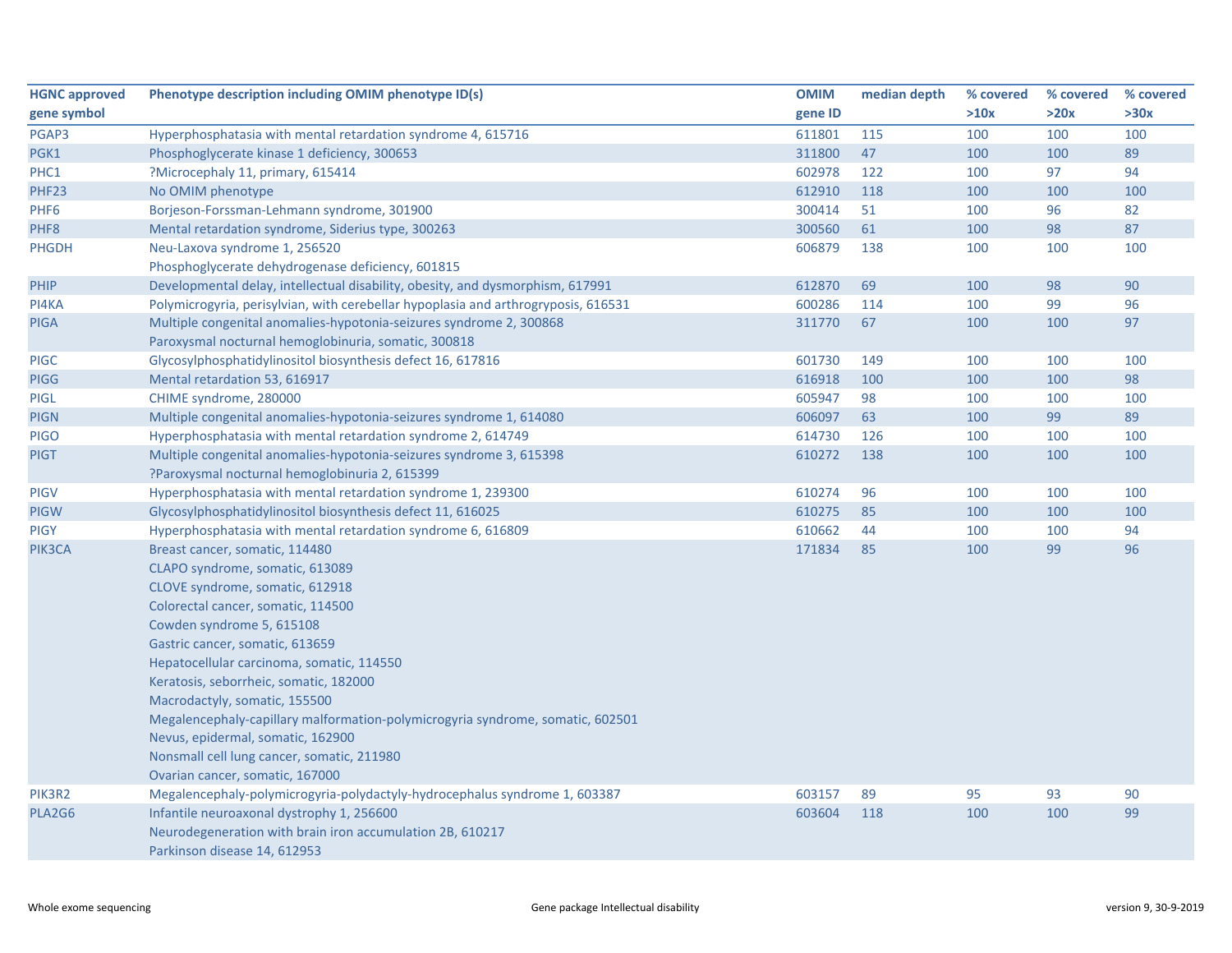| <b>HGNC approved</b> | Phenotype description including OMIM phenotype ID(s)                                                  | <b>OMIM</b> | median depth | % covered | % covered | % covered |
|----------------------|-------------------------------------------------------------------------------------------------------|-------------|--------------|-----------|-----------|-----------|
| gene symbol          |                                                                                                       | gene ID     |              | >10x      | >20x      | >30x      |
| PLCB1                | Epileptic encephalopathy, early infantile, 12, 613722                                                 | 607120      | 60           | 100       | 99        | 94        |
| PLK4                 | Microcephaly and chorioretinopathy, 2, 616171                                                         | 605031      | 62           | 100       | 99        | 91        |
| PLP1                 | Pelizaeus-Merzbacher disease, 312080                                                                  | 300401      | 93           | 100       | 99        | 97        |
|                      | Spastic paraplegia 2, 312920                                                                          |             |              |           |           |           |
| PLXNA3               | No OMIM phenotype                                                                                     | 300022      | 99           | 98        | 97        | 95        |
| PLXND1               | No OMIM phenotype                                                                                     | 604282      | 99           | 100       | 99        | 96        |
| PMM <sub>2</sub>     | Congenital disorder of glycosylation, type Ia, 212065                                                 | 601785      | 72           | 100       | 100       | 97        |
| <b>PMPCA</b>         | Spinocerebellar ataxia 2, 213200                                                                      | 613036      | 133          | 100       | 100       | 100       |
| <b>PNKP</b>          | Ataxia-oculomotor apraxia 4, 616267                                                                   | 605610      | 104          | 100       | 100       | 98        |
|                      | Microcephaly, seizures, and developmental delay, 613402                                               |             |              |           |           |           |
| <b>PNP</b>           | Immunodeficiency due to purine nucleoside phosphorylase deficiency, 613179                            | 164050      | 70           | 100       | 100       | 97        |
| POC1A                | Short stature, onychodysplasia, facial dysmorphism, and hypotrichosis, 614813                         | 614783      | 90           | 100       | 100       | 100       |
| POGZ                 | White-Sutton syndrome, 616364                                                                         | 614787      | 88           | 100       | 100       | 97        |
| <b>POLG</b>          | Mitochondrial DNA depletion syndrome 4A (Alpers type), 203700                                         | 174763      | 114          | 100       | 100       | 99        |
|                      | Mitochondrial DNA depletion syndrome 4B (MNGIE type), 613662                                          |             |              |           |           |           |
|                      | Mitochondrial recessive ataxia syndrome (includes SANDO and SCAE), 607459                             |             |              |           |           |           |
|                      | Progressive external ophthalmoplegia 1, 157640                                                        |             |              |           |           |           |
|                      | Progressive external ophthalmoplegia 1, 258450                                                        |             |              |           |           |           |
| POLR3A               | Leukodystrophy, hypomyelinating, 7, with or without oligodontia and/or hypogonadotropic hypogonadism, | 614258      | 84           | 100       | 100       | 98        |
|                      | 607694                                                                                                |             |              |           |           |           |
|                      | Wiedemann-Rautenstrauch syndrome, 264090                                                              |             |              |           |           |           |
| POLR3B               | Leukodystrophy, hypomyelinating, 8, with or without oligodontia and/or hypogonadotropic hypogonadism, | 614366      | 76           | 100       | 99        | 93        |
|                      | 614381                                                                                                |             |              |           |           |           |
| POMGNT1              | Muscular dystrophy-dystroglycanopathy (congenital with brain and eye anomalies), type A, 3, 253280    | 606822      | 93           | 100       | 100       | 99        |
|                      | Muscular dystrophy-dystroglycanopathy (congenital with mental retardation), type B, 3, 613151         |             |              |           |           |           |
|                      | Muscular dystrophy-dystroglycanopathy (limb-girdle), type C, 3, 613157                                |             |              |           |           |           |
|                      | Retinitis pigmentosa 76, 617123                                                                       |             |              |           |           |           |
| POMGNT2              | Muscular dystrophy-dystroglycanopathy (congenital with brain and eye anomalies, type A, 8, 614830     | 614828      | 154          | 100       | 100       | 100       |
|                      | Muscular dystrophy-dystroglycanopathy (limb-girdle) type C, 8, 618135                                 |             |              |           |           |           |
| <b>POMK</b>          | Muscular dystrophy-dystroglycanopathy (congenital with brain and eye anomalies), type A, 12, 615249   | 615247      | 95           | 100       | 100       | 100       |
|                      | ?Muscular dystrophy-dystroglycanopathy (limb-girdle), type C, 12, 616094                              |             |              |           |           |           |
| POMT1                | Muscular dystrophy-dystroglycanopathy (congenital with brain and eye anomalies), type A, 1, 236670    | 607423      | 103          | 100       | 100       | 100       |
|                      | Muscular dystrophy-dystroglycanopathy (congenital with mental retardation), type B, 1, 613155         |             |              |           |           |           |
|                      | Muscular dystrophy-dystroglycanopathy (limb-girdle), type C, 1, 609308                                |             |              |           |           |           |
| POMT <sub>2</sub>    | Muscular dystrophy-dystroglycanopathy (congenital with brain and eye anomalies), type A, 2, 613150    | 607439      | 87           | 100       | 100       | 99        |
|                      | Muscular dystrophy-dystroglycanopathy (congenital with mental retardation), type B, 2, 613156         |             |              |           |           |           |
|                      | Muscular dystrophy-dystroglycanopathy (limb-girdle), type C, 2, 613158                                |             |              |           |           |           |
| <b>PORCN</b>         | Focal dermal hypoplasia, 305600                                                                       | 300651      | 102          | 100       | 100       | 98        |
| POU1F1               | Pituitary hormone deficiency, combined, 1, 613038                                                     | 173110      | 83           | 100       | 100       | 100       |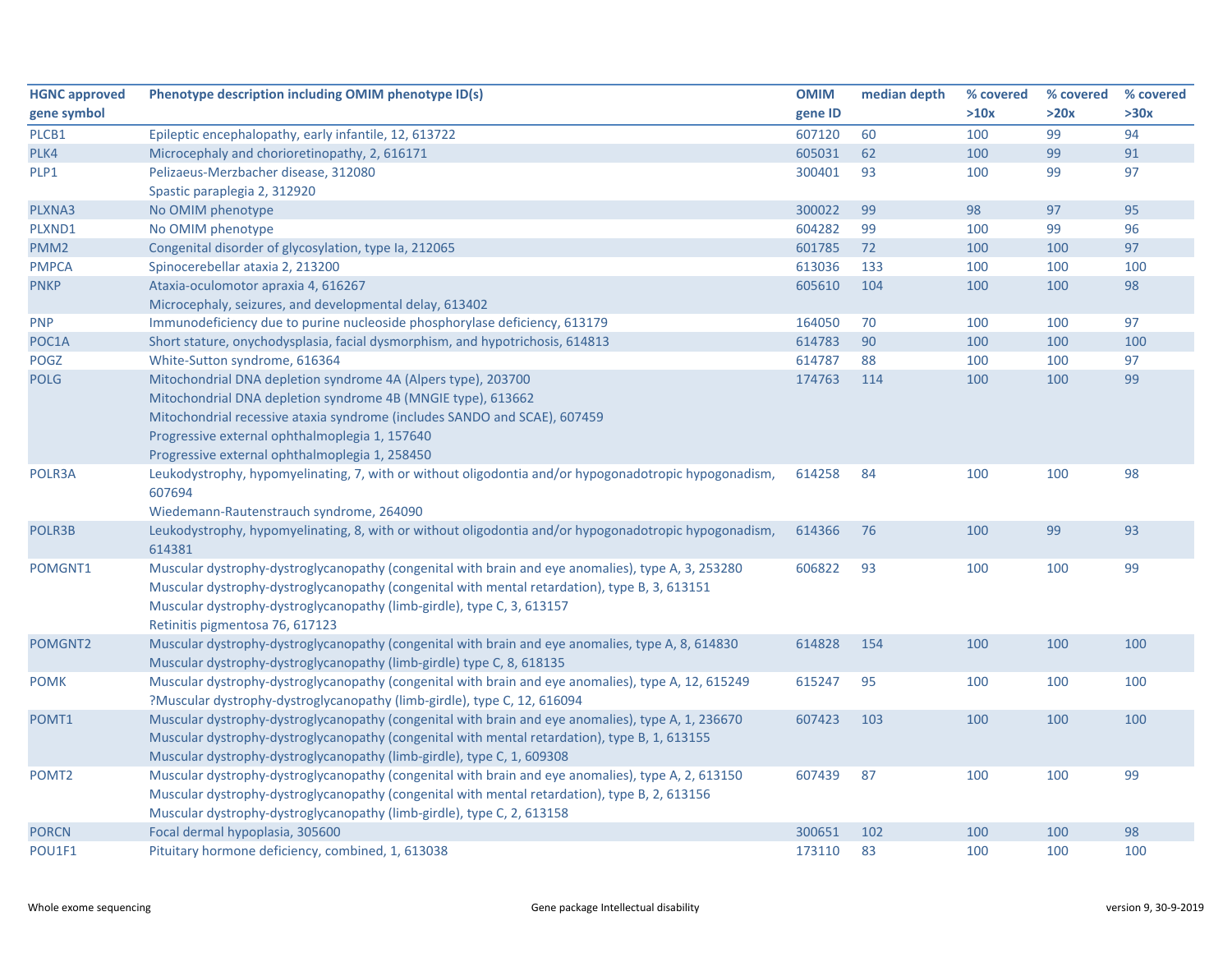| <b>HGNC approved</b> | Phenotype description including OMIM phenotype ID(s)                                                  | <b>OMIM</b> | median depth | % covered | % covered | % covered |
|----------------------|-------------------------------------------------------------------------------------------------------|-------------|--------------|-----------|-----------|-----------|
| gene symbol          |                                                                                                       | gene ID     |              | >10x      | >20x      | >30x      |
| POU3F3               | No OMIM phenotype                                                                                     | 602480      | 99           | 77        | 68        | 62        |
| PPFIA4               | No OMIM phenotype                                                                                     | 603145      | 97           | 100       | 99        | 95        |
| PPM1D                | Breast cancer, somatic, 114480                                                                        | 605100      | 88           | 100       | 100       | 99        |
|                      | Jansen de Vries syndrome, 617450                                                                      |             |              |           |           |           |
| <b>PPOX</b>          | Porphyria variegata, 176200                                                                           | 600923      | 106          | 100       | 100       | 100       |
| PPP1CB               | Noonan syndrome-like disorder with loose anagen hair 2, 617506                                        | 600590      | 54           | 100       | 100       | 95        |
| PPP1R15B             | Microcephaly, short stature, and impaired glucose metabolism 2, 616817                                | 613257      | 90           | 100       | 100       | 98        |
| PPP <sub>2CA</sub>   | Neurodevelopmental disorder and language delay with or without structural brain abnormalities, 618354 | 176915      | 74           | 100       | 100       | 93        |
| PPP2R1A              | Mental retardation 36, 616362                                                                         | 605983      | 130          | 100       | 100       | 100       |
| PPP2R5B              | No OMIM phenotype                                                                                     | 601644      | 94           | 100       | 100       | 100       |
| PPP2R5C              | No OMIM phenotype                                                                                     | 601645      | 59           | 97        | 89        | 78        |
| PPP2R5D              | Mental retardation 35, 616355                                                                         | 601646      | 99           | 100       | 100       | 98        |
| PPP3CA               | Arthrogryposis, cleft palate, craniosynostosis, and impaired intellectual development, 618265         | 114105      | 76           | 100       | 99        | 90        |
|                      | Epileptic encephalopathy, infantile or early childhood, 1, 617711                                     |             |              |           |           |           |
| PPT1                 | Ceroid lipofuscinosis, neuronal, 1, 256730                                                            | 600722      | 84           | 100       | 100       | 100       |
| PQBP1                | Renpenning syndrome, 309500                                                                           | 300463      | 100          | 100       | 100       | 100       |
| PRIM1                | No OMIM phenotype                                                                                     | 176635      | 51           | 100       | 95        | 79        |
| PRKAR1A              | Acrodysostosis 1, with or without hormone resistance, 101800                                          | 188830      | 86           | 100       | 100       | 99        |
|                      | Adrenocortical tumor, somatic                                                                         |             |              |           |           |           |
|                      | Carney complex, type 1, 160980                                                                        |             |              |           |           |           |
|                      | Myxoma, intracardiac, 255960                                                                          |             |              |           |           |           |
|                      | Pigmented nodular adrenocortical disease, primary, 1, 610489                                          |             |              |           |           |           |
| PRMT7                | Short stature, brachydactyly, intellectual developmental disability, and seizures, 617157             | 610087      | 98           | 100       | 100       | 98        |
| <b>PRODH</b>         | Hyperprolinemia, type I, 239500                                                                       | 606810      | 98           | 100       | 95        | 86        |
|                      | {Schizophrenia, susceptibility to, 4}, 600850                                                         |             |              |           |           |           |
| PRPS1                | Arts syndrome, 301835                                                                                 | 311850      | 50           | 100       | 99        | 90        |
|                      | Charcot-Marie-Tooth disease recessive, 5, 311070                                                      |             |              |           |           |           |
|                      | Deafness 1, 304500                                                                                    |             |              |           |           |           |
|                      | Gout, PRPS-related, 300661                                                                            |             |              |           |           |           |
|                      | Phosphoribosylpyrophosphate synthetase superactivity, 300661                                          |             |              |           |           |           |
| <b>PRR12</b>         | No OMIM phenotype                                                                                     | 616633      | 117          | 100       | 96        | 90        |
| PRSS12               | Mental retardation 1, 249500                                                                          | 606709      | 94           | 100       | 100       | 99        |
| <b>PSAP</b>          | Combined SAP deficiency, 611721                                                                       | 176801      | 121          | 100       | 100       | 97        |
|                      | Gaucher disease, atypical, 610539                                                                     |             |              |           |           |           |
|                      | Krabbe disease, atypical, 611722                                                                      |             |              |           |           |           |
|                      | Metachromatic leukodystrophy due to SAP-b deficiency, 249900                                          |             |              |           |           |           |
| PSMD12               | Stankiewicz-Isidor syndrome, 617516                                                                   | 604450      | 47           | 98        | 86        | 70        |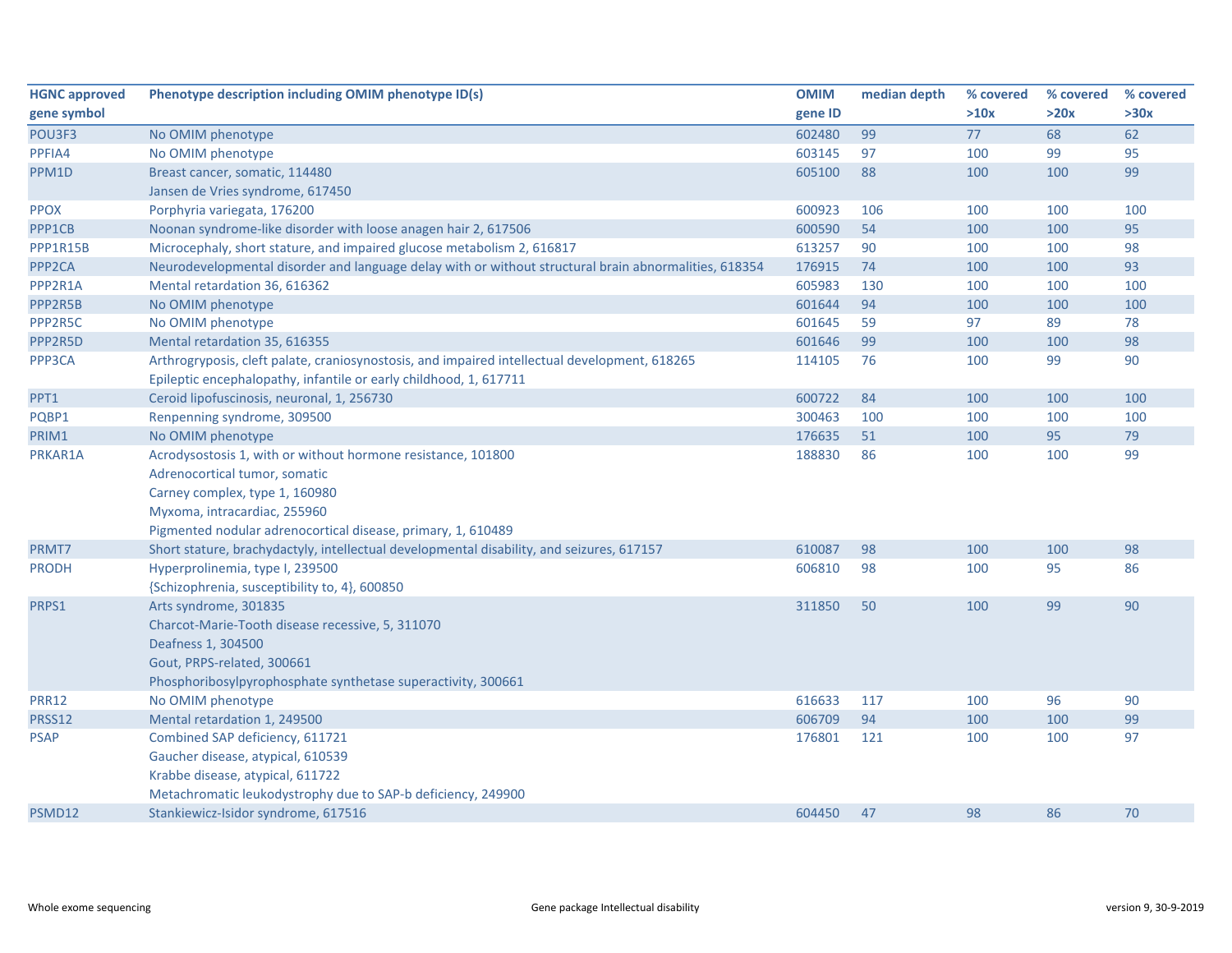| <b>HGNC approved</b> | Phenotype description including OMIM phenotype ID(s)                                                | <b>OMIM</b> | median depth | % covered | % covered | % covered |
|----------------------|-----------------------------------------------------------------------------------------------------|-------------|--------------|-----------|-----------|-----------|
| gene symbol          |                                                                                                     | gene ID     |              | >10x      | >20x      | >30x      |
| PTCH1                | Basal cell carcinoma, somatic, 605462                                                               | 601309      | 91           | 100       | 98        | 96        |
|                      | Basal cell nevus syndrome, 109400                                                                   |             |              |           |           |           |
|                      | Holoprosencephaly 7, 610828                                                                         |             |              |           |           |           |
| PTCHD1               | {Autism, susceptibility to 4}, 300830                                                               | 300828      | 79           | 100       | 100       | 98        |
| PTDSS1               | Lenz-Majewski hyperostotic dwarfism, 151050                                                         | 612792      | 66           | 100       | 100       | 98        |
| <b>PTEN</b>          | Cowden syndrome 1, 158350                                                                           | 601728      | 115          | 85        | 78        | 76        |
|                      | {Glioma susceptibility 2}, 613028                                                                   |             |              |           |           |           |
|                      | Lhermitte-Duclos syndrome, 158350                                                                   |             |              |           |           |           |
|                      | Macrocephaly/autism syndrome, 605309                                                                |             |              |           |           |           |
|                      | {Meningioma}, 607174                                                                                |             |              |           |           |           |
|                      | Prostate cancer, somatic, 176807                                                                    |             |              |           |           |           |
| PTF1A                | Pancreatic agenesis 2, 615935                                                                       | 607194      | 136          | 100       | 100       | 94        |
|                      | Pancreatic and cerebellar agenesis, 609069                                                          |             |              |           |           |           |
| PTGR1                | No OMIM phenotype                                                                                   | 601274      | 50           | 99        | 94        | 83        |
| PTPN11               | LEOPARD syndrome 1, 151100                                                                          | 176876      | 77           | 100       | 99        | 90        |
|                      | Leukemia, juvenile myelomonocytic, somatic, 607785                                                  |             |              |           |           |           |
|                      | Metachondromatosis, 156250                                                                          |             |              |           |           |           |
|                      | Noonan syndrome 1, 163950                                                                           |             |              |           |           |           |
| PTRH <sub>2</sub>    | Infantile-onset multisystem neurologic, endocrine, and pancreatic disease, 616263                   | 608625      | 79           | 100       | 100       | 100       |
| PTRHD1               | No OMIM phenotype                                                                                   | 617342      | 119          | 100       | 100       | 100       |
| <b>PTS</b>           | Hyperphenylalaninemia, BH4-deficient, A, 261640                                                     | 612719      | 86           | 100       | 100       | 95        |
| <b>PUF60</b>         | Verheij syndrome, 615583                                                                            | 604819      | 130          | 100       | 100       | 100       |
| PUM1                 | Spinocerebellar ataxia 47, 617931                                                                   | 607204      | 67           | 100       | 100       | 98        |
| <b>PURA</b>          | Mental retardation 31, 616158                                                                       | 600473      | 206          | 100       | 100       | 100       |
| PUS1                 | Myopathy, lactic acidosis, and sideroblastic anemia 1, 600462                                       | 608109      | 88           | 100       | 99        | 95        |
| PUS3                 | Mental retardation 55, 617051                                                                       | 616283      | 70           | 100       | 99        | 96        |
| PUS7                 | Intellectual developmental disorder with abnormal behavior, microcephaly, and short stature, 618342 | 616261      | 59           | 100       | 98        | 90        |
| PYCR1                | Cutis laxa, type IIB, 612940                                                                        | 179035      | 93           | 100       | 100       | 100       |
|                      | Cutis laxa, type IIIB, 614438                                                                       |             |              |           |           |           |
| PYCR2                | Leukodystrophy, hypomyelinating, 10, 616420                                                         | 616406      | 114          | 100       | 100       | 100       |
| QARS1                | Microcephaly, progressive, seizures, and cerebral and cerebellar atrophy, 615760                    | 603727      | 108          | 100       | 100       | 100       |
| <b>QDPR</b>          | Hyperphenylalaninemia, BH4-deficient, C, 261630                                                     | 612676      | 94           | 100       | 100       | 97        |
| <b>RAB18</b>         | Warburg micro syndrome 3, 614222                                                                    | 602207      | 85           | 100       | 100       | 97        |
| RAB27A               | Griscelli syndrome, type 2, 607624                                                                  | 603868      | 54           | 100       | 100       | 91        |
| RAB39B               | Mental retardation 72, 300271                                                                       | 300774      | 59           | 100       | 100       | 100       |
|                      | Waisman syndrome, 311510                                                                            |             |              |           |           |           |
| RAB3GAP1             | Warburg micro syndrome 1, 600118                                                                    | 602536      | 67           | 100       | 100       | 97        |
| RAB3GAP2             | Martsolf syndrome, 212720                                                                           | 609275      | 66           | 100       | 99        | 92        |
|                      | Warburg micro syndrome 2, 614225                                                                    |             |              |           |           |           |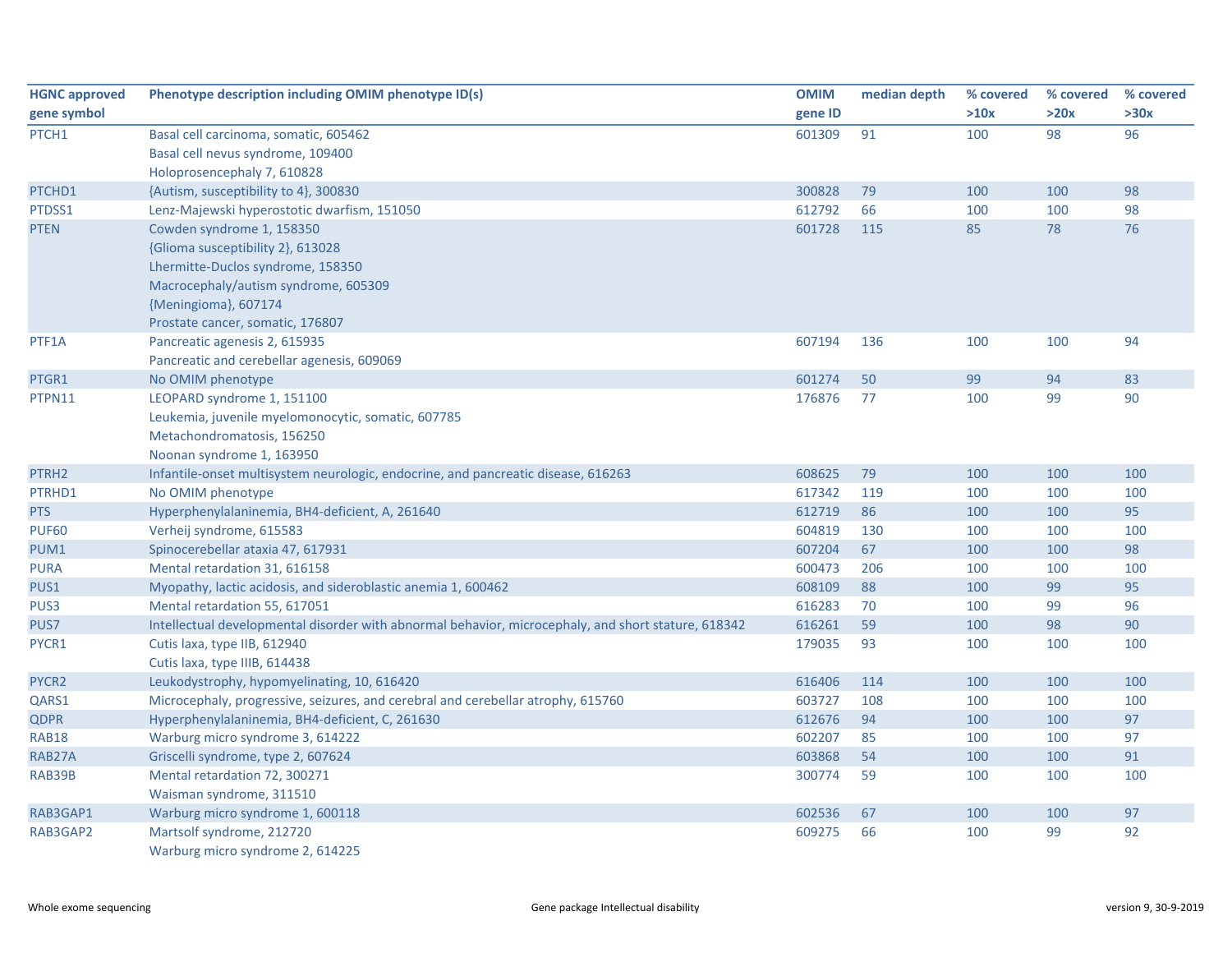| <b>HGNC approved</b> | Phenotype description including OMIM phenotype ID(s)                                      | <b>OMIM</b> | median depth     | % covered | % covered | % covered |
|----------------------|-------------------------------------------------------------------------------------------|-------------|------------------|-----------|-----------|-----------|
| gene symbol          |                                                                                           | gene ID     |                  | >10x      | >20x      | >30x      |
| RAB40AL              | No OMIM phenotype                                                                         | 300405      | 197              | 100       | 100       | 100       |
| RAC1                 | Mental retardation 48, 617751                                                             | 602048      | 84               | 100       | 100       | 97        |
| <b>RAD21</b>         | Cornelia de Lange syndrome 4, 614701                                                      | 606462      | 69               | 100       | 99        | 92        |
|                      | ?Mungan syndrome, 611376                                                                  |             |                  |           |           |           |
| <b>RAD50</b>         | Nijmegen breakage syndrome-like disorder, 613078                                          | 604040      | 98               | 100       | 100       | 98        |
| RAF1                 | Cardiomyopathy, dilated, 1NN, 615916                                                      | 164760      | 78               | 100       | 99        | 95        |
|                      | LEOPARD syndrome 2, 611554                                                                |             |                  |           |           |           |
|                      | Noonan syndrome 5, 611553                                                                 |             |                  |           |           |           |
| RAI1                 | Smith-Magenis syndrome, 182290                                                            | 607642      | 187              | 100       | 100       | 100       |
| <b>RARB</b>          | Microphthalmia, syndromic 12, 615524                                                      | 180220      | 85               | 100       | 100       | 99        |
| RARS <sub>2</sub>    | Pontocerebellar hypoplasia, type 6, 611523                                                | 611524      | 66               | 100       | 99        | 93        |
| RBBP8                | Jawad syndrome, 251255                                                                    | 604124      | 57               | 100       | 99        | 92        |
|                      | Pancreatic carcinoma, somatic                                                             |             |                  |           |           |           |
|                      | Seckel syndrome 2, 606744                                                                 |             |                  |           |           |           |
| RBFOX1               | No OMIM phenotype                                                                         | 605104      | 116              | 100       | 100       | 99        |
| <b>RBM10</b>         | TARP syndrome, 311900                                                                     | 300080      | 81               | 100       | 96        | 88        |
| <b>RBM28</b>         | ?Alopecia, neurologic defects, and endocrinopathy syndrome, 612079                        | 612074      | 70               | 100       | 100       | 96        |
| <b>RBPJ</b>          | Adams-Oliver syndrome 3, 614814                                                           | 147183      | 77               | 100       | 99        | 89        |
| RCBTB1               | Retinal dystrophy with or without extraocular anomalies, 617175                           | 607867      | 98               | 100       | 100       | 99        |
| <b>RELN</b>          | {Epilepsy, familial temporal lobe, 7}, 616436                                             | 600514      | 74               | 100       | 100       | 97        |
|                      | Lissencephaly 2 (Norman-Roberts type), 257320                                             |             |                  |           |           |           |
| <b>RERE</b>          | Neurodevelopmental disorder with or without anomalies of the brain, eye, or heart, 616975 | 605226      | 65               | 97        | 92        | 86        |
| REV3L                | No OMIM phenotype                                                                         | 602776      | 61               | 100       | 99        | 95        |
| RFT1                 | Congenital disorder of glycosylation, type In, 612015                                     | 611908      | 67               | 100       | 99        | 93        |
| <b>RHEB</b>          | No OMIM phenotype                                                                         | 601293      | 27               | 86        | 60        | 36        |
| RHOBTB2              | Epileptic encephalopathy, early infantile, 64, 618004                                     | 607352      | 151              | 100       | 100       | 99        |
| RIT1                 | Noonan syndrome 8, 615355                                                                 | 609591      | 72               | 100       | 100       | 100       |
| <b>RLIM</b>          | Tonne-Kalscheuer syndrome, 300978                                                         | 300379      | 68               | 100       | 100       | 90        |
| RMND1                | Combined oxidative phosphorylation deficiency 11, 614922                                  | 614917      | 67               | 100       | 100       | 93        |
| <b>RMRP</b>          | Anauxetic dysplasia 1, 607095                                                             | 157660      | No coverage data |           |           |           |
|                      | Cartilage-hair hypoplasia, 250250                                                         |             |                  |           |           |           |
|                      | Metaphyseal dysplasia without hypotrichosis, 250460                                       |             |                  |           |           |           |
| RNASEH2A             | Aicardi-Goutieres syndrome 4, 610333                                                      | 606034      | 109              | 100       | 100       | 100       |
| <b>RNASEH2B</b>      | Aicardi-Goutieres syndrome 2, 610181                                                      | 610326      | 62               | 100       | 98        | 88        |
| RNASEH2C             | Aicardi-Goutieres syndrome 3, 610329                                                      | 610330      | 323              | 100       | 100       | 100       |
| RNASET2              | Leukoencephalopathy, cystic, without megalencephaly, 612951                               | 612944      | 106              | 100       | 100       | 99        |
| <b>RNF113A</b>       | ?Trichothiodystrophy 5, nonphotosensitive, 300953                                         | 300951      | 107              | 100       | 100       | 100       |
| <b>RNF125</b>        | Tenorio syndrome, 616260                                                                  | 610432      | 94               | 100       | 100       | 100       |
| <b>RNF135</b>        | No OMIM phenotype                                                                         | 611358      | 83               | 100       | 100       | 99        |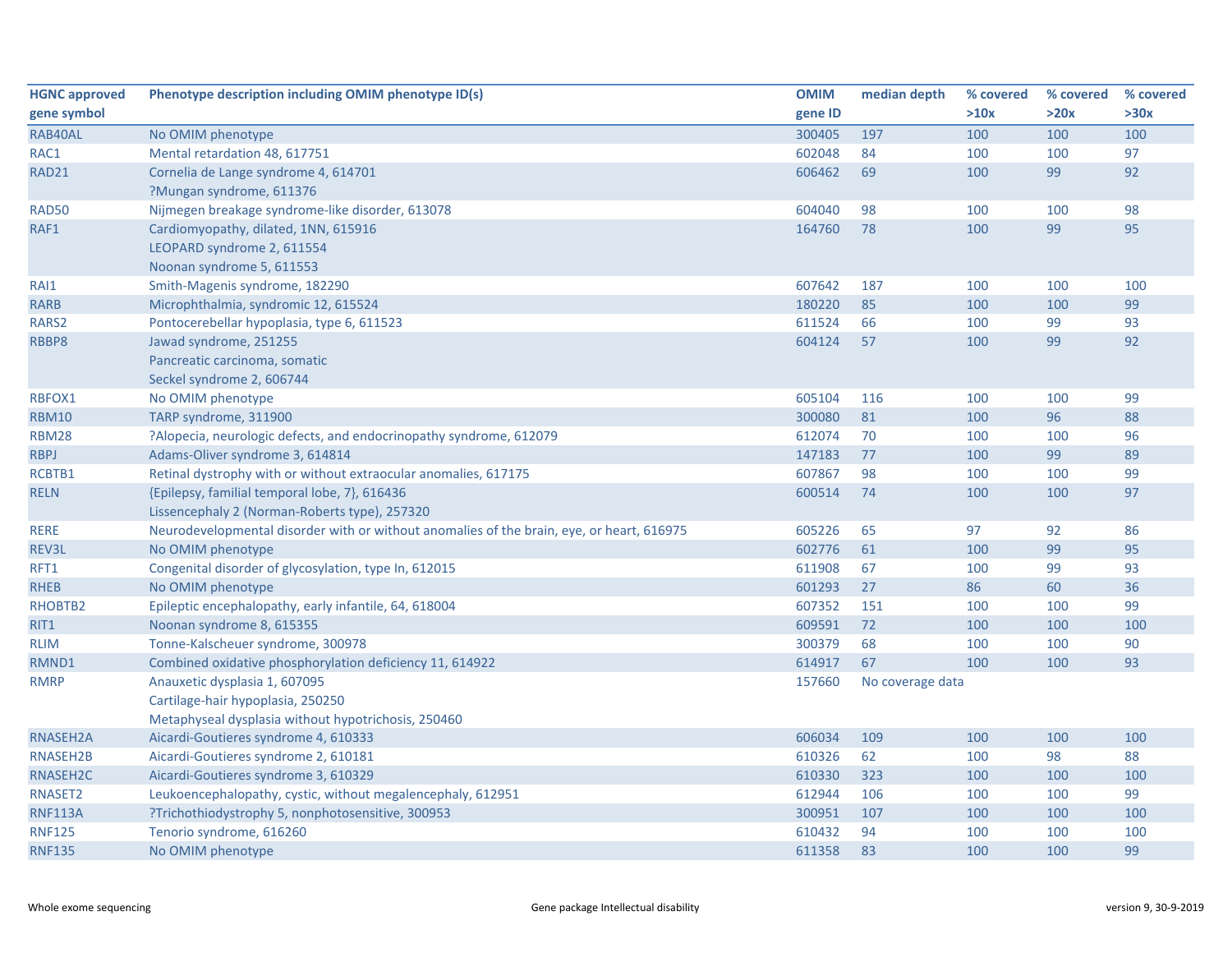| <b>HGNC approved</b> | Phenotype description including OMIM phenotype ID(s)                                                | <b>OMIM</b> | median depth | % covered | % covered | % covered |
|----------------------|-----------------------------------------------------------------------------------------------------|-------------|--------------|-----------|-----------|-----------|
| gene symbol          |                                                                                                     | gene ID     |              | >10x      | >20x      | >30x      |
| <b>ROGDI</b>         | Kohlschutter-Tonz syndrome, 226750                                                                  | 614574      | 90           | 100       | 98        | 93        |
| <b>RORA</b>          | Intellectual developmental disorder with or without epilepsy or cerebellar ataxia, 618060           | 600825      | 82           | 100       | 100       | 97        |
| <b>RPGRIP1L</b>      | COACH syndrome, 216360                                                                              | 610937      | 60           | 98        | 96        | 89        |
|                      | Joubert syndrome 7, 611560                                                                          |             |              |           |           |           |
|                      | Meckel syndrome 5, 611561                                                                           |             |              |           |           |           |
| <b>RPL10</b>         | {Autism, susceptibility to 5}, 300847                                                               | 312173      | 83           | 100       | 100       | 100       |
|                      | Mental retardation, syndromic, 35, 300998                                                           |             |              |           |           |           |
| RPS6KA3              | Coffin-Lowry syndrome, 303600                                                                       | 300075      | 46           | 100       | 92        | 70        |
|                      | Mental retardation 19, 300844                                                                       |             |              |           |           |           |
| RSPRY1               | Spondyloepimetaphyseal dysplasia, Faden-Alkuraya type, 616723                                       | 616585      | 76           | 100       | 98        | 90        |
| RTEL1                | Dyskeratosis congenita 4, 615190                                                                    | 608833      | 131          | 100       | 100       | 99        |
|                      | Dyskeratosis congenita 5, 615190                                                                    |             |              |           |           |           |
|                      | Pulmonary fibrosis and/or bone marrow failure, telomere-related, 3, 616373                          |             |              |           |           |           |
| <b>RTTN</b>          | Microcephaly, short stature, and polymicrogyria with seizures, 614833                               | 610436      | 71           | 100       | 99        | 94        |
| <b>RUBCN</b>         | ?Spinocerebellar ataxia 15, 615705                                                                  | 613516      | 85           | 100       | 98        | 96        |
| RUSC <sub>2</sub>    | Mental retardation 61, 617773                                                                       | 611053      | 168          | 100       | 100       | 100       |
| RXYLT1               | Muscular dystrophy-dystroglycanopathy (congenital with brain and eye anomalies), type A, 10, 615041 | 605862      | 90           | 100       | 100       | 94        |
| SALL1                | Townes-Brocks branchiootorenal-like syndrome, 107480                                                | 602218      | 120          | 100       | 100       | 99        |
|                      | Townes-Brocks syndrome 1, 107480                                                                    |             |              |           |           |           |
| SAMHD1               | Aicardi-Goutieres syndrome 5, 612952                                                                | 606754      | 64           | 100       | 99        | 88        |
|                      | ?Chilblain lupus 2, 614415                                                                          |             |              |           |           |           |
| SATB <sub>2</sub>    | Glass syndrome, 612313                                                                              | 608148      | 95           | 100       | 100       | 97        |
| <b>SBDS</b>          | {Aplastic anemia, susceptibility to}, 609135                                                        | 607444      | 79           | 100       | 100       | 99        |
|                      | Shwachman-Diamond syndrome, 260400                                                                  |             |              |           |           |           |
| SC5D                 | Lathosterolosis, 607330                                                                             | 602286      | 88           | 100       | 100       | 100       |
| SCAF4                | No OMIM phenotype                                                                                   | 616023      | 65           | 100       | 98        | 90        |
| SCN1A                | Epilepsy, generalized, with febrile seizures plus, type 2, 604403                                   | 182389      | 92           | 100       | 100       | 99        |
|                      | Epileptic encephalopathy, early infantile, 6 (Dravet syndrome), 607208                              |             |              |           |           |           |
|                      | Febrile seizures, familial, 3A, 604403                                                              |             |              |           |           |           |
|                      | Migraine, familial hemiplegic, 3, 609634                                                            |             |              |           |           |           |
| SCN1B                | Atrial fibrillation, familial, 13, 615377                                                           | 600235      | 169          | 100       | 97        | 93        |
|                      | Brugada syndrome 5, 612838                                                                          |             |              |           |           |           |
|                      | Cardiac conduction defect, nonspecific, 612838                                                      |             |              |           |           |           |
|                      | Epilepsy, generalized, with febrile seizures plus, type 1, 604233                                   |             |              |           |           |           |
|                      | Epileptic encephalopathy, early infantile, 52, 617350                                               |             |              |           |           |           |
| SCN <sub>2</sub> A   | Epileptic encephalopathy, early infantile, 11, 613721                                               | 182390      | 95           | 100       | 100       | 97        |
|                      | Seizures, benign familial infantile, 3, 607745                                                      |             |              |           |           |           |
| SCN3A                | Epilepsy, familial focal, with variable foci 4, 617935                                              | 182391      | 84           | 100       | 100       | 97        |
|                      | Epileptic encephalopathy, early infantile, 62, 617938                                               |             |              |           |           |           |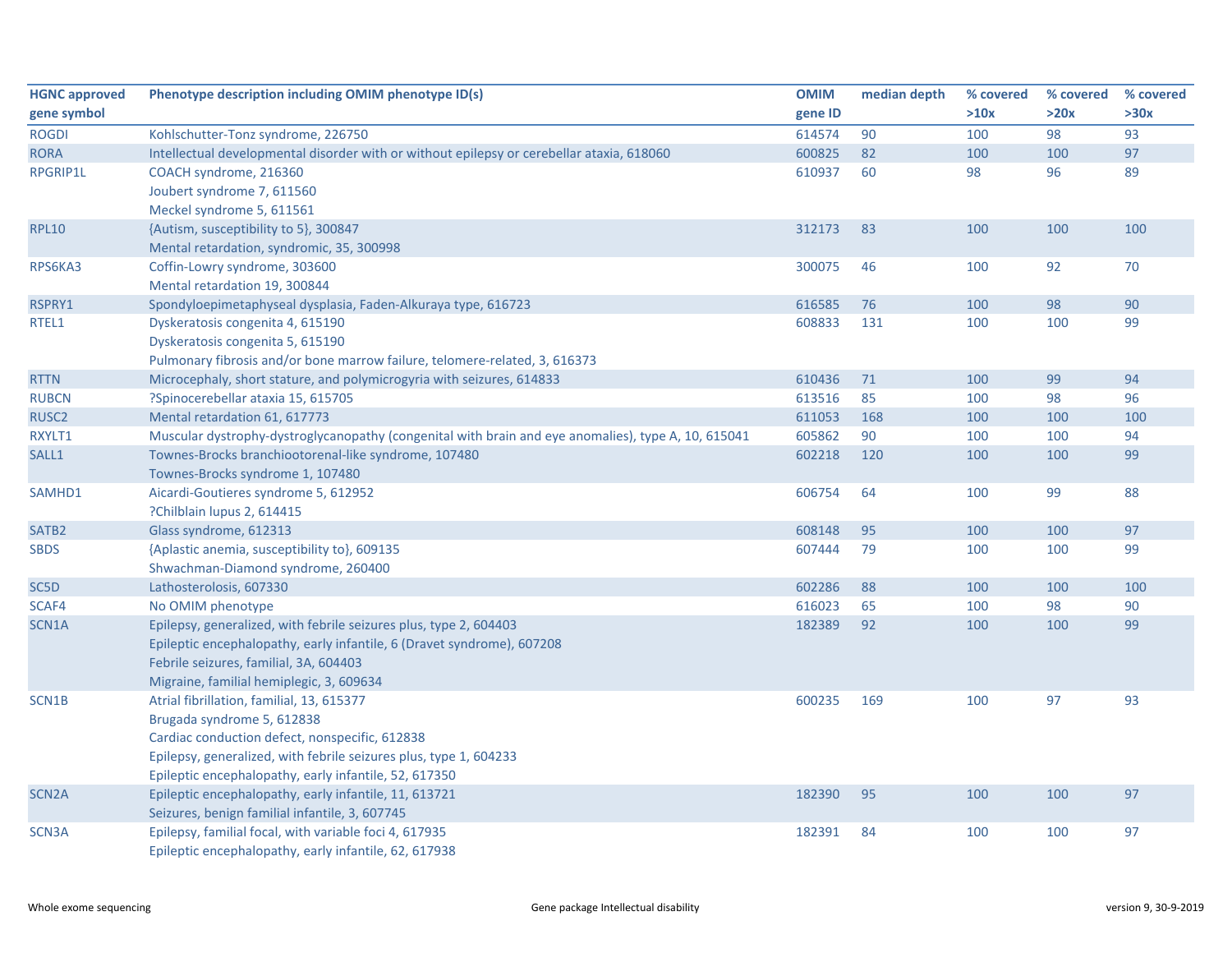| <b>HGNC approved</b> | Phenotype description including OMIM phenotype ID(s)                                                                                                                                                         | <b>OMIM</b> | median depth | % covered | % covered | % covered |
|----------------------|--------------------------------------------------------------------------------------------------------------------------------------------------------------------------------------------------------------|-------------|--------------|-----------|-----------|-----------|
| gene symbol          |                                                                                                                                                                                                              | gene ID     |              | >10x      | >20x      | >30x      |
| SCN <sub>8</sub> A   | Cognitive impairment with or without cerebellar ataxia, 614306<br>Epileptic encephalopathy, early infantile, 13, 614558<br>?Myoclonus, familial, 2, 618364<br>Seizures, benign familial infantile, 5, 617080 | 600702      | 110          | 100       | 100       | 98        |
| SCO <sub>1</sub>     | Mitochondrial complex IV deficiency, 220110                                                                                                                                                                  | 603644      | 99           | 100       | 100       | 99        |
| SCO <sub>2</sub>     | Cardioencephalomyopathy, fatal infantile, due to cytochrome c oxidase deficiency 1, 604377<br>Myopia 6, 608908                                                                                               | 604272      | 125          | 100       | 100       | 100       |
| <b>SDHA</b>          | Cardiomyopathy, dilated, 1GG, 613642<br>Leigh syndrome, 256000<br>Mitochondrial respiratory chain complex II deficiency, 252011<br>Paragangliomas 5, 614165                                                  | 600857      | 134          | 100       | 97        | 91        |
| SEMA3E               | ?CHARGE syndrome, 214800                                                                                                                                                                                     | 608166      | 64           | 100       | 100       | 94        |
| <b>SEPSECS</b>       | Pontocerebellar hypoplasia type 2D, 613811                                                                                                                                                                   | 613009      | 78           | 100       | 100       | 96        |
| SERAC1               | 3-methylglutaconic aciduria with deafness, encephalopathy, and Leigh-like syndrome, 614739                                                                                                                   | 614725      | 65           | 100       | 99        | 86        |
| SETBP1               | Mental retardation 29, 616078<br>Schinzel-Giedion midface retraction syndrome, 269150                                                                                                                        | 611060      | 102          | 99        | 98        | 97        |
| SETD1A               | No OMIM phenotype                                                                                                                                                                                            | 611052      | 135          | 100       | 99        | 98        |
| SETD1B               | No OMIM phenotype                                                                                                                                                                                            | 611055      | 150          | 97        | 96        | 95        |
| SETD <sub>2</sub>    | Luscan-Lumish syndrome, 616831                                                                                                                                                                               | 612778      | 68           | 100       | 100       | 98        |
| SETD5                | Mental retardation 23, 615761                                                                                                                                                                                | 615743      | 85           | 100       | 100       | 98        |
| SF <sub>1</sub>      | No OMIM phenotype                                                                                                                                                                                            | 601516      | 58           | 90        | 84        | 79        |
| <b>SGSH</b>          | Mucopolysaccharidosis type IIIA (Sanfilippo A), 252900                                                                                                                                                       | 605270      | 103          | 100       | 94        | 90        |
| SH3KBP1              | ?Immunodeficiency 61, 300310                                                                                                                                                                                 | 300374      | 51           | 99        | 89        | 69        |
| SHANK <sub>2</sub>   | {Autism susceptibility 17}, 613436                                                                                                                                                                           | 603290      | 123          | 100       | 99        | 96        |
| SHANK3               | Phelan-McDermid syndrome, 606232<br>{Schizophrenia 15}, 613950                                                                                                                                               | 606230      | 117          | 99        | 93        | 86        |
| <b>SHH</b>           | Holoprosencephaly 3, 142945<br>Microphthalmia with coloboma 5, 611638<br>Schizencephaly, 269160<br>Single median maxillary central incisor, 147250                                                           | 600725      | 119          | 100       | 100       | 99        |
| SHOC <sub>2</sub>    | Noonan-like syndrome with loose anagen hair, 607721                                                                                                                                                          | 602775      | 61           | 100       | 99        | 95        |
| SHROOM4              | Stocco dos Santos X-linked mental retardation syndrome, 300434                                                                                                                                               | 300579      | 70           | 100       | 100       | 97        |
| SIK1                 | Epileptic encephalopathy, early infantile, 30, 616341                                                                                                                                                        | 605705      | 125          | 100       | 100       | 99        |
| SIL1                 | Marinesco-Sjogren syndrome, 248800                                                                                                                                                                           | 608005      | 100          | 100       | 100       | 100       |
| SIN <sub>3</sub> A   | Witteveen-Kolk syndrome, 613406                                                                                                                                                                              | 607776      | 67           | 100       | 100       | 97        |
| SIX <sub>3</sub>     | Holoprosencephaly 2, 157170<br>Schizencephaly, 269160                                                                                                                                                        | 603714      | 158          | 100       | 100       | 96        |
| SKI                  | Shprintzen-Goldberg syndrome, 182212                                                                                                                                                                         | 164780      | 123          | 100       | 100       | 99        |
| <b>SLC12A6</b>       | Agenesis of the corpus callosum with peripheral neuropathy, 218000                                                                                                                                           | 604878      | 67           | 100       | 99        | 94        |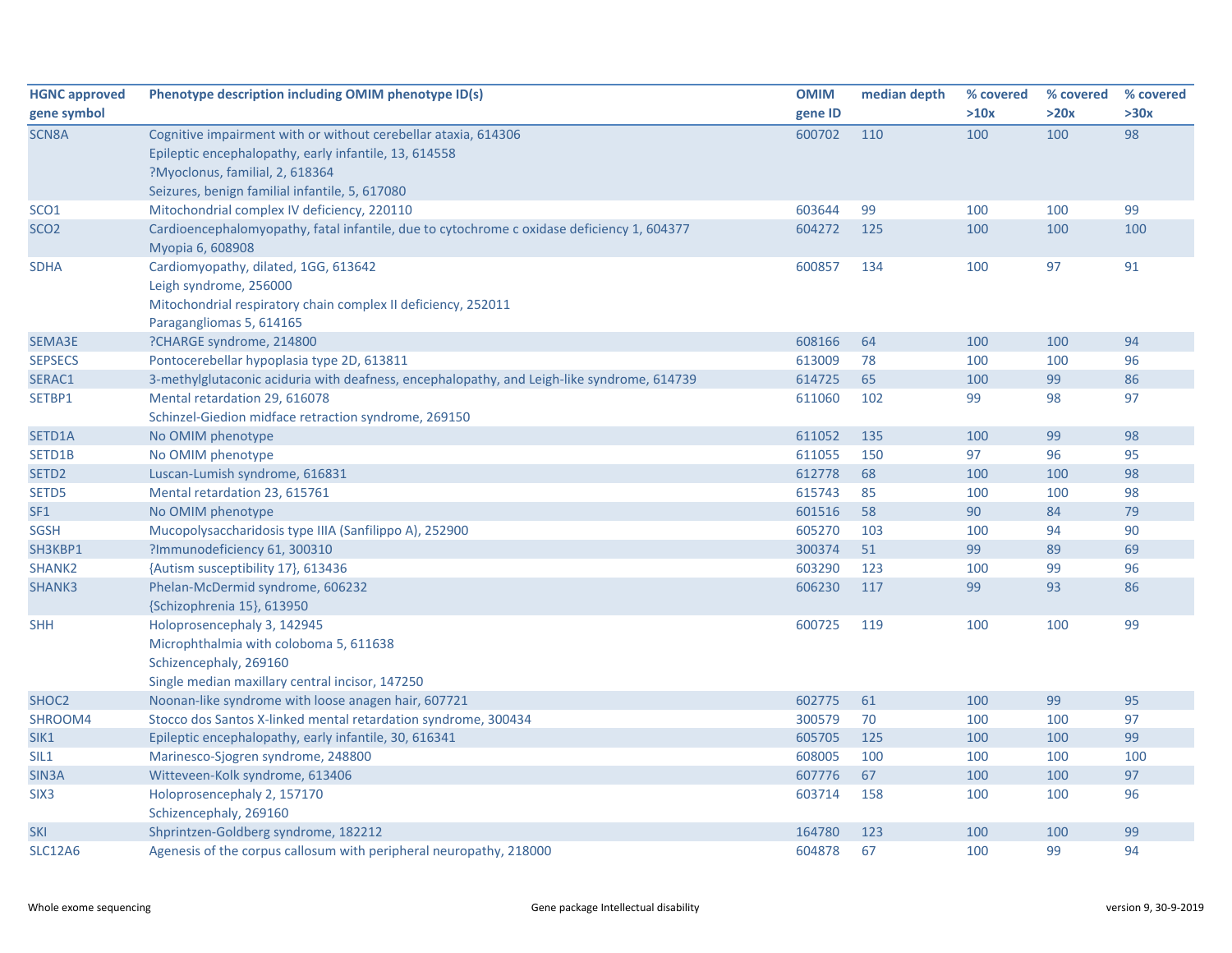| <b>HGNC approved</b> | Phenotype description including OMIM phenotype ID(s)                                                         | <b>OMIM</b> | median depth | % covered | % covered | % covered |
|----------------------|--------------------------------------------------------------------------------------------------------------|-------------|--------------|-----------|-----------|-----------|
| gene symbol          |                                                                                                              | gene ID     |              | >10x      | >20x      | >30x      |
| <b>SLC13A5</b>       | Epileptic encephalopathy, early infantile, 25, 615905                                                        | 608305      | 126          | 100       | 100       | 98        |
| <b>SLC16A2</b>       | Allan-Herndon-Dudley syndrome, 300523                                                                        | 300095      | 75           | 100       | 100       | 95        |
| <b>SLC17A5</b>       | Salla disease, 604369                                                                                        | 604322      | 86           | 100       | 100       | 97        |
|                      | Sialic acid storage disorder, infantile, 269920                                                              |             |              |           |           |           |
| <b>SLC19A3</b>       | Thiamine metabolism dysfunction syndrome 2 (biotin- or thiamine-responsive encephalopathy type 2),<br>607483 | 606152      | 73           | 100       | 100       | 98        |
| SLC1A1               | Dicarboxylic aminoaciduria, 222730                                                                           | 133550      | 93           | 100       | 100       | 98        |
|                      | {?Schizophrenia susceptibility 18}, 615232                                                                   |             |              |           |           |           |
| SLC1A2               | Epileptic encephalopathy, early infantile, 41, 617105                                                        | 600300      | 68           | 100       | 100       | 98        |
| SLC1A4               | Spastic tetraplegia, thin corpus callosum, and progressive microcephaly, 616657                              | 600229      | 136          | 100       | 100       | 100       |
| <b>SLC25A12</b>      | Epileptic encephalopathy, early infantile, 39, 612949                                                        | 603667      | 88           | 100       | 100       | 97        |
| <b>SLC25A15</b>      | Hyperornithinemia-hyperammonemia-homocitrullinemia syndrome, 238970                                          | 603861      | 132          | 100       | 100       | 98        |
| <b>SLC25A19</b>      | Microcephaly, Amish type, 607196                                                                             | 606521      | 105          | 100       | 100       | 100       |
|                      | Thiamine metabolism dysfunction syndrome 4 (progressive polyneuropathy type), 613710                         |             |              |           |           |           |
| <b>SLC25A22</b>      | Epileptic encephalopathy, early infantile, 3, 609304                                                         | 609302      | 122          | 100       | 100       | 100       |
| SLC2A1               | Dystonia 9, 601042                                                                                           | 138140      | 127          | 100       | 100       | 100       |
|                      | {Epilepsy, idiopathic generalized, susceptibility to, 12}, 614847                                            |             |              |           |           |           |
|                      | GLUT1 deficiency syndrome 1, infantile onset, severe, 606777                                                 |             |              |           |           |           |
|                      | GLUT1 deficiency syndrome 2, childhood onset, 612126                                                         |             |              |           |           |           |
|                      | Stomatin-deficient cryohydrocytosis with neurologic defects, 608885                                          |             |              |           |           |           |
| SLC33A1              | Congenital cataracts, hearing loss, and neurodegeneration, 614482                                            | 603690      | 68           | 100       | 98        | 86        |
|                      | Spastic paraplegia 42, 612539                                                                                |             |              |           |           |           |
| <b>SLC35A1</b>       | Congenital disorder of glycosylation, type IIf, 603585                                                       | 605634      | 66           | 100       | 100       | 97        |
| <b>SLC35A2</b>       | Congenital disorder of glycosylation, type IIm, 300896, Somatic mosaicism                                    | 314375      | 75           | 100       | 100       | 99        |
| SLC35A3              | ?Arthrogryposis, mental retardation, and seizures, 615553                                                    | 605632      | 73           | 100       | 99        | 92        |
| <b>SLC35C1</b>       | Congenital disorder of glycosylation, type IIc, 266265                                                       | 605881      | 146          | 100       | 100       | 100       |
| <b>SLC39A12</b>      | No OMIM phenotype                                                                                            | 608734      | 56           | 100       | 97        | 87        |
| <b>SLC39A8</b>       | Congenital disorder of glycosylation, type IIn, 616721                                                       | 608732      | 83           | 100       | 99        | 95        |
| SLC4A4               | Renal tubular acidosis, proximal, with ocular abnormalities, 604278                                          | 603345      | 61           | 100       | 100       | 97        |
| SLC6A1               | Myoclonic-atonic epilepsy, 616421                                                                            | 137165      | 115          | 100       | 100       | 100       |
| <b>SLC6A17</b>       | Mental retardation 48, 616269                                                                                | 610299      | 119          | 100       | 100       | 100       |
| SLC6A3               | {Nicotine dependence, protection against}, 188890                                                            | 126455      | 102          | 100       | 100       | 100       |
|                      | Parkinsonism-dystonia, infantile, 1, 613135                                                                  |             |              |           |           |           |
| SLC6A8               | Cerebral creatine deficiency syndrome 1, 300352                                                              | 300036      | 103          | 100       | 98        | 95        |
| SLC7A7               | Lysinuric protein intolerance, 222700                                                                        | 603593      | 79           | 100       | 100       | 97        |
| SLC9A6               | Mental retardation syndromic, Christianson type, 300243                                                      | 300231      | 64           | 100       | 96        | 84        |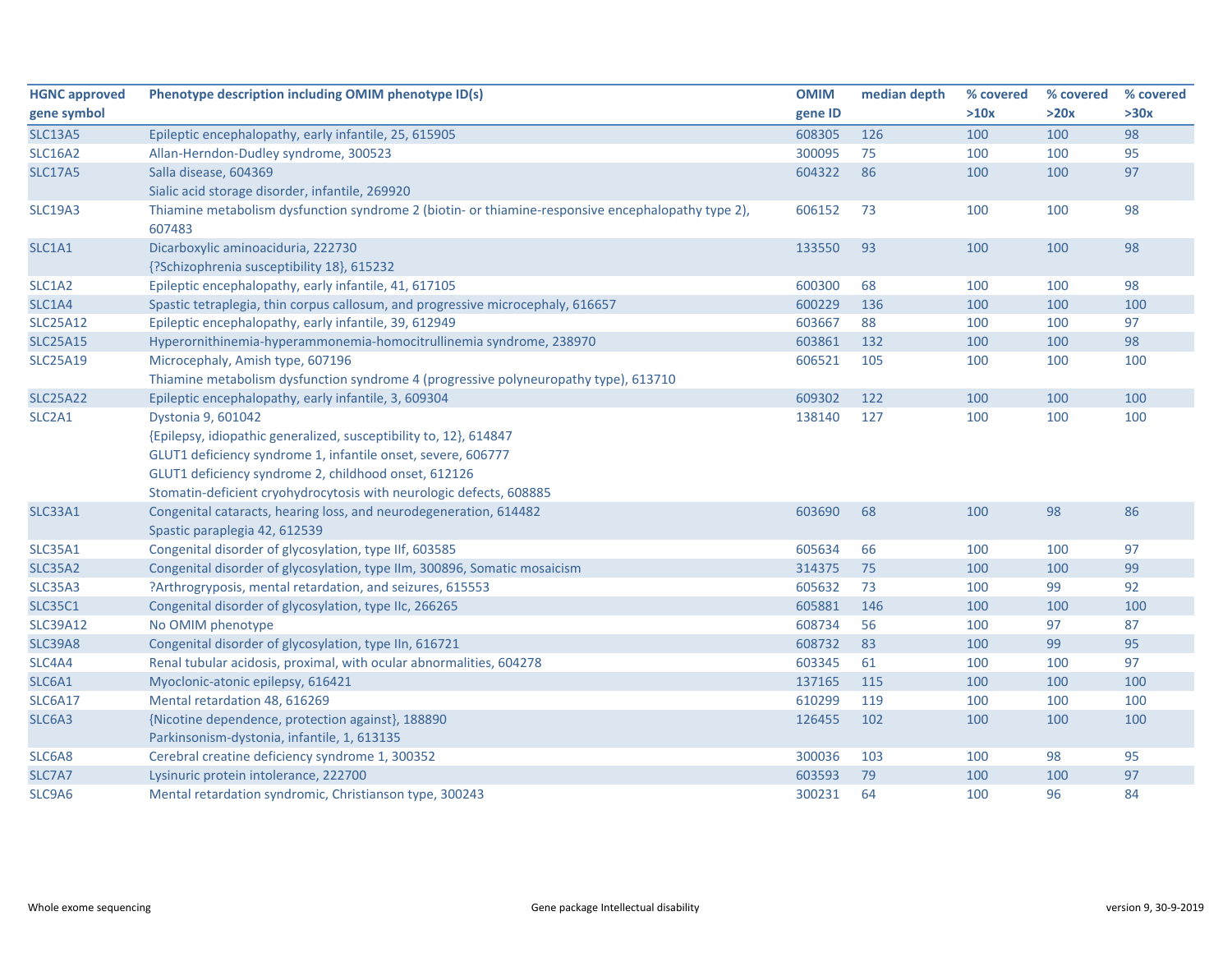| <b>HGNC approved</b><br>gene symbol | Phenotype description including OMIM phenotype ID(s)                                                                                                                                | <b>OMIM</b><br>gene ID | median depth | % covered<br>>10x | % covered<br>>20x | % covered<br>>30x |
|-------------------------------------|-------------------------------------------------------------------------------------------------------------------------------------------------------------------------------------|------------------------|--------------|-------------------|-------------------|-------------------|
| SMAD4                               | Juvenile polyposis/hereditary hemorrhagic telangiectasia syndrome, 175050<br>Myhre syndrome, 139210<br>Pancreatic cancer, somatic, 260350<br>Polyposis, juvenile intestinal, 174900 | 600993                 | 79           | 100               | 100               | 98                |
| SMARCA2                             | Nicolaides-Baraitser syndrome, 601358                                                                                                                                               | 600014                 | 94           | 98                | 98                | 96                |
| SMARCA4                             | Coffin-Siris syndrome 4, 614609<br>{Rhabdoid tumor predisposition syndrome 2}, 613325                                                                                               | 603254                 | 127          | 100               | 100               | 100               |
| SMARCB1                             | Coffin-Siris syndrome 3, 614608<br>{Rhabdoid tumor predisposition syndrome 1}, 609322<br>Rhabdoid tumors, somatic, 609322<br>{Schwannomatosis-1, susceptibility to}, 162091         | 601607                 | 130          | 100               | 100               | 99                |
| SMARCC2                             | Coffin-Siris syndrome 8, 618362                                                                                                                                                     | 601734                 | 74           | 100               | 100               | 94                |
| SMARCE1                             | Coffin-Siris syndrome 5, 616938<br>{Meningioma, familial, susceptibility to}, 607174                                                                                                | 603111                 | 57           | 100               | 100               | 93                |
| SMC1A                               | Cornelia de Lange syndrome 2, 300590                                                                                                                                                | 300040                 | 71           | 100               | 100               | 97                |
| SMC3                                | Cornelia de Lange syndrome 3, 610759                                                                                                                                                | 606062                 | 69           | 100               | 97                | 88                |
| SMOC1                               | Microphthalmia with limb anomalies, 206920                                                                                                                                          | 608488                 | 106          | 100               | 100               | 97                |
| SMPD1                               | Niemann-Pick disease, type A, 257200<br>Niemann-Pick disease, type B, 607616                                                                                                        | 607608                 | 131          | 100               | 100               | 99                |
| SMPD4                               | No OMIM phenotype                                                                                                                                                                   | 610457                 | 112          | 100               | 100               | 98                |
| <b>SMS</b>                          | Mental retardation, Snyder-Robinson type, 309583                                                                                                                                    | 300105                 | 42           | 95                | 89                | 68                |
| SNAP25                              | ?Myasthenic syndrome, congenital, 18, 616330                                                                                                                                        | 600322                 | 84           | 100               | 100               | 98                |
| SNAP29                              | Cerebral dysgenesis, neuropathy, ichthyosis, and palmoplantar keratoderma syndrome, 609528                                                                                          | 604202                 | 148          | 100               | 100               | 100               |
| SNIP1                               | Psychomotor retardation, epilepsy, and craniofacial dysmorphism, 614501                                                                                                             | 608241                 | 100          | 100               | 100               | 100               |
| SNRNP70                             | No OMIM phenotype                                                                                                                                                                   | 180740                 | 102          | 100               | 100               | 98                |
| <b>SNRPN</b>                        | Prader-Willi syndrome, 176270                                                                                                                                                       | 182279                 | 96           | 100               | 100               | 100               |
| <b>SNX14</b>                        | Spinocerebellar ataxia 20, 616354                                                                                                                                                   | 616105                 | 64           | 100               | 99                | 91                |
| <b>SOBP</b>                         | Mental retardation, anterior maxillary protrusion, and strabismus, 613671                                                                                                           | 613667                 | 165          | 100               | 98                | 95                |
| SON                                 | ZTTK syndrome, 617140                                                                                                                                                               | 182465                 | 85           | 99                | 96                | 90                |
| <b>SOS1</b>                         | ?Fibromatosis, gingival, 1, 135300<br>Noonan syndrome 4, 610733                                                                                                                     | 182530                 | 71           | 100               | 100               | 95                |
| SOS <sub>2</sub>                    | Noonan syndrome 9, 616559                                                                                                                                                           | 601247                 | 75           | 100               | 99                | 95                |
| <b>SOX10</b>                        | PCWH syndrome, 609136<br>Waardenburg syndrome, type 2E, with or without neurologic involvement, 611584<br>Waardenburg syndrome, type 4C, 613266                                     | 602229                 | 72           | 100               | 97                | 89                |
| SOX11                               | Coffin-Siris syndrome 9, 615866                                                                                                                                                     | 600898                 | 176          | 100               | 100               | 100               |
| SOX <sub>2</sub>                    | Microphthalmia, syndromic 3, 206900<br>Optic nerve hypoplasia and abnormalities of the central nervous system, 206900                                                               | 184429                 | 183          | 100               | 100               | 100               |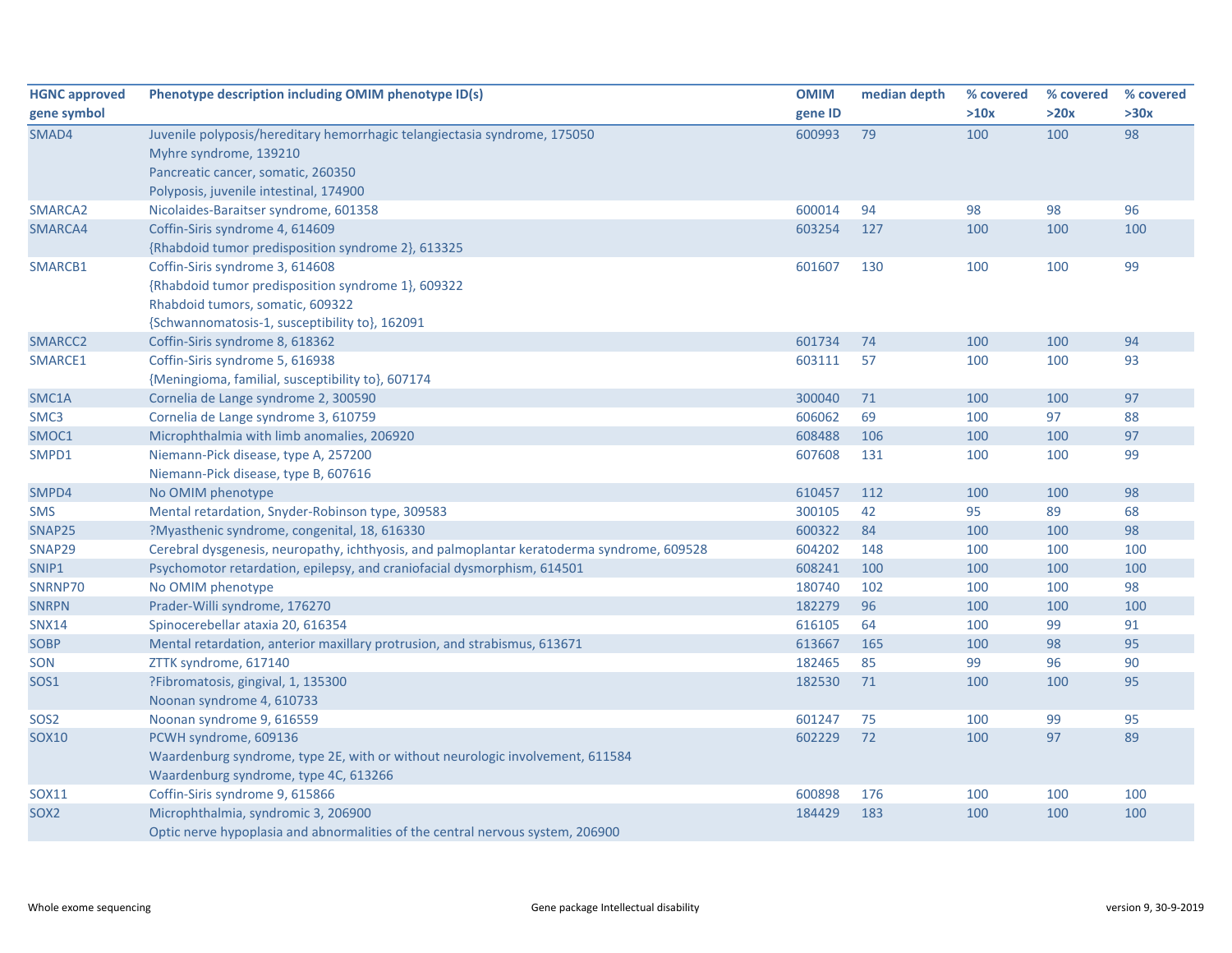| <b>HGNC approved</b> | Phenotype description including OMIM phenotype ID(s)                                                 | <b>OMIM</b> | median depth | % covered | % covered | % covered |
|----------------------|------------------------------------------------------------------------------------------------------|-------------|--------------|-----------|-----------|-----------|
| gene symbol          |                                                                                                      | gene ID     |              | >10x      | >20x      | >30x      |
| SOX3                 | Mental retardation, with isolated growth hormone deficiency, 300123                                  | 313430      | 64           | 100       | 95        | 89        |
|                      | Panhypopituitarism, 312000                                                                           |             |              |           |           |           |
| SOX5                 | Lamb-Shaffer syndrome, 616803                                                                        | 604975      | 78           | 100       | 100       | 96        |
| <b>SPAST</b>         | Spastic paraplegia 4, 182601                                                                         | 604277      | 64           | 100       | 100       | 94        |
| SPATA5               | Epilepsy, hearing loss, and mental retardation syndrome, 616577                                      | 613940      | 68           | 100       | 100       | 97        |
| SPG11                | Amyotrophic lateral sclerosis 5, juvenile, 602099                                                    | 610844      | 84           | 100       | 100       | 97        |
|                      | Charcot-Marie-Tooth disease, axonal, type 2X, 616668                                                 |             |              |           |           |           |
|                      | Spastic paraplegia 11, 604360                                                                        |             |              |           |           |           |
| SPOCK1               | No OMIM phenotype                                                                                    | 602264      | 107          | 100       | 100       | 97        |
| SPRED1               | Legius syndrome, 611431                                                                              | 609291      | 57           | 100       | 98        | 92        |
| SPTAN1               | Epileptic encephalopathy, early infantile, 5, 613477                                                 | 182810      | 95           | 100       | 100       | 98        |
| SPTBN2               | Spinocerebellar ataxia 5, 600224                                                                     | 604985      | 121          | 100       | 100       | 100       |
|                      | Spinocerebellar ataxia 14, 615386                                                                    |             |              |           |           |           |
| <b>SRCAP</b>         | Floating-Harbor syndrome, 136140                                                                     | 611421      | 139          | 100       | 100       | 100       |
| SRD5A3               | Congenital disorder of glycosylation, type Iq, 612379                                                | 611715      | 111          | 100       | 100       | 96        |
|                      | Kahrizi syndrome, 612713                                                                             |             |              |           |           |           |
| SRPX2                | ?Rolandic epilepsy, mental retardation, and speech dyspraxia, 300643                                 | 300642      | 59           | 100       | 99        | 95        |
| SSR4                 | Congenital disorder of glycosylation, type Iy, 300934                                                | 300090      | 76           | 100       | 100       | 99        |
| ST3GAL3              | ?Epileptic encephalopathy, early infantile, 15, 615006                                               | 606494      | 79           | 100       | 100       | 96        |
|                      | Mental retardation 12, 611090                                                                        |             |              |           |           |           |
| ST3GAL5              | Salt and pepper developmental regression syndrome, 609056                                            | 604402      | 55           | 99        | 92        | 84        |
| STAG1                | Mental retardation 47, 617635                                                                        | 604358      | 49           | 100       | 98        | 83        |
| <b>STAMBP</b>        | Microcephaly-capillary malformation syndrome, 614261                                                 | 606247      | 72           | 100       | 100       | 97        |
| <b>STIL</b>          | Microcephaly 7, primary, 612703                                                                      | 181590      | 65           | 100       | 100       | 97        |
| STRA6                | Microphthalmia, isolated, with coloboma 8, 601186                                                    | 610745      | 98           | 100       | 100       | 100       |
|                      | Microphthalmia, syndromic 9, 601186                                                                  |             |              |           |           |           |
| <b>STRADA</b>        | Polyhydramnios, megalencephaly, and symptomatic epilepsy, 611087                                     | 608626      | 96           | 100       | 100       | 98        |
| STT3A                | ?Congenital disorder of glycosylation, type Iw, 615596                                               | 601134      | 63           | 100       | 100       | 98        |
| STT3B                | ?Congenital disorder of glycosylation, type Ix, 615597                                               | 608605      | 90           | 100       | 100       | 97        |
| STX1B                | Generalized epilepsy with febrile seizures plus, type 9, 616172                                      | 601485      | 131          | 100       | 100       | 99        |
| STXBP1               | Epileptic encephalopathy, early infantile, 4, 612164                                                 | 602926      | 76           | 100       | 100       | 99        |
| SUCLA <sub>2</sub>   | Mitochondrial DNA depletion syndrome 5 (encephalomyopathic with or without methylmalonic aciduria),  | 603921      | 56           | 100       | 97        | 86        |
|                      | 612073                                                                                               |             |              |           |           |           |
| SUCLG1               | Mitochondrial DNA depletion syndrome 9 (encephalomyopathic type with methylmalonic aciduria), 245400 | 611224      | 88           | 100       | 100       | 100       |
| <b>SUCO</b>          | No OMIM phenotype                                                                                    | No ID       | 62           | 100       | 99        | 94        |
| SUMF1                | Multiple sulfatase deficiency, 272200                                                                | 607939      | 88           | 100       | 100       | 99        |
| <b>SUOX</b>          | Sulfite oxidase deficiency, 272300                                                                   | 606887      | 136          | 100       | 100       | 100       |
| SURF1                | Charcot-Marie-Tooth disease, type 4K, 616684                                                         | 185620      | 88           | 94        | 89        | 87        |
|                      | Leigh syndrome, due to COX IV deficiency, 256000                                                     |             |              |           |           |           |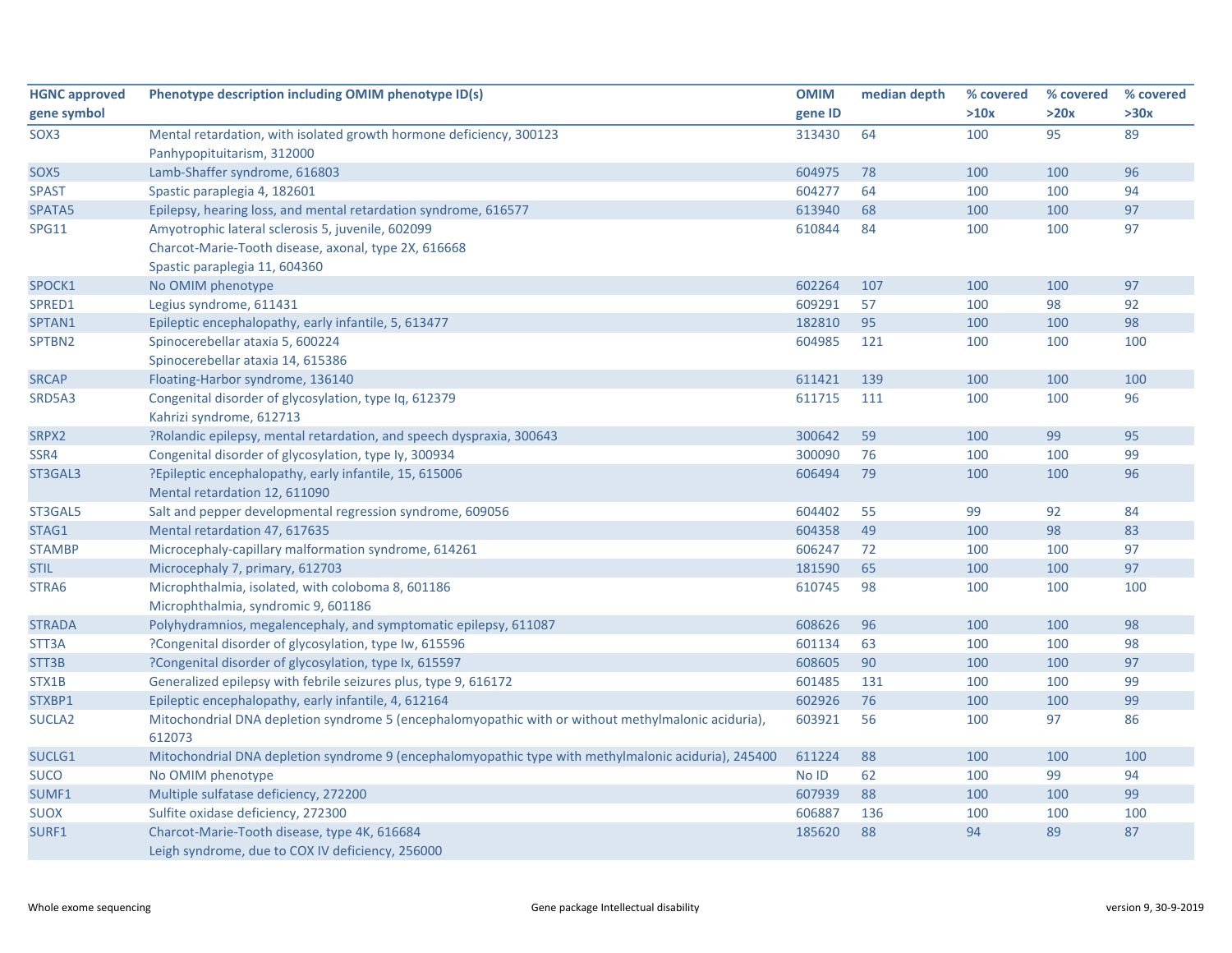| <b>HGNC approved</b> | Phenotype description including OMIM phenotype ID(s)                                           | <b>OMIM</b> | median depth | % covered | % covered | % covered |
|----------------------|------------------------------------------------------------------------------------------------|-------------|--------------|-----------|-----------|-----------|
| gene symbol          |                                                                                                | gene ID     |              | >10x      | >20x      | >30x      |
| <b>SUZ12</b>         | No OMIM phenotype                                                                              | 606245      | 69           | 100       | 98        | 92        |
| SYN1                 | Epilepsy, with variable learning disabilities and behavior disorders, 300491 dominant          | 313440      | 60           | 100       | 99        | 85        |
| <b>SYNCRIP</b>       | No OMIM phenotype                                                                              | 616686      | 66           | 97        | 89        | 76        |
| SYNE1                | Arthrogryposis multiplex congenita, myogenic type, 618484                                      | 608441      | 77           | 100       | 100       | 97        |
|                      | Emery-Dreifuss muscular dystrophy 4, 612998                                                    |             |              |           |           |           |
|                      | Spinocerebellar ataxia 8, 610743                                                               |             |              |           |           |           |
| SYNGAP1              | Mental retardation 5, 612621                                                                   | 603384      | 158          | 98        | 98        | 98        |
| <b>SYP</b>           | Mental retardation 96, 300802                                                                  | 313475      | 69           | 100       | 100       | 98        |
| SYT1                 | Baker-Gordon syndrome, 618218                                                                  | 185605      | 98           | 100       | 100       | 99        |
| <b>SYT14</b>         | ?Spinocerebellar ataxia 11, 614229                                                             | 610949      | 61           | 100       | 95        | 86        |
| SZT <sub>2</sub>     | Epileptic encephalopathy, early infantile, 18, 615476                                          | 615463      | 117          | 100       | 100       | 100       |
| TAF1                 | Dystonia-Parkinsonism, 314250                                                                  | 313650      | 54           | 100       | 97        | 87        |
|                      | Mental retardation, syndromic 33, 300966                                                       |             |              |           |           |           |
| TAF <sub>2</sub>     | Mental retardation 40, 615599                                                                  | 604912      | 64           | 100       | 99        | 92        |
| <b>TAT</b>           | Tyrosinemia, type II, 276600                                                                   | 613018      | 65           | 100       | 100       | 98        |
| <b>TBC1D20</b>       | Warburg micro syndrome 4, 615663                                                               | 611663      | 74           | 100       | 93        | 93        |
| <b>TBC1D24</b>       | DOORS syndrome, 220500                                                                         | 613577      | 158          | 100       | 100       | 100       |
|                      | Deafness 86, 614617                                                                            |             |              |           |           |           |
|                      | Deafness 65, 616044                                                                            |             |              |           |           |           |
|                      | Epilepsy, rolandic, with proxysmal exercise-induce dystonia and writer's cramp, 608105         |             |              |           |           |           |
|                      | Epileptic encephalopathy, early infantile, 16, 615338                                          |             |              |           |           |           |
|                      | Myoclonic epilepsy, infantile, familial, 605021                                                |             |              |           |           |           |
| TBC1D7               | Macrocephaly/megalencephaly syndrome, 248000                                                   | 612655      | 55           | 100       | 98        | 85        |
| <b>TBCD</b>          | Encephalopathy, progressive, early-onset, with brain atrophy and thin corpus callosum, 617193  | 604649      | 104          | 100       | 99        | 96        |
| <b>TBCE</b>          | Encephalopathy, progressive, with amyotrophy and optic atrophy, 617207                         | 604934      | 59           | 100       | 97        | 88        |
|                      | Hypoparathyroidism-retardation-dysmorphism syndrome, 241410                                    |             |              |           |           |           |
|                      | Kenny-Caffey syndrome, type 1, 244460                                                          |             |              |           |           |           |
| <b>TBCK</b>          | Hypotonia, infantile, with psychomotor retardation and characteristic facies 3, 616900         | 616899      | 53           | 100       | 99        | 91        |
| TBL1XR1              | Mental retardation 41, 616944                                                                  | 608628      | 71           | 100       | 98        | 90        |
|                      | Pierpont syndrome, 602342                                                                      |             |              |           |           |           |
| <b>TBP</b>           | {Parkinson disease, susceptibility to}, 168600                                                 | 600075      | 80           | 100       | 100       | 96        |
|                      | Spinocerebellar ataxia 17, 607136                                                              |             |              |           |           |           |
| TBR1                 | Intellectual developmental disorder with autism and speech delay, 606053                       | 604616      | 148          | 100       | 100       | 99        |
| TBX1                 | Conotruncal anomaly face syndrome, 217095                                                      | 602054      | 94           | 94        | 85        | 80        |
|                      | DiGeorge syndrome, 188400                                                                      |             |              |           |           |           |
|                      | Tetralogy of Fallot, 187500                                                                    |             |              |           |           |           |
|                      | Velocardiofacial syndrome, 192430                                                              |             |              |           |           |           |
| <b>TCF12</b>         | Craniosynostosis 3, 615314                                                                     | 600480      | 72           | 100       | 100       | 98        |
| <b>TCF20</b>         | Developmental delay with variable intellectual impairment and behavioral abnormalities, 618430 | 603107      | 107          | 100       | 100       | 100       |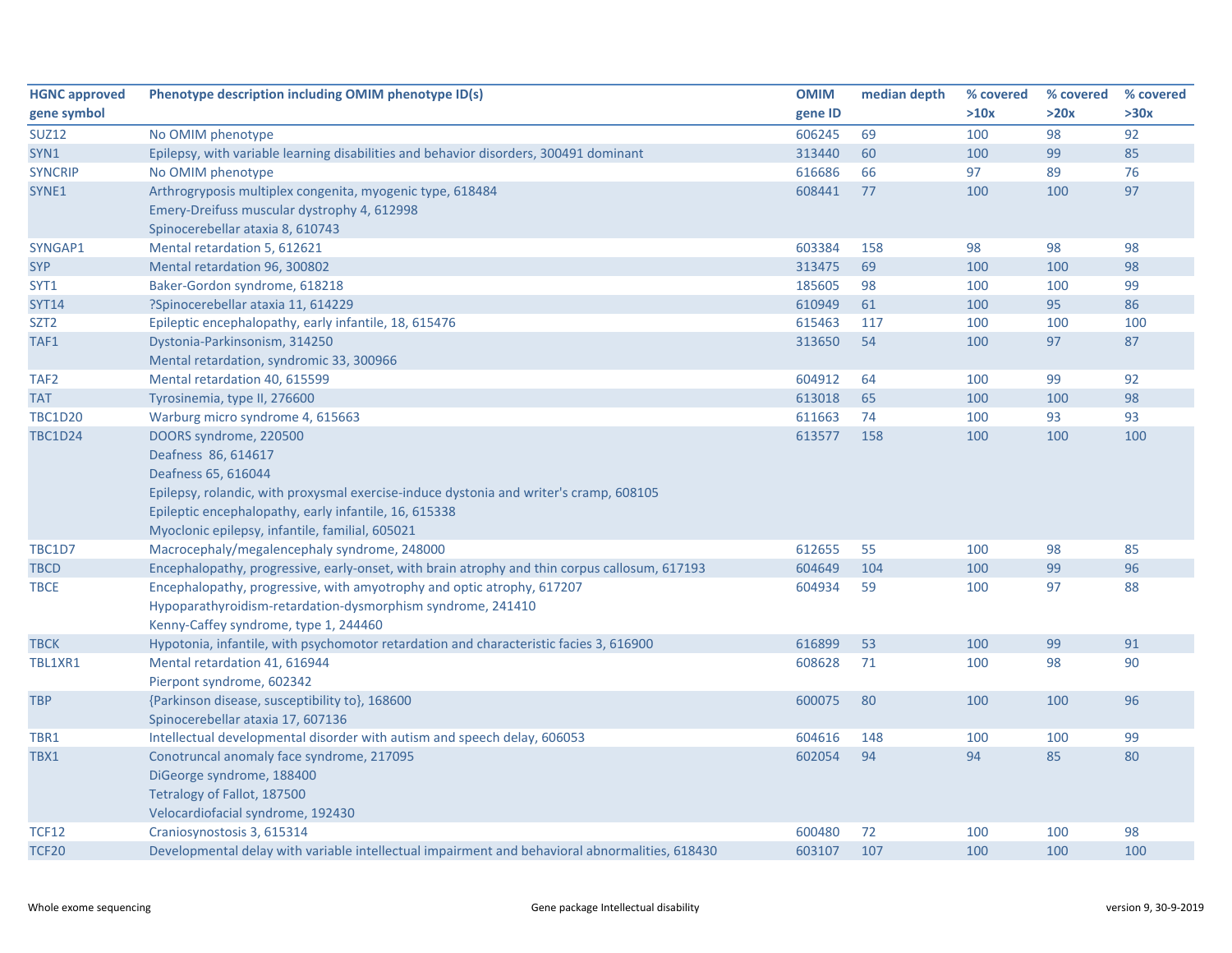| <b>HGNC approved</b> | Phenotype description including OMIM phenotype ID(s)                                  | <b>OMIM</b> | median depth | % covered | % covered | % covered |
|----------------------|---------------------------------------------------------------------------------------|-------------|--------------|-----------|-----------|-----------|
| gene symbol          |                                                                                       | gene ID     |              | >10x      | >20x      | >30x      |
| TCF4                 | Corneal dystrophy, Fuchs endothelial, 3, 613267                                       | 602272      | 73           | 100       | 100       | 96        |
|                      | Pitt-Hopkins syndrome, 610954                                                         |             |              |           |           |           |
| TCF7L2               | {Diabetes mellitus, type 2, susceptibility to}, 125853                                | 602228      | 110          | 100       | 100       | 97        |
| TCN <sub>2</sub>     | Transcobalamin II deficiency, 275350                                                  | 613441      | 118          | 100       | 100       | 100       |
| <b>TCTN3</b>         | Joubert syndrome 18, 614815                                                           | 613847      | 66           | 100       | 100       | 97        |
|                      | Orofaciodigital syndrome IV, 258860                                                   |             |              |           |           |           |
| TDP2                 | Spinocerebellar ataxia 23, 616949                                                     | 605764      | 120          | 100       | 100       | 99        |
| TECPR2               | Spastic paraplegia 49, 615031                                                         | 615000      | 102          | 100       | 100       | 99        |
| <b>TECR</b>          | Mental retardation 14, 614020                                                         | 610057      | 140          | 100       | 100       | 100       |
| TELO <sub>2</sub>    | You-Hoover-Fong syndrome, 616954                                                      | 611140      | 108          | 100       | 97        | 93        |
| TFAP2A               | Branchiooculofacial syndrome, 113620                                                  | 107580      | 95           | 100       | 100       | 100       |
| TGFBR1               | Loeys-Dietz syndrome 1, 609192                                                        | 190181      | 171          | 94        | 93        | 93        |
|                      | {Multiple self-healing squamous epithelioma, susceptibility to}, 132800               |             |              |           |           |           |
| TGFBR2               | Colorectal cancer, hereditary nonpolyposis, type 6, 614331                            | 190182      | 210          | 100       | 100       | 100       |
|                      | Esophageal cancer, somatic, 133239                                                    |             |              |           |           |           |
|                      | Loeys-Dietz syndrome 2, 610168                                                        |             |              |           |           |           |
| TGIF1                | Holoprosencephaly 4, 142946                                                           | 602630      | 152          | 100       | 100       | 100       |
| <b>TH</b>            | Segawa syndrome, recessive, 605407                                                    | 191290      | 93           | 100       | 99        | 94        |
| THOC2                | Mental retardation 12/35, 300957                                                      | 300395      | 43           | 100       | 94        | 72        |
| THOC6                | Beaulieu-Boycott-Innes syndrome, 613680                                               | 615403      | 210          | 100       | 100       | 100       |
| <b>THRB</b>          | Thyroid hormone resistance, 188570                                                    | 190160      | 88           | 100       | 100       | 99        |
|                      | Thyroid hormone resistance, 274300                                                    |             |              |           |           |           |
|                      | Thyroid hormone resistance, selective pituitary, 145650                               |             |              |           |           |           |
| TIMM8A               | Mohr-Tranebjaerg syndrome, 304700                                                     | 300356      | 138          | 100       | 100       | 100       |
| TINF <sub>2</sub>    | Dyskeratosis congenita 3, 613990                                                      | 604319      | 155          | 100       | 100       | 100       |
|                      | Revesz syndrome, 268130                                                               |             |              |           |           |           |
| TLK <sub>2</sub>     | Mental retardation 57, 618050                                                         | 608439      | 55           | 97        | 82        | 66        |
| <b>TM4SF20</b>       | {Specific language impairment 5}, 615432                                              | 615404      | 58           | 100       | 100       | 96        |
| TMCO1                | Craniofacial dysmorphism, skeletal anomalies, and mental retardation syndrome, 213980 | 614123      | 108          | 100       | 100       | 96        |
| <b>TMEM165</b>       | Congenital disorder of glycosylation, type IIk, 614727                                | 614726      | 108          | 100       | 100       | 100       |
| <b>TMEM231</b>       | Joubert syndrome 20, 614970                                                           | 614949      | 96           | 100       | 95        | 90        |
|                      | Meckel syndrome 11, 615397                                                            |             |              |           |           |           |
| <b>TMEM237</b>       | Joubert syndrome 14, 614424                                                           | 614423      | 57           | 100       | 98        | 87        |
| <b>TMEM240</b>       | Spinocerebellar ataxia 21, 607454                                                     | 616101      | 108          | 100       | 100       | 100       |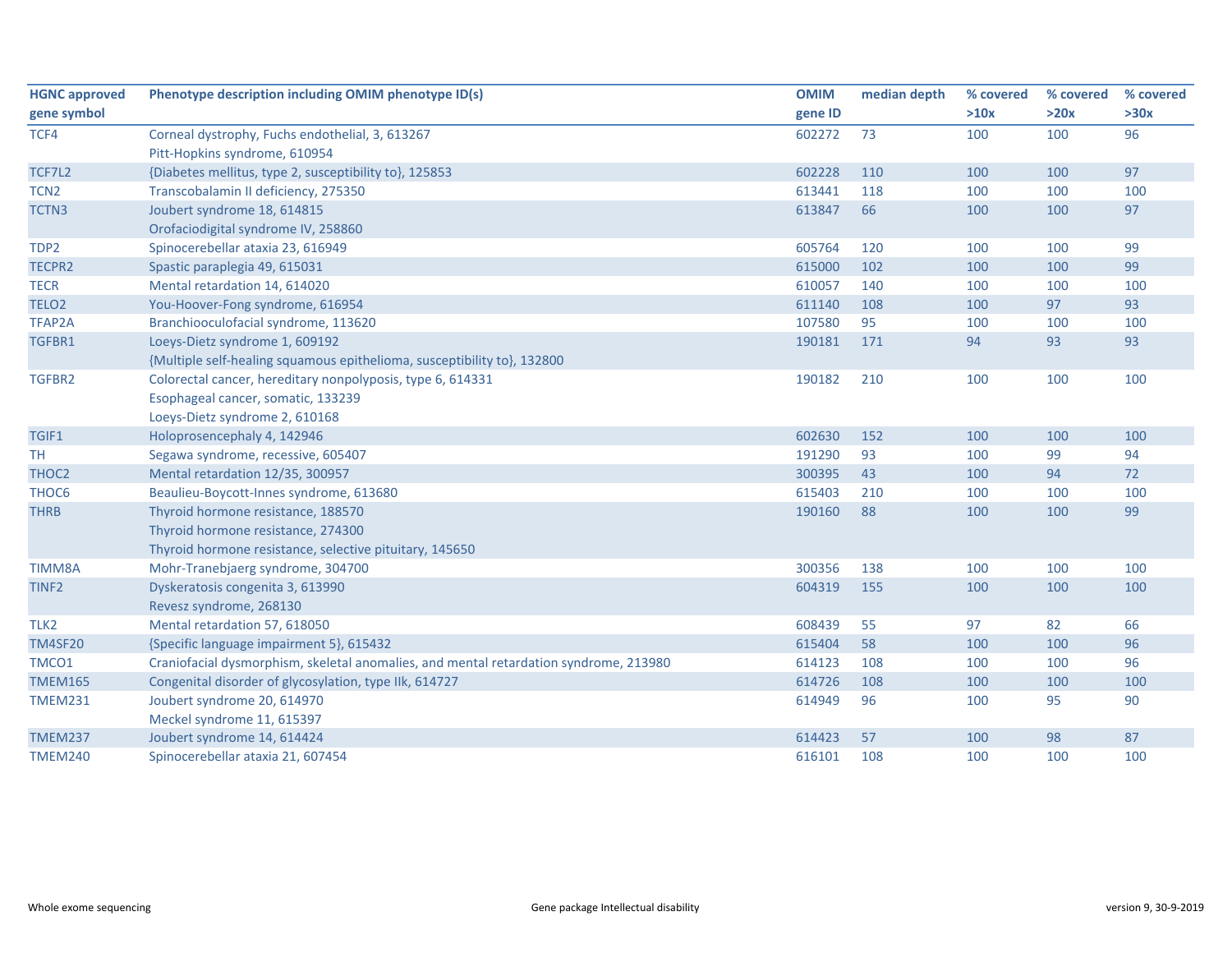| <b>HGNC approved</b> | Phenotype description including OMIM phenotype ID(s)                               | <b>OMIM</b> | median depth | % covered | % covered | % covered |
|----------------------|------------------------------------------------------------------------------------|-------------|--------------|-----------|-----------|-----------|
| gene symbol          |                                                                                    | gene ID     |              | >10x      | >20x      | >30x      |
| TMEM67               | {Bardet-Biedl syndrome 14, modifier of}, 615991                                    | 609884      | 77           | 100       | 100       | 94        |
|                      | COACH syndrome, 216360                                                             |             |              |           |           |           |
|                      | Joubert syndrome 6, 610688                                                         |             |              |           |           |           |
|                      | Meckel syndrome 3, 607361                                                          |             |              |           |           |           |
|                      | Nephronophthisis 11, 613550                                                        |             |              |           |           |           |
|                      | ?RHYNS syndrome, 602152                                                            |             |              |           |           |           |
| TMEM70               | Mitochondrial complex V (ATP synthase) deficiency, nuclear type 2, 614052          | 612418      | 93           | 100       | 100       | 95        |
| <b>TMLHE</b>         | {Autism, susceptibility to 6}, 300872                                              | 300777      | 32           | 89        | 81        | 67        |
| <b>TMPRSS7</b>       | No OMIM phenotype                                                                  | No ID       | 51           | 100       | 99        | 92        |
| TMTC3                | Lissencephaly 8, 617255                                                            | 617218      | 73           | 100       | 99        | 93        |
| TMX2                 | No OMIM phenotype                                                                  | 616715      | 69           | 100       | 94        | 88        |
| <b>TNIK</b>          | Mental retardation 54, 617028                                                      | 610005      | 56           | 100       | 98        | 92        |
| TOE1                 | Pontocerebellar hypoplasia, type 7, 614969                                         | 613931      | 110          | 100       | 100       | 98        |
| TPI1                 | Hemolytic anemia due to triosephosphate isomerase deficiency, 615512               | 190450      | 123          | 100       | 98        | 96        |
| <b>TPO</b>           | Thyroid dyshormonogenesis 2A, 274500                                               | 606765      | 116          | 100       | 100       | 100       |
| TPP1                 | Ceroid lipofuscinosis, neuronal, 2, 204500                                         | 607998      | 97           | 100       | 100       | 100       |
|                      | Spinocerebellar ataxia 7, 609270                                                   |             |              |           |           |           |
| <b>TRAIP</b>         | Seckel syndrome 9, 616777                                                          | 605958      | 98           | 100       | 100       | 100       |
| TRAPPC11             | Muscular dystrophy, limb-girdle 18, 615356                                         | 614138      | 60           | 100       | 97        | 90        |
| <b>TRAPPC6B</b>      | Neurodevelopmental disorder with microcephaly, epilepsy, and brain atrophy, 617862 | 610397      | 56           | 100       | 95        | 78        |
| <b>TRAPPC9</b>       | Mental retardation 13, 613192                                                      | 611966      | 100          | 100       | 100       | 98        |
| TREX1                | Aicardi-Goutieres syndrome 1, dominant and recessive, 225750                       | 606609      | 234          | 100       | 100       | 100       |
|                      | Chilblain lupus, 610448                                                            |             |              |           |           |           |
|                      | {Systemic lupus erythematosus, susceptibility to}, 152700                          |             |              |           |           |           |
|                      | Vasculopathy, retinal, with cerebral leukodystrophy, 192315                        |             |              |           |           |           |
| TRIM32               | ?Bardet-Biedl syndrome 11, 615988                                                  | 602290      | 107          | 100       | 100       | 100       |
|                      | Muscular dystrophy, limb-girdle 8, 254110                                          |             |              |           |           |           |
| <b>TRIO</b>          | Mental retardation 44, 617061                                                      | 601893      | 100          | 99        | 99        | 97        |
| <b>TRIP12</b>        | Mental retardation 49, 617752                                                      | 604506      | 75           | 100       | 99        | 95        |
| TRMT1                | Mental retardation 68, 618302                                                      | 611669      | 107          | 100       | 99        | 94        |
| <b>TRMT10A</b>       | Microcephaly, short stature, and impaired glucose metabolism 1, 616033             | 616013      | 91           | 100       | 100       | 94        |
| TSC1                 | Focal cortical dysplasia, type II, somatic, 607341                                 | 605284      | 167          | 100       | 100       | 100       |
|                      | Lymphangioleiomyomatosis, 606690                                                   |             |              |           |           |           |
|                      | Tuberous sclerosis-1, 191100                                                       |             |              |           |           |           |
| TSC <sub>2</sub>     | ?Focal cortical dysplasia, type II, somatic, 607341                                | 191092      | 184          | 100       | 100       | 100       |
|                      | Lymphangioleiomyomatosis, somatic, 606690                                          |             |              |           |           |           |
|                      | Tuberous sclerosis-2, 613254                                                       |             |              |           |           |           |
| <b>TSEN15</b>        | Pontocerebellar hypoplasia, type 2F, 617026                                        | 608756      | 70           | 100       | 100       | 100       |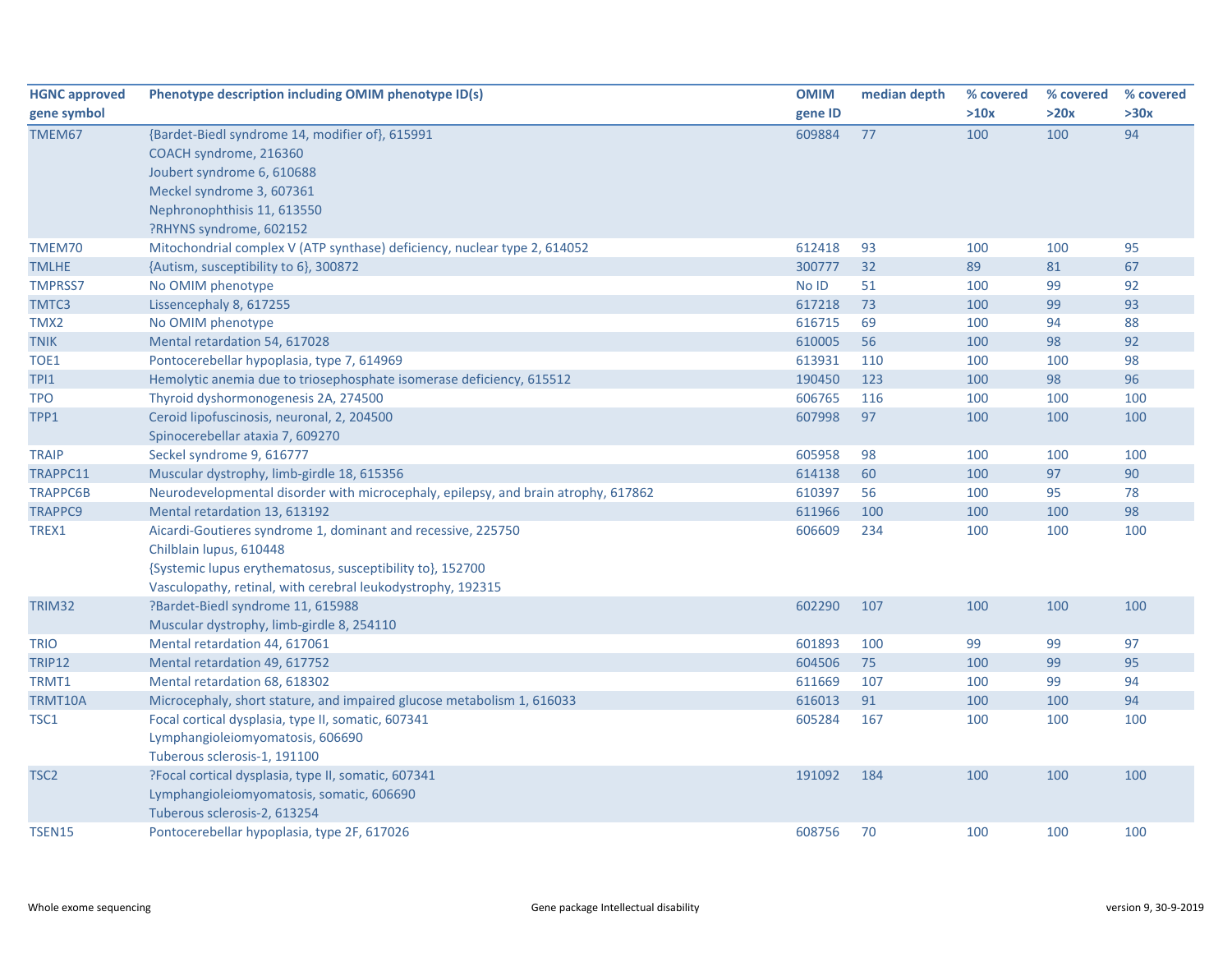| <b>HGNC approved</b> | Phenotype description including OMIM phenotype ID(s)                                   | <b>OMIM</b> | median depth | % covered | % covered | % covered |
|----------------------|----------------------------------------------------------------------------------------|-------------|--------------|-----------|-----------|-----------|
| gene symbol          |                                                                                        | gene ID     |              | >10x      | >20x      | >30x      |
| <b>TSEN54</b>        | Pontocerebellar hypoplasia type 2A, 277470                                             | 608755      | 105          | 100       | 96        | 96        |
|                      | Pontocerebellar hypoplasia type 4, 225753                                              |             |              |           |           |           |
|                      | ?Pontocerebellar hypoplasia type 5, 610204                                             |             |              |           |           |           |
| <b>TSHB</b>          | Hypothyroidism, congenital, nongoitrous 4, 275100                                      | 188540      | 95           | 100       | 100       | 100       |
| <b>TSPAN7</b>        | Mental retardation 58, 300210                                                          | 300096      | 55           | 100       | 98        | 83        |
| <b>TTC19</b>         | Mitochondrial complex III deficiency, nuclear type 2, 615157                           | 613814      | 53           | 100       | 92        | 77        |
| TTC37                | Trichohepatoenteric syndrome 1, 222470                                                 | 614589      | 58           | 100       | 99        | 93        |
| TTC8                 | Bardet-Biedl syndrome 8, 615985                                                        | 608132      | 66           | 100       | 100       | 93        |
|                      | ?Retinitis pigmentosa 51, 613464                                                       |             |              |           |           |           |
| TTI <sub>2</sub>     | Mental retardation 39, 615541                                                          | 614426      | 66           | 100       | 100       | 98        |
| <b>TUBA1A</b>        | Lissencephaly 3, 611603                                                                | 602529      | 110          | 100       | 100       | 100       |
| <b>TUBA8</b>         | Cortical dysplasia, complex, with other brain malformations 8, 613180                  | 605742      | 118          | 100       | 100       | 100       |
| <b>TUBB</b>          | Cortical dysplasia, complex, with other brain malformations 6, 615771                  | 191130      | 198          | 100       | 99        | 97        |
|                      | Symmetric circumferential skin creases, congenital, 1, 156610                          |             |              |           |           |           |
| <b>TUBB2A</b>        | Cortical dysplasia, complex, with other brain malformations 5, 615763                  | 615101      | 99           | 99        | 82        | 74        |
| TUBB2B               | Cortical dysplasia, complex, with other brain malformations 7, 610031                  | 612850      | 119          | 100       | 87        | 78        |
| TUBB3                | Cortical dysplasia, complex, with other brain malformations 1, 614039                  | 602661      | 269          | 100       | 99        | 95        |
|                      | Fibrosis of extraocular muscles, congenital, 3A, 600638                                |             |              |           |           |           |
| <b>TUBB4A</b>        | Dystonia 4, torsion, 128101                                                            | 602662      | 242          | 100       | 100       | 99        |
|                      | Leukodystrophy, hypomyelinating, 6, 612438                                             |             |              |           |           |           |
| TUBG1                | Cortical dysplasia, complex, with other brain malformations 4, 615412                  | 191135      | 190          | 100       | 100       | 100       |
| <b>TUBGCP4</b>       | Microcephaly and chorioretinopathy, 3, 616335                                          | 609610      | 71           | 100       | 98        | 94        |
| <b>TUBGCP6</b>       | Microcephaly and chorioretinopathy, 1, 251270                                          | 610053      | 159          | 100       | 100       | 99        |
| TUSC <sub>3</sub>    | Mental retardation 7, 611093                                                           | 601385      | 72           | 100       | 100       | 95        |
| <b>TWIST1</b>        | Craniosynostosis 1, 123100                                                             | 601622      | 132          | 100       | 100       | 95        |
|                      | Robinow-Sorauf syndrome, 180750                                                        |             |              |           |           |           |
|                      | Saethre-Chotzen syndrome with or without eyelid anomalies, 101400                      |             |              |           |           |           |
|                      | Sweeney-Cox syndrome, 617746                                                           |             |              |           |           |           |
| <b>TWNK</b>          | Mitochondrial DNA depletion syndrome 7 (hepatocerebral type), 271245                   | 606075      | 145          | 100       | 100       | 100       |
|                      | Perrault syndrome 5, 616138                                                            |             |              |           |           |           |
|                      | Progressive external ophthalmoplegia with mitochondrial DNA deletions 3, 609286        |             |              |           |           |           |
| UBA5                 | Epileptic encephalopathy, early infantile, 44, 617132                                  | 610552      | 46           | 100       | 91        | 67        |
|                      | ?Spinocerebellar ataxia 24, 617133                                                     |             |              |           |           |           |
| UBE2A                | Mental retardation syndromic, Nascimento-type, 300860                                  | 312180      | 57           | 100       | 99        | 81        |
| UBE3A                | Angelman syndrome, 105830                                                              | 601623      | 61           | 100       | 100       | 96        |
| UBE3B                | Kaufman oculocerebrofacial syndrome, 244450                                            | 608047      | 116          | 100       | 100       | 99        |
| UBR1                 | Johanson-Blizzard syndrome, 243800                                                     | 605981      | 61           | 100       | 99        | 93        |
| <b>UNC80</b>         | Hypotonia, infantile, with psychomotor retardation and characteristic facies 2, 616801 | 612636      | 75           | 100       | 100       | 97        |
| UPB1                 | Beta-ureidopropionase deficiency, 613161                                               | 606673      | 96           | 100       | 100       | 100       |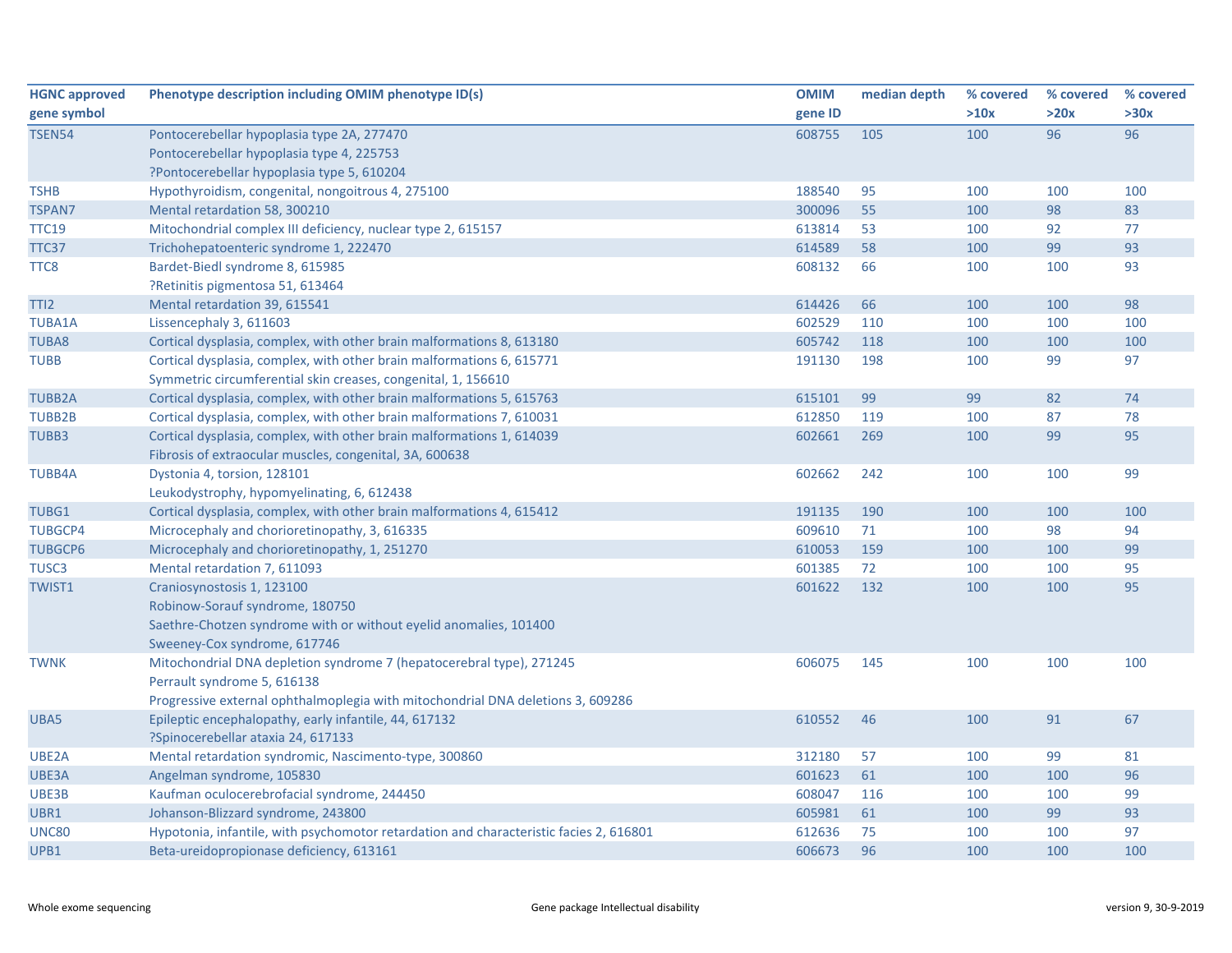| <b>HGNC approved</b> | Phenotype description including OMIM phenotype ID(s)                                                                                       | <b>OMIM</b> | median depth | % covered | % covered | % covered |
|----------------------|--------------------------------------------------------------------------------------------------------------------------------------------|-------------|--------------|-----------|-----------|-----------|
| gene symbol          |                                                                                                                                            | gene ID     |              | >10x      | >20x      | >30x      |
| UPF3B                | Mental retardation, syndromic 14, 300676                                                                                                   | 300298      | 74           | 100       | 98        | 87        |
| UQCC2                | Mitochondrial complex III deficiency, nuclear type 7, 615824                                                                               | 614461      | 127          | 100       | 100       | 100       |
| <b>UQCRQ</b>         | Mitochondrial complex III deficiency, nuclear type 4, 615159                                                                               | 612080      | 123          | 100       | 100       | 100       |
| UROC1                | ?Urocanase deficiency, 276880                                                                                                              | 613012      | 112          | 100       | 100       | 99        |
| <b>USP18</b>         | Pseudo-TORCH syndrome 2, 617397                                                                                                            | 607057      | 117          | 95        | 95        | 93        |
| USP27X               | Mental retardation 105, 300984                                                                                                             | 300975      | 77           | 100       | 100       | 100       |
| USP7                 | No OMIM phenotype                                                                                                                          | 602519      | 44           | 97        | 89        | 71        |
| USP9X                | Mental retardation 99, 300919                                                                                                              | 300072      | 67           | 100       | 98        | 94        |
|                      | Mental retardation 99, syndromic, female-restricted, 300968                                                                                |             |              |           |           |           |
| <b>UTRN</b>          | No OMIM phenotype                                                                                                                          | 128240      | 77           | 100       | 100       | 97        |
| <b>VLDLR</b>         | Cerebellar hypoplasia and mental retardation with or without quadrupedal locomotion 1, 224050                                              | 192977      | 70           | 100       | 100       | 97        |
| <b>VPS11</b>         | Leukodystrophy, hypomyelinating, 12, 616683                                                                                                | 608549      | 102          | 100       | 100       | 98        |
| VPS13B               | Cohen syndrome, 216550                                                                                                                     | 607817      | 75           | 100       | 99        | 96        |
| VPS13C               | Parkinson disease 23, early onset, 616840                                                                                                  | 608879      | 50           | 100       | 97        | 85        |
| VPS37A               | Spastic paraplegia 53, 614898                                                                                                              | 609927      | 46           | 100       | 99        | 86        |
| <b>VPS53</b>         | Pontocerebellar hypoplasia, type 2E, 615851                                                                                                | 615850      | 82           | 100       | 100       | 96        |
| VRK1                 | Pontocerebellar hypoplasia type 1A, 607596                                                                                                 | 602168      | 53           | 100       | 99        | 92        |
| VWA3B                | ?Spinocerebellar ataxia 22, 616948                                                                                                         | 614884      | 66           | 100       | 98        | 92        |
| <b>WAC</b>           | Desanto-Shinawi syndrome, 616708                                                                                                           | 615049      | 57           | 100       | 98        | 91        |
| WASHC4               | ?Mental retardation 43, 615817                                                                                                             | 615748      | 66           | 100       | 97        | 90        |
| <b>WASHC5</b>        | Ritscher-Schinzel syndrome 1, 220210                                                                                                       | 610657      | 62           | 100       | 100       | 94        |
|                      | Spastic paraplegia 8, 603563                                                                                                               |             |              |           |           |           |
| <b>WBP11</b>         | No OMIM phenotype                                                                                                                          | 618083      | 49           | 96        | 74        | 54        |
| WDR13                | No OMIM phenotype                                                                                                                          | 300512      | 91           | 100       | 100       | 98        |
| WDR19                | ?Cranioectodermal dysplasia 4, 614378                                                                                                      | 608151      | 71           | 100       | 100       | 97        |
|                      | Nephronophthisis 13, 614377                                                                                                                |             |              |           |           |           |
|                      | Senior-Loken syndrome 8, 616307                                                                                                            |             |              |           |           |           |
|                      | ?Short-rib thoracic dysplasia 5 with or without polydactyly, 614376                                                                        |             |              |           |           |           |
| WDR26                | Skraban-Deardorff syndrome, 617616                                                                                                         | 617424      | 50           | 100       | 94        | 81        |
| WDR4                 | Galloway-Mowat syndrome 6, 618347                                                                                                          | 605924      | 117          | 100       | 100       | 100       |
|                      | Microcephaly, growth deficiency, seizures, and brain malformations, 618346                                                                 |             |              |           |           |           |
| WDR45                | Neurodegeneration with brain iron accumulation 5, 300894                                                                                   | 300526      | 92           | 100       | 100       | 100       |
| WDR54                | No OMIM phenotype                                                                                                                          | No ID       | 105          | 100       | 100       | 99        |
| WDR62                | Microcephaly 2, primary, with or without cortical malformations, 604317                                                                    | 613583      | 139          | 100       | 100       | 100       |
| WDR73                | Galloway-Mowat syndrome 1, 251300                                                                                                          | 616144      | 152          | 100       | 100       | 97        |
| <b>WDR81</b>         | Cerebellar ataxia, mental retardation, and dysequilibrium syndrome 2, 610185<br>Hydrocephalus, congenital, 3, with brain anomalies, 617967 | 614218      | 155          | 100       | 100       | 100       |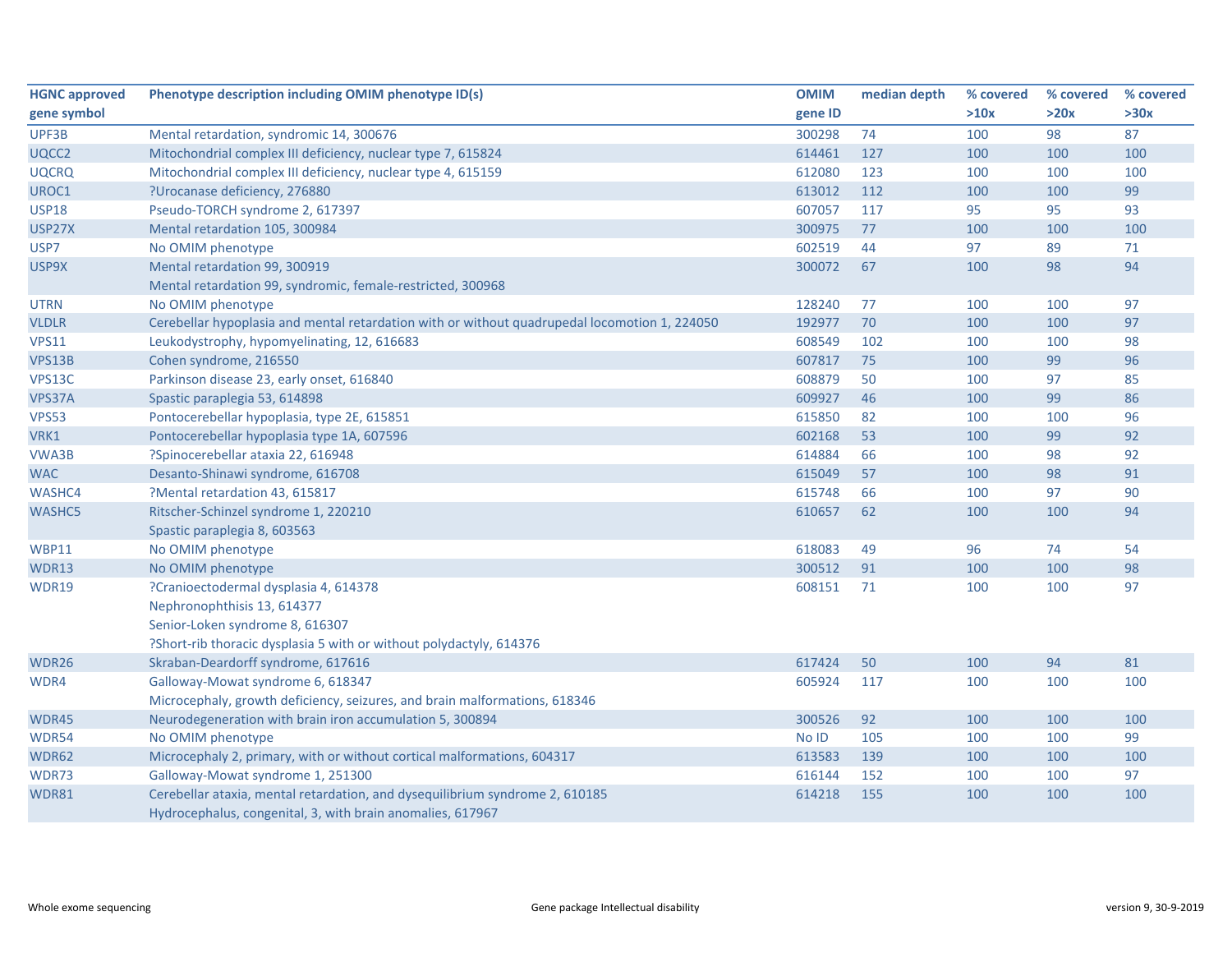| <b>HGNC approved</b> | Phenotype description including OMIM phenotype ID(s)                                                      | <b>OMIM</b> | median depth | % covered | % covered | % covered |
|----------------------|-----------------------------------------------------------------------------------------------------------|-------------|--------------|-----------|-----------|-----------|
| gene symbol          |                                                                                                           | gene ID     |              | >10x      | >20x      | >30x      |
| WFS1                 | ?Cataract 41, 116400                                                                                      | 606201      | 196          | 100       | 100       | 100       |
|                      | Deafness 6/14/38, 600965                                                                                  |             |              |           |           |           |
|                      | {Diabetes mellitus, noninsulin-dependent, association with}, 125853                                       |             |              |           |           |           |
|                      | Wolfram syndrome 1, 222300                                                                                |             |              |           |           |           |
|                      | Wolfram-like syndrome, 614296                                                                             |             |              |           |           |           |
| WNK3                 | No OMIM phenotype                                                                                         | 300358      | 44           | 100       | 95        | 82        |
| <b>WWOX</b>          | Epileptic encephalopathy, early infantile, 28, 616211                                                     | 605131      | 92           | 100       | 100       | 100       |
|                      | Esophageal squamous cell carcinoma, somatic, 133239                                                       |             |              |           |           |           |
|                      | Spinocerebellar ataxia 12, 614322                                                                         |             |              |           |           |           |
| <b>XIAP</b>          | Lymphoproliferative syndrome, 2, 300635                                                                   | 300079      | 47           | 100       | 95        | 80        |
| <b>XPA</b>           | Xeroderma pigmentosum, group A, 278700                                                                    | 611153      | 71           | 100       | 100       | 93        |
| <b>XPC</b>           | Xeroderma pigmentosum, group C, 278720                                                                    | 613208      | 108          | 100       | 100       | 98        |
| <b>XPNPEP3</b>       | Nephronophthisis-like nephropathy 1, 613159                                                               | 613553      | 63           | 100       | 100       | 96        |
| XYLT1                | Desbuquois dysplasia 2, 615777                                                                            | 608124      | 103          | 100       | 97        | 93        |
|                      | {Pseudoxanthoma elasticum, modifier of severity of}, 264800                                               |             |              |           |           |           |
| YAP1                 | Coloboma, ocular, with or without hearing impairment, cleft lip/palate, and/or mental retardation, 120433 | 606608      | 73           | 100       | 99        | 94        |
| YME1L1               | ?Optic atrophy 11, 617302                                                                                 | 607472      | 48           | 100       | 95        | 83        |
| <b>YWHAE</b>         | No OMIM phenotype                                                                                         | 605066      | 75           | 100       | 100       | 91        |
| YY1                  | Gabriele-de Vries syndrome, 617557                                                                        | 600013      | 97           | 100       | 100       | 100       |
| ZBTB16               | Leukemia, acute promyelocytic, PL2F/RARA type                                                             | 176797      | 128          | 100       | 100       | 100       |
|                      | Skeletal defects, genital hypoplasia, and mental retardation, 612447                                      |             |              |           |           |           |
| ZBTB18               | Mental retardation 22, 612337                                                                             | 608433      | 157          | 100       | 100       | 99        |
| ZBTB20               | Primrose syndrome, 259050                                                                                 | 606025      | 149          | 100       | 100       | 100       |
| ZBTB24               | Immunodeficiency-centromeric instability-facial anomalies syndrome 2, 614069                              | 614064      | 73           | 100       | 100       | 100       |
| <b>ZC3H14</b>        | Mental retardation 56, 617125                                                                             | 613279      | 93           | 100       | 99        | 93        |
| ZC4H2                | Wieacker-Wolff syndrome, 314580                                                                           | 300897      | 78           | 100       | 99        | 93        |
| ZDHHC15              | No OMIM phenotype                                                                                         | 300576      | 48           | 100       | 99        | 89        |
| ZDHHC9               | Mental retardation syndromic, Raymond type, 300799                                                        | 300646      | 44           | 100       | 97        | 83        |
| ZEB <sub>2</sub>     | Mowat-Wilson syndrome, 235730                                                                             | 605802      | 85           | 100       | 100       | 100       |
| ZFYVE26              | Spastic paraplegia 15, 270700                                                                             | 612012      | 90           | 100       | 100       | 98        |
| ZIC1                 | Craniosynostosis 6, 616602                                                                                | 600470      | 255          | 100       | 100       | 100       |
| ZIC <sub>2</sub>     | Holoprosencephaly 5, 609637                                                                               | 603073      | 161          | 96        | 95        | 93        |
| ZIC4                 | No OMIM phenotype                                                                                         | 608948      | 132          | 100       | 100       | 99        |
| ZMYND11              | Mental retardation 30, 616083                                                                             | 608668      | 73           | 100       | 100       | 98        |
| ZNF101               | No OMIM phenotype                                                                                         | 603983      | 59           | 100       | 100       | 93        |
| <b>ZNF292</b>        | No OMIM phenotype                                                                                         | 616213      | 58           | 100       | 98        | 95        |
| <b>ZNF407</b>        | No OMIM phenotype                                                                                         | 615894      | 86           | 100       | 100       | 100       |
| <b>ZNF41</b>         | No OMIM phenotype                                                                                         | 314995      | 49           | 100       | 99        | 93        |
| <b>ZNF592</b>        | No OMIM phenotype                                                                                         | 613624      | 141          | 100       | 100       | 100       |